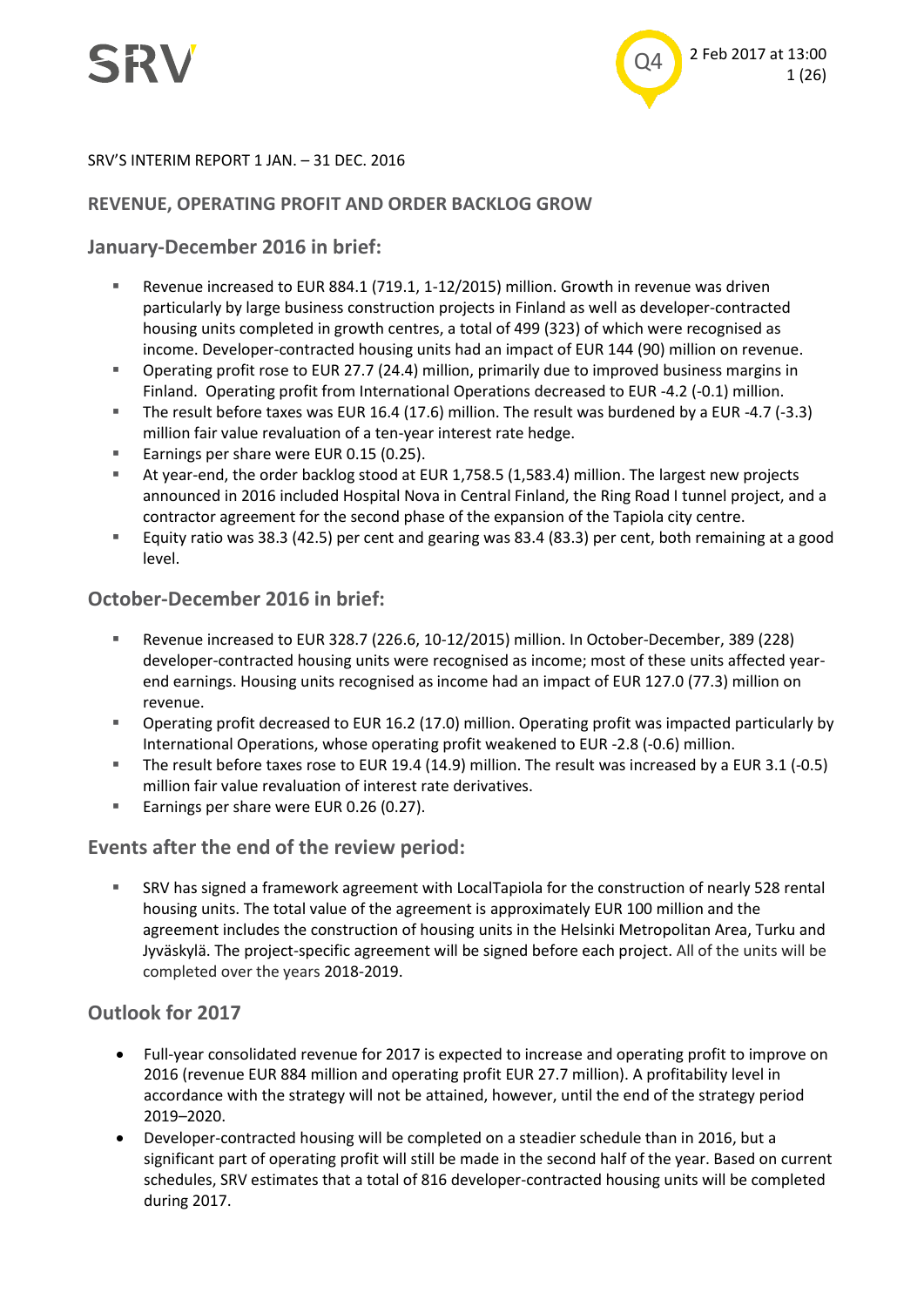



 The operating currency of all of SRV's subsidiaries and associated companies in Russia was changed to the rouble in 2016. This accounting change will make SRV more susceptible to fluctuations in the rouble exchange rate and may impact on full-year operating profit.

This interim report has been prepared in accordance with IAS 34, and the disclosed information is unaudited.

#### **CEO's review**

*"The order backlog peaked at more than EUR 2 billion in 2016 and remained at a record high all year. Growth was driven particularly by business construction projects in Finland. Order backlog growth bolsters our position as one of Finland's major urban centre developers. Although we didn't receive any major new orders in the last months of 2016, our order backlog remains at a record high and we're expecting more interesting new entries in our order book in 2017.* 

*In addition to our order backlog, the trend in our revenue has also been positive. In 2016, we posted revenue of over EUR 800 million for the first time – and in the years ahead we intend to aim even higher. Despite strong revenue growth SRV`s main goal is to improve profitability according to our strategical objectives.*

*In 2016, in the growing market, we focused on the implementation of development projects and prudently engaged in tender-based contracting. Furthermore, in the housing business, we stepped up our developercontracted units, which has contributed to our earnings.* 

*The lengthy recession in Russia is naturally being reflected in our operations, for example, in temporary rent discounts granted to shopping centre tenants. In view of the circumstances, our shopping centres in St Petersburg are performing excellently. This was particularly evident in visitor numbers at the end of 2016 and also in early 2017.*

*Measures to achieve the strategic objectives are progressing as planned, and we have many concrete examples showing we are on the right course. For this, a big thank you is due to our highly dedicated personnel", says CEO Juha Pekka Ojala.*

| Group key figures                                  | $1 - 12/$ | $1 - 12/$ |          | change, | $10-12/$ | $10-12/$ |
|----------------------------------------------------|-----------|-----------|----------|---------|----------|----------|
| (IFRS, EUR million)                                | 2016      | 2015      | change   | %       | 2016     | 2015     |
| Revenue                                            | 884.1     | 719.1     | 165.1    | 23.0    | 328.7    | 226.6    |
| Operating profit                                   | 27.7      | 24.4      | 3.2      | 13.2    | 16.2     | 17.0     |
| Financial income and expenses, total <sup>*)</sup> | $-11.3$   | $-6.8$    | $-4.5$   |         | 3.2      | $-2.1$   |
| Profit before taxes                                | 16.4      | 17.6      | $-1.2$   | $-7.1$  | 19.4     | 14.9     |
| Order backlog                                      | 1,758.5   | 1,583.4   | 175.1    | 11.1    |          |          |
| New agreements                                     | 1,013.1   | 1,393.5   | $-380.4$ | $-27.3$ | 183.2    | 286.9    |
| Operating profit, %                                | 3.1       | 3.4       |          |         | 4.9      | 7.5      |
| Net profit                                         | 13.9      | 14.0      | $-0.1$   | $-0.9$  | 16.4     | 12.3     |
| Net profit, %                                      | 1.6       | 1.9       |          |         | 5.0      | 5.4      |
|                                                    |           |           |          |         |          |          |
| *) - of which accounted for by                     | $-4.7$    | $-3.3$    | $-1.4$   |         | 3.1      | $-0.5$   |
| derivatives                                        |           |           |          |         |          |          |

#### **Overall review**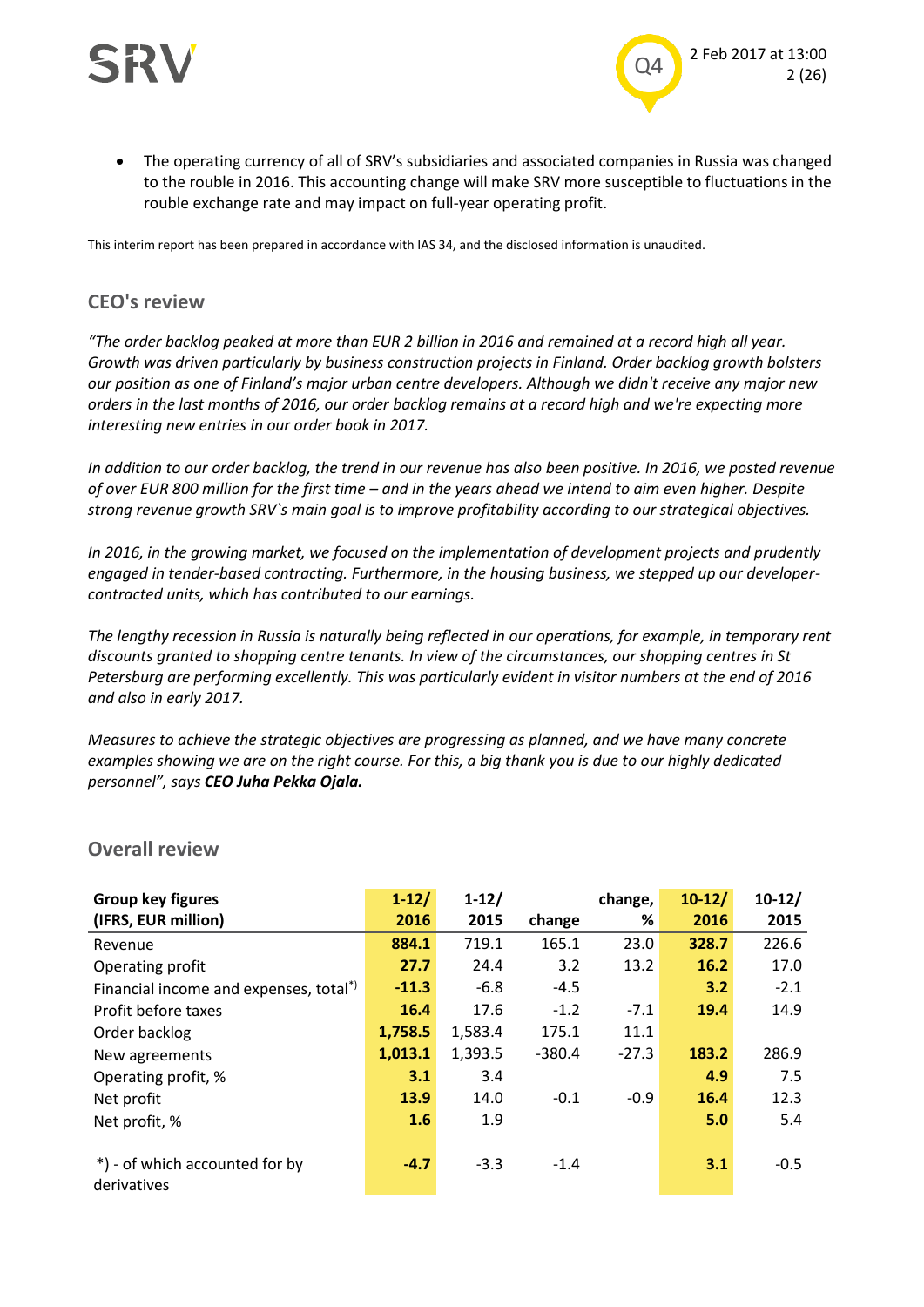



**January-December 2016**

**In January-December 2016, the Group's order backlog rose to** EUR 1,758.5 (1,583.4) million (up 11.1%). The largest new projects announced in 2016 included a new central hospital in Central Finland, the Ring Road I tunnel project, a contractor agreement for the second phase of the expansion of Tapiola city centre, as well as the construction of a new campus building for Aalto University and retail premises in the Metro Centre, both in Otaniemi, Espoo. The order backlog saw growth in operations in Finland in particular, largely in the second quarter. No significant new orders were announced in October-December with the exception of the agreement of Aleksintori in Kerava.

**The Group's revenue** rose by 23 per cent to EUR 884.1 (719.1) million. Growth in revenue was driven by large business construction projects in Finland and particularly by the developer-contracted housing units completed and sold in the latter part of the year. The major business premises projects agreed on during the spring have entered the construction phase and are now generating revenue. The recognition of income from 499 (323) developer-contracted housing units contributed to revenue growth.

**The Group's operating profit** rose to EUR 27.7 (24.4) million, primarily due to improved profitability and higher revenue in SRV's operations in Finland. The operating profit was weakened by a rise in the costs of certain projects under construction and by expenses incurred in the aftermath of some completed projects. Operating profit from International Operations decreased to EUR -4.2 (-0.1) million. The rouble exchange rate improved operating profit by a net amount of EUR 1.3 million. Operating profit was weakened by temporary rent discounts granted to tenants, depreciation according to plan and amortisation of EUR 2.5 million.

**Operating profit** and its relative level are also lowered by the elimination of a share equivalent to SRV's ownership from the profit margins of shopping centre projects under construction (Okhta Mall, 4Daily and REDI), which will be recognised as income only when the investment is sold.

**The Group's profit** before taxes was EUR 16.4 (17.6) million. The result was weakened by higher interest expenses and a EUR -4.7 million fair value revaluation of a ten-year interest rate hedge.

**The Group's earnings per share** were EUR 0.15 (EUR 0.25). Earnings per share were impacted by the relative increase in the number of shares due to a share issue as well as the non-recurring cost of repaying the hybrid bond.

Variation in SRV's **operating profit and operating profit margin** is affected by several factors. SRV's own projects are recognised as income upon delivery; the part of the order backlog that is continuously recognised as income based on the level of completion mainly consists of low-margin contracting; and the nature of the company's operations (project development).

**The Group's equity ratio** stood at 38.3 per cent (42.5, 12/2015) and the gearing was 83.4 per cent (83.3, 12/2015). The changes in equity ratio and gearing were due to an increase in interest-bearing debt. Net debt totalled EUR 246.3 (230.8) million and liquid assets EUR 54.6 (35.0) million.

#### **October-December 2016**

**In October-December, the Group's revenue** rose to EUR 328.7 (226.6) million. Growth in revenue was driven by ongoing large business construction projects as well as 389 developer-contracted housing units that were largely recognised as income in December. **The Group's operating profit** was EUR 16.2 (17.0) million. The operating profit was weakened by a rise in the costs of certain projects under construction and by expenses incurred in the aftermath of some completed projects.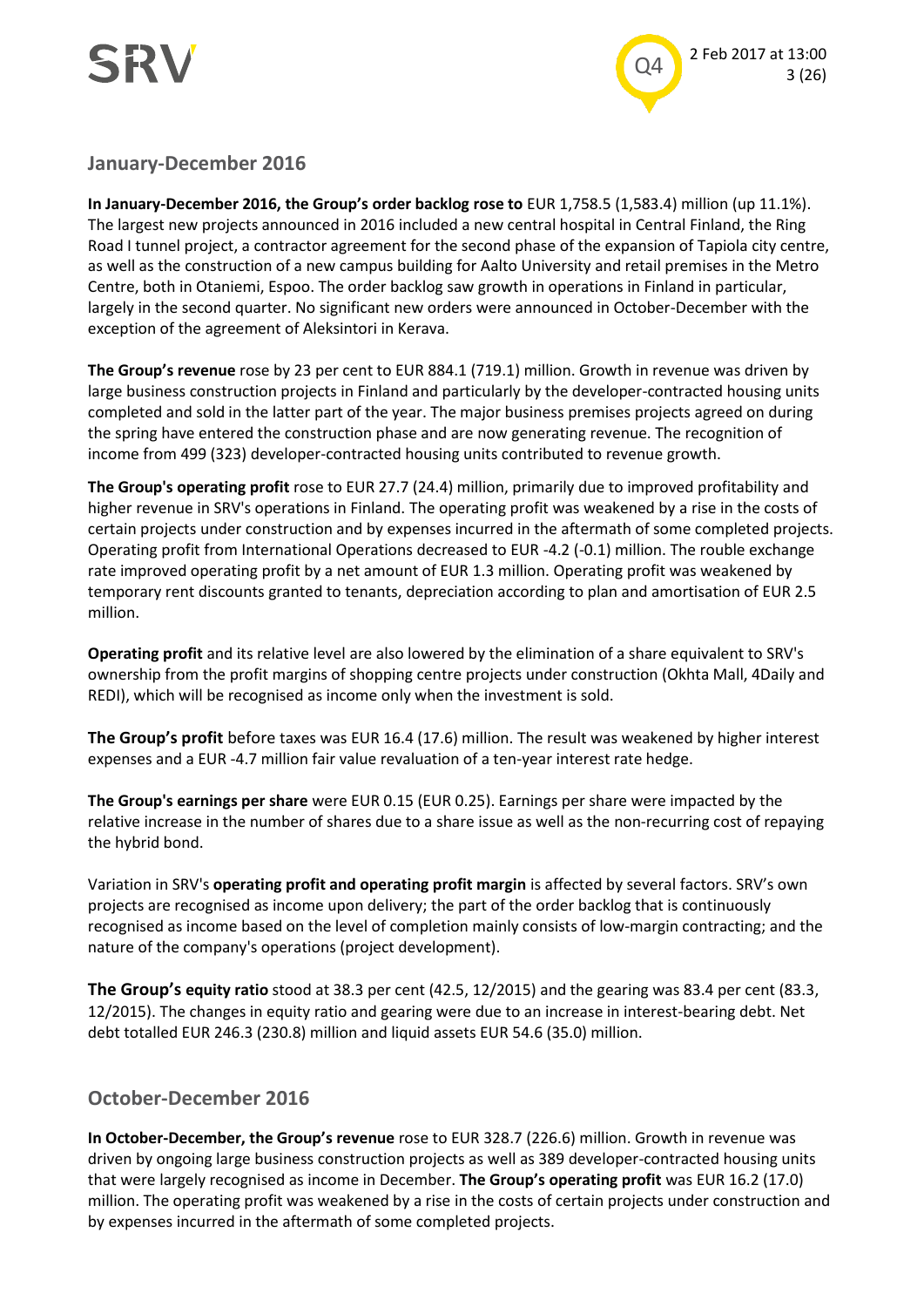

Operating profit from International Operations was EUR -2.8 (-0.6) million. The rouble exchange rate improved operating profit by a net amount of EUR 1.3 million. Operating profit was weakened by temporary rent discounts granted to tenants, depreciation according to plan and the amortisation of one property (EUR 2.5 million).

**The Group's profit before taxes** was EUR 19.4 (14.9) million. The result was increased by a EUR 3.1 million fair value revaluation of a ten-year interest rate hedge, but burdened by higher interest expenses.

| <b>Group key figures</b>          |           |           |         |         |
|-----------------------------------|-----------|-----------|---------|---------|
|                                   | $1 - 12/$ | $1 - 12/$ |         | change, |
| (IFRS, EUR million)               | 2016      | 2015      | change  | %       |
| Equity ratio, %                   | 38.3      | 42.5      |         |         |
| Net interest-bearing debt         | 246.3     | 230.8     | 15.5    | 6.7     |
| Gearing ratio, %                  | 83.4      | 83.3      |         |         |
| Return on investment, %           | 6.1       | 5.9       |         |         |
| Return on equity, %               | 5.0       | 5.6       |         |         |
| Earnings per share, EUR *)        | 0.15      | 0.25      | $-0.10$ | $-40.6$ |
| Equity per share, EUR *)          | 4.25      | 3.90      | 0.35    | 9.0     |
| Share price at end of period, EUR | 5.43      | 3.10      | 2.33    | 75.2    |
| Weighted average number of shares | 59.3      | 42.6      |         |         |
| outstanding, millions *)          |           |           |         |         |

\*) The comparison data has been adjusted to reflect the share issue.

#### **Earnings trends for the segments**

SRV's business segments are Operations in Finland, International Operations, and Other Operations. Operations in Finland are divided into property development, housing construction, and business construction, which intern includes retail, office, logistics and specialised construction operations and also earthworks, and rock construction operations. International Operations comprises SRV's business activities in Russia and Estonia.

The Other Operations segment primarily consists of the parent company, SRV Group Plc's group operations, property and project development operations in Finland, and equipment service for Finnish construction sites.

| Revenue<br>(EUR million)        | $1-12/$<br>2016 | $1 - 12/$<br>2015 | change  | change,<br>% | $10-12/$<br>2016 | $10-12/$<br>2015 |
|---------------------------------|-----------------|-------------------|---------|--------------|------------------|------------------|
| <b>Operations in Finland</b>    | 832.2           | 654.1             | 178.1   | 27.2         | 319.3            | 212.8            |
| <b>International Operations</b> | 52.4            | 65.1              | $-12.8$ | $-19.6$      | 9.4              | 13.8             |
| Other operations                | 15.9            | 14.4              | 1.5     | 10.5         | 4.0              | 3.7              |
| Eliminations                    | $-16.3$         | $-14.6$           | $-1.8$  |              | $-4.1$           | $-3.7$           |
| Group, total                    | 884.1           | 719.1             | 165.1   | 23.0         | 328.7            | 226.6            |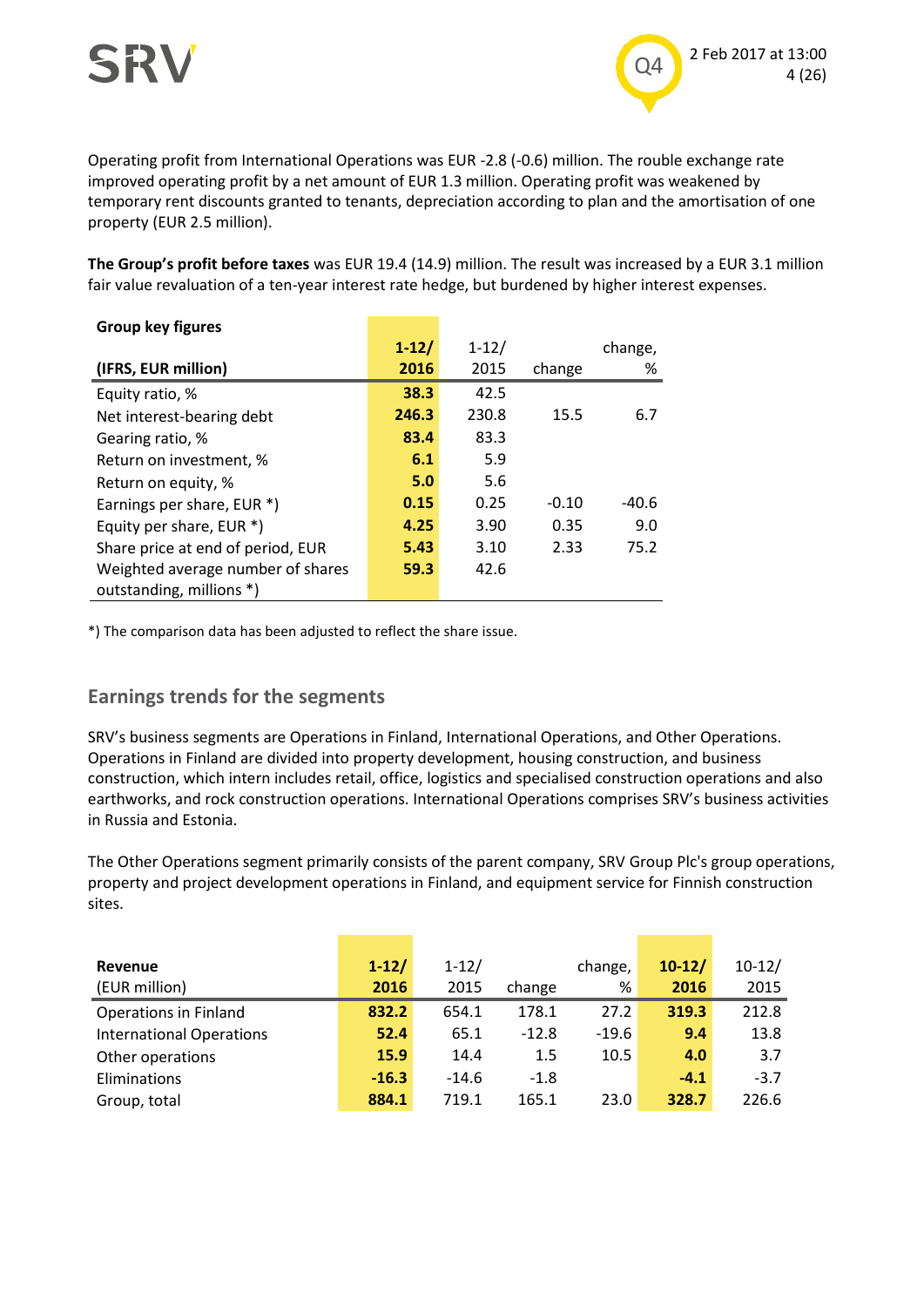## SRV



| <b>Operating profit</b><br>(EUR million) | $1 - 12/$<br>2016 | $1 - 12/$<br>2015 | change   | change,<br>% | $10-12/$<br>2016 | $10-12/$<br>2015 |
|------------------------------------------|-------------------|-------------------|----------|--------------|------------------|------------------|
| <b>Operations in Finland</b>             | 38.3              | 28.9              | 9.4      | 32.6         | 21.8             | 18.3             |
| <b>International Operations</b>          | $-4.2$            | $-0.1$            | $-4.0$   |              | $-2.8$           | $-0.6$           |
| Other operations                         | $-6.4$            | $-4.3$            | $-2.1$   |              | $-2.8$           | $-0.7$           |
| Eliminations                             | 0.0               | 0.0               | 0.0      |              | 0.0              | 0.0              |
| Group, total                             | 27.7              | 24.4              | 3.2      | 13.2         | 16.2             | 17.0             |
|                                          |                   |                   |          |              |                  |                  |
| Operating profit,                        | $1 - 12/$         | $1 - 12/$         | $10-12/$ | $10-12/$     |                  |                  |
| (%)                                      | 2016              | 2015              | 2016     | 2015         |                  |                  |
| <b>Operations in Finland</b>             | 4.6               | 4.4               | 6.8      | 8.6          |                  |                  |
| <b>International Operations</b>          | $-7.9$            | $-0.2$            | $-29.4$  | $-4.0$       |                  |                  |
| Group, total                             | 3.1               | 3.4               | 4.9      | 7.5          |                  |                  |

| Order backlog<br>(EUR million)  | 12/2016 | 12/2015 | change,<br>% |
|---------------------------------|---------|---------|--------------|
| <b>Operations in Finland</b>    | 1,726.1 | 1,506.2 | 14.6         |
| <b>International Operations</b> | 32.4    | 77.1    | $-58.1$      |
| Group, total                    | 1,758.5 | 1,583.4 | 11.1         |
| - sold order backlog            | 1,482   | 1,261   | 17.5         |
| - unsold order backlog          | 276     | 322     | $-14.2$      |

### **Operations in Finland**

#### **Business environment in Finland**

Although the European economy is continuing its slow recovery, significant political uncertainty factors in several countries both inside the Euro zone and elsewhere are increasing financial risks in both Finland and the rest of Europe. Finland's GDP growth is forecast to remain moderate. Construction is estimated to have seen exceptionally steep growth in 2016, about 6-7 per cent. New construction has been brisk in all sectors. However, this year growth is forecast to slow down significantly to about 1-2 per cent. (Source: Business cycle review by the Confederation of Finnish Construction Industries RT, 10/2016.) RT will release its next review in February 2017.

Urbanisation and population shift will continue to be the main drivers of construction and will maintain the need for both housing and business construction in growth centres, which are SRV's strategic key points. According to VTT's forecast, urbanisation will continue, as Finland's urbanisation ratio clearly lagging behind other industrialised nations, such as Sweden. The most optimistic forecasts estimate that about 620,000 people in Finland might move into urban areas by 2040. (Source: VTT, Demand for new dwelling production in Finland 2015–2040, 01/2016.)

**Housing, business and infrastructure construction in Finland**

Housing sales in growth centres have remained at a moderately good level thanks to the population shift and investor sales. Housing production is still focused on small market-financed apartments in blocks of flats. It is estimated that housing start-ups increased substantially last year to about 36,000 units. The number of start-ups this year is expected to decline to about 34,000 units. (Source: Business cycle review by the Confederation of Finnish Construction Industries RT, 10/2016)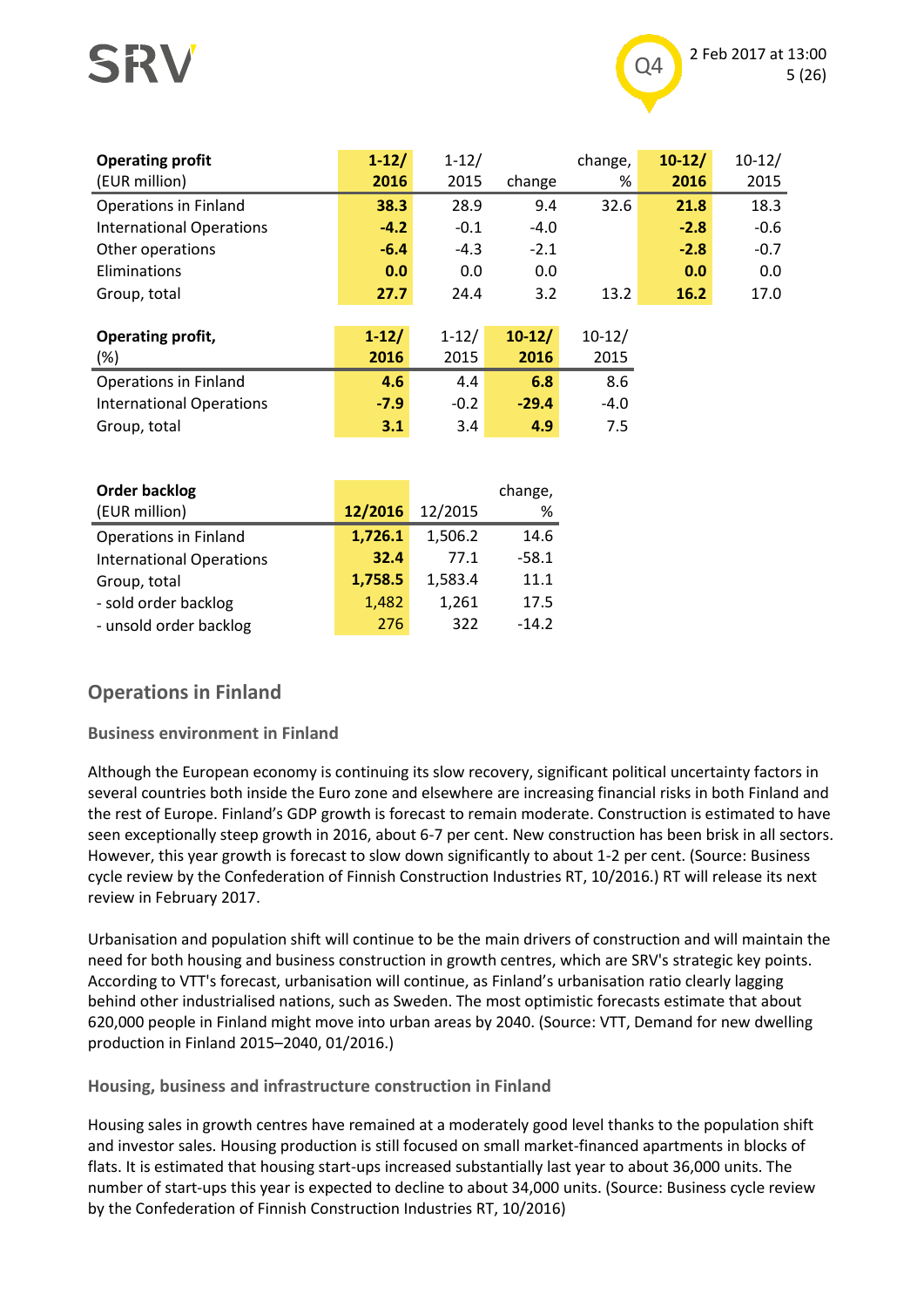

Business construction start-ups grew significantly in all the main sectors in 2016, but are expected to decline this year with the exception of industrial buildings and warehouses. The growth in the volume of renovation construction and investments in civil engineering is forecast to remain at about 1.5 per cent in 2017. (Source: Business cycle review by the Confederation of Finnish Construction Industries RT, 10/2016.)

One of SRV's strategic goals is to improve long-term profitability. This will be achieved by not only boosting the efficiency of the company's own operations but also through the more prudent selection of new projects on the basis of the capital commitment required and their profitability.

#### **Housing construction**

#### **January-December 2016**

**Revenue** from housing construction in Finland totalled EUR 272.7 (220.1) million in the January-December period. Earnings were impacted above all by the recognition of revenue from developer-contracted housing units. The **order backlog** for housing construction in Finland rose to EUR 562.6 (554.0) million, resulting from increased investor sales.

#### **Housing under construction**

In line with its strategy, SRV is focusing its housing production on urban growth centres and, above all, locations with good transport connections. SRV is currently one of the largest housing constructors in the Greater Helsinki Area. The company has a total of 2,696 (1,849) housing units under construction, most of them in growth centres. There are 836 (885) developer-contracted housing units currently under construction (12/2016).

There are 978 (477) housing units are currently under construction for investors (12/2016). In June, SRV signed a contractor agreement with Ilmarinen Mutual Pension Insurance Company to build sites in Vantaa and in Suurpelto in Espoo. Another agreement was signed in September for the construction of a site in Jätkäsaari, Helsinki. They form part of a framework agreement SRV made in March 2016, covering investor sales for a total of 500 housing units. Other significant sites under construction for investors include residential housing units for Elo and LocalTapiola in Tikkurila, Vantaa, and Wood City for Helsinki Housing Production Department (ATT) in Helsinki.

In December, SRV made an agreement with Etera on the sale of a city-centre property with 140 residential units in Kerava. SRV will sell to Etera Mutual Pension Insurance Company a new complex in the Aleksintori block to be implemented in Kerava town centre. The total value of the deal, consisting of the Karuselli shopping centre, housing units and a joint parking facility, is over EUR 50 million.

After the end of the review period, SRV signed a frame agreement valued at about EUR 100 million for the sale of 528 residential units to LocalTapiola.

#### **Completed housing units**

A total of 503 (247) developer-contracted housing units were completed during the January–December period. 111 (107) completed housing units remain unsold. In 2016, a total of 1,260 (873) housing units were sold.

A total of 503 developer-contracted residential units in the RS system were completed during 2016. The majority of these units were completed at the end of the year, particularly in December, when 247 units were completed.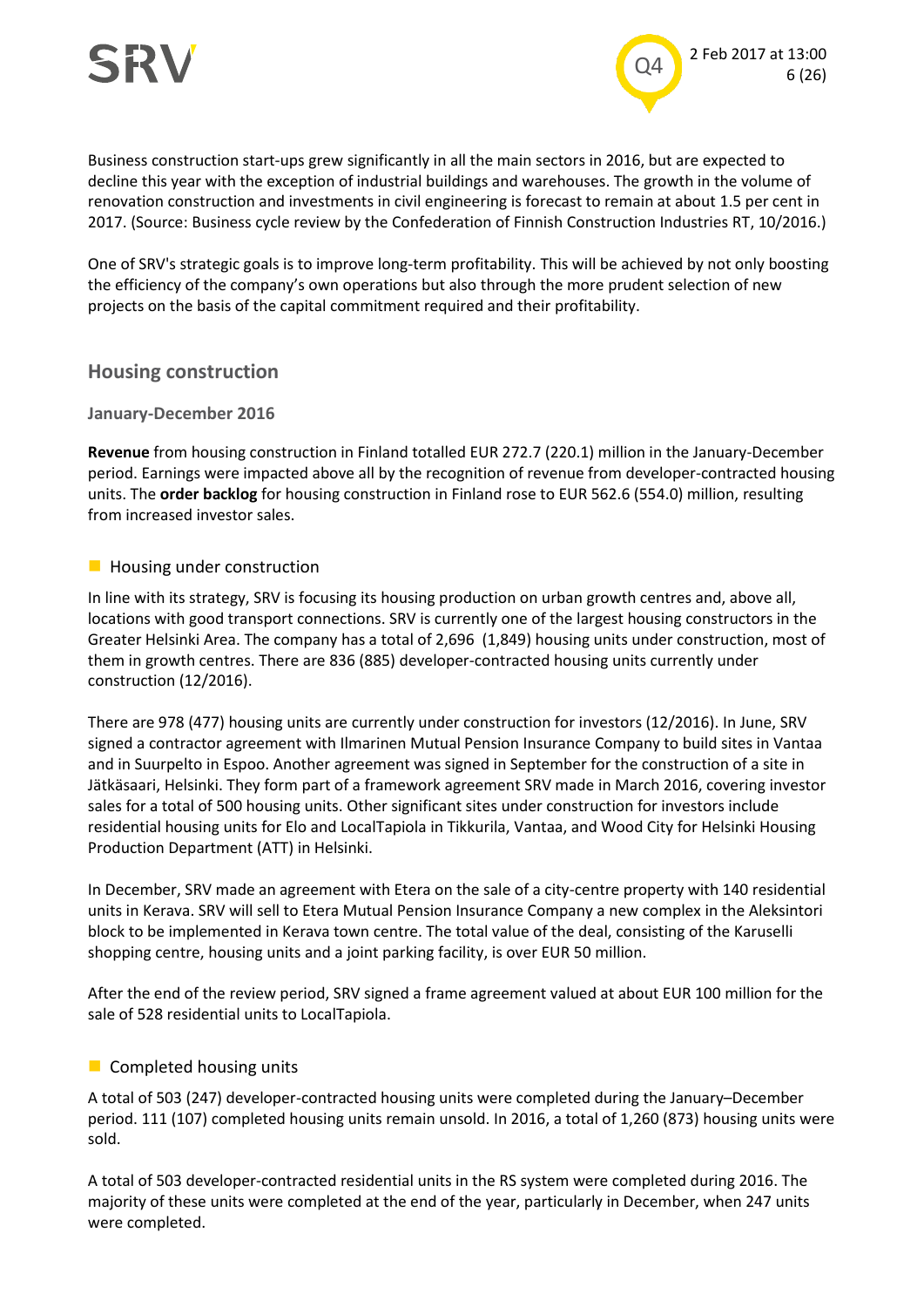



#### $\blacksquare$  Housing units recognised as income

In the January-December period, 499 (323) developer-contracted housing units were recognised as income, generating total revenue of EUR 144 (90) million. A developer-contracted residential project is a project that is developed by SRV and which has not been sold when construction begins. SRV bears the risks involved in both the sale and construction of such projects, which are recognised as revenue when they have been completed and sold. SRV completed most of its housing units towards the end of the year. As they had already been sold, the vast majority of them were recognised as income in December.

#### **October-December 2016**

**Revenue** from housing construction in Finland totalled EUR 151.9 (92.9) million in the October-December period. **The order backlog** increased to EUR 562.6 (554.0) million. The construction of the REDI tower foundations was the main contributor to this growth. The apartments in the first of the towers, Majakka, will be included in the order backlog in the first quarter of 2017.

| <b>Housing production in Finland</b>           | $1 - 12/$ | $1 - 12/$ | change, | $10-12/$   | $10-12/$ |
|------------------------------------------------|-----------|-----------|---------|------------|----------|
| (units)                                        | 2016      | 2015      | units   | 2016       | 2015     |
| Units sold, total                              | 1,260     | 873       | 387     | 681        | 397      |
| - developer contracting                        | 509       | 646       | $-137$  | 151        | 207      |
| - investor sales <sup>2)</sup>                 | 751       | 227       | 524     | 530        | 190      |
| Developer contracting                          |           |           |         |            |          |
| - start-ups                                    | 454       | 802       | -348    | <b>199</b> | 116      |
| - completed                                    | 503       | 247       | 256     | 420        | 225      |
| - recognised as income                         | 499       | 323       | 176     | 389        | 228      |
| - completed and unsold $1$ )                   | 111       | 107       | 4       |            |          |
| Under construction, total <sup>1)</sup>        | 2,696     | 1,849     | 847     |            |          |
| - contracts <sup>1)</sup>                      | 441       | 59        | 382     |            |          |
| - negotiation contracts <sup>1)</sup>          | 441       | 428       | 13      |            |          |
| - negotiated contracts $^{1/2}$                | 978       | 477       | 501     |            |          |
| - developer contracting $1$ )                  | 836       | 885       | -49     |            |          |
| - sold $1$                                     | 444       | 434       | 10      |            |          |
| - unsold <sup>1)</sup>                         | 392       | 451       | $-59$   |            |          |
| - of which sold, $\frac{1}{2}$ 1)              | 53        | 49        |         |            |          |
| - of which unsold, $\frac{1}{2}$ $\frac{1}{2}$ | 47        | 51        |         |            |          |

<sup>1)</sup> at period-end

<sup>2)</sup> investor sales under negotiated contracts

| Order backlog, housing construction in     | $1 - 12/$ | $1 - 12/$ |        |
|--------------------------------------------|-----------|-----------|--------|
| <b>Finland (EUR million)</b>               | 2016      | 2015      | change |
| Contracts and negotiated contracts         | 193       | 132       | 61     |
| Under construction, sold developer         | 105       | 114       | -9     |
| contracting                                |           |           |        |
| Under construction, unsold developer       | 222       | 269       | -47    |
| contracting                                |           |           |        |
| Completed and unsold developer contracting | 43        | 39        | 3      |
| Housing construction, total                | 563       | 554       | q      |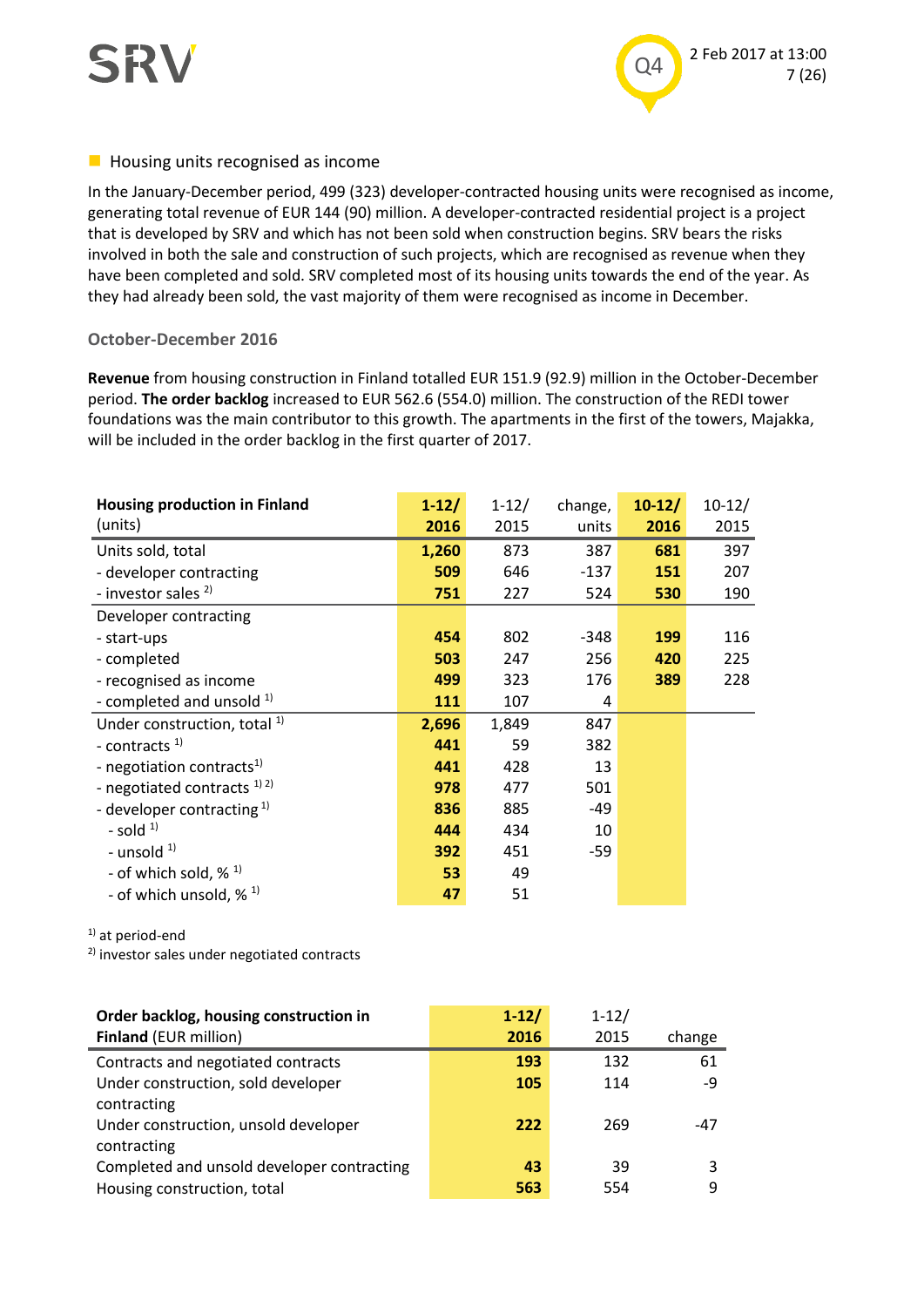

#### **REDI apartments**

REDI in Kalasatama, Helsinki is the largest construction project in SRV's history. Pre-marketing of the first REDI residential tower, Majakka, got off to a flying start in January 2016. At the end of December, over 90 per cent of Majakka's 283 apartments had either confirmed reservations (246) or preliminary reservations (18).

The permit process for Majakka's facades has progressed more slowly than expected, and thus the start-up of Majakka has been pushed back. The City Planning Department of the City of Helsinki approved the Majakka facades after the end of the review period on January 2017, and thus sales of housing units will begin in February 2017.

According to current estimates, construction of Majakka's tower section will begin during the first quarter of 2017. A more precise completion date for the Majakka apartments will be given once construction has begun. It is currently estimated that occupants will be able to move into the apartments in spring 2019.

The REDI apartments will be recognised as revenue when each residential tower has been completed and its apartments sold. The apartments in the first tower, Majakka, will be entered into the order backlog when the final construction decision has been made and sales have begun. According to current estimate the apartments in the first of the towers, Majakka, will be included in the order backlog in the first quarter of 2017. Although the REDI residential towers will be completed at a later date, the foundations for all of the towers will be built in one go, by the end of 2018. As the contractor agreement for Majakka's foundations was signed back in 2015, the foundation section of the Majakka residential tower has already been entered into the order backlog.

| Project name,<br>location | SRV, contract<br>value,<br><b>EUR million</b> | Completion<br>level, %* | <b>Completion</b><br>date<br>(estimated)* | Units | Sold* | For |
|---------------------------|-----------------------------------------------|-------------------------|-------------------------------------------|-------|-------|-----|
| Niittyhuippu,             |                                               |                         |                                           |       |       |     |
| Espoo                     |                                               |                         | Q4/2017                                   | 200   | 142   |     |
| Satamarannan              |                                               |                         |                                           |       |       |     |
| Masto, Oulu               |                                               | 55                      | Q3/2017                                   | 100   |       |     |
| Försti, Helsinki          | つっ                                            |                         | /2017                                     | 52    |       | 28  |
| Mantteli, Helsinki        | 16                                            | 65                      | /2017                                     | 55    | 55    |     |
|                           | 16                                            | 59                      | 01/2017                                   | 59    |       | 59  |
| Niittyheinä,<br>Espoo     |                                               |                         |                                           |       |       |     |

**The largest developer-contracted housing projects under construction in Finland**

\*Situation as of 31 December 2016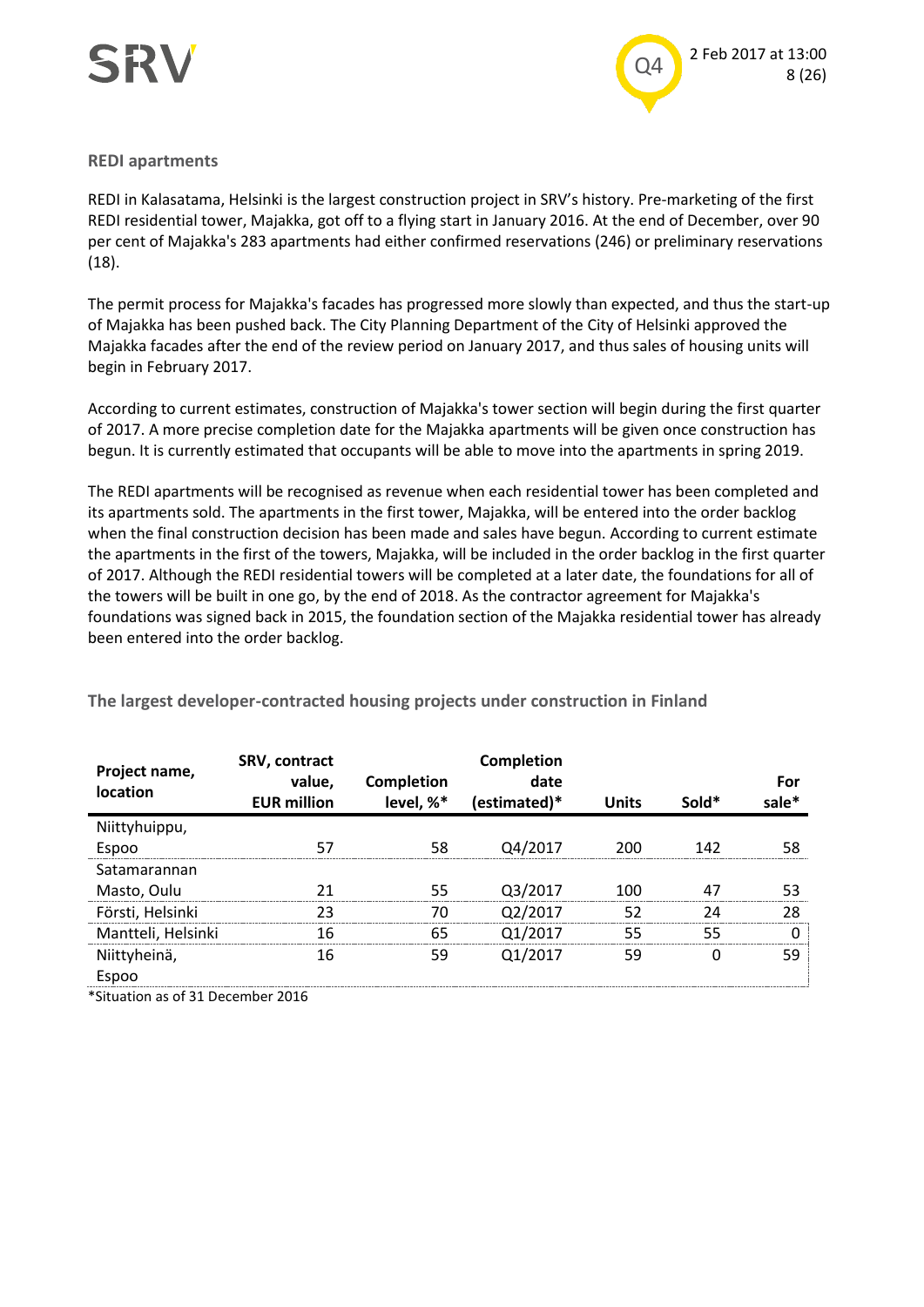

**The largest ongoing housing projects in Finland, investor projects, housing contracting**

| Project name, location,<br>client                  | SRV, contract value,<br><b>EUR million</b> | Completion level,<br>%* | <b>Completion date</b><br>(estimated)* |
|----------------------------------------------------|--------------------------------------------|-------------------------|----------------------------------------|
| Wood City, Helsinki, ATT                           | $**$                                       | 16                      | Q1/2018                                |
| Vantaan Celica,                                    | $**$                                       | 72                      | Q2/2017                                |
| LocalTapiola<br>Vantaan Verso, Elo                 | $**$                                       | 79                      | Q1/2017                                |
| Espoon Niittytori, SATO                            | $**$                                       | 78                      | Q2/2017                                |
| Suurpellon Puistokatu                              | $**$                                       | 28                      | Q1/2018                                |
| Vantaan Neilikkatie,<br>Ilmarinen                  | $**$                                       | 7                       | Q2/2018                                |
| Keravan Ormo,<br>Ilmarinen                         | $**$                                       | 13                      | Q2/2018                                |
| Vantaan Hernetie, OP                               | $**$                                       | 13                      | Q2/2018                                |
| Helsingin Välimerenkatu<br>10, Ilmarinen           | $***$                                      | 14                      | Q3/2018                                |
| Aleksinkulma and park,<br>Helsinki                 | $**$                                       | 0                       | Q1/2019                                |
| Suurpellon Puistokatu,<br>Espoo, TA                | $**$                                       | 6                       | Q3/2018                                |
| Projects, estimated value in total EUR 210 million |                                            |                         |                                        |

\*Situation as of 31 December 2016

\*\* The value of individual contracts has not been made public.

*SRV is currently building developer-contracted housing projects, development projects, and contracted projects. A developer-contracted residential project is a project that is developed by SRV and which has not been sold when construction begins. SRV bears the risks involved in both the sale and construction of such projects, which are recognised as revenue when they have been completed and sold. A residential development project is a project that is developed by SRV, but which is sold to an investor before construction begins. SRV bears the construction risks in such projects, which are recognised as revenue according to the percentage of completion. Construction contracts are construction projects that are launched by other parties but implemented by SRV. They are recognised as revenue on the basis of the percentage of completion or as set out in the agreement.*

In November 2016, the Helsinki District Court announced its judgement in the case between SRV and Kiinteistö Oy Abraham Wetterintie 6. According to the judgement in the Helsinki Distric Court, the AW 6 will be required to pay SRV unpaid payments of the contract price and additional and modification works approved by the client added with penalty interest.

#### **Business construction**

#### **January-December 2016**

SRV's revenue from business construction totalled EUR 559.5 (434.0) million. The order backlog rose to a record-breaking EUR 1,163.5 (952.3) million, especially thanks to the many new agreements that were signed in January-September. No major new orders came in during the last quarter with the exception of the agreement of Aleksintori in Kerava.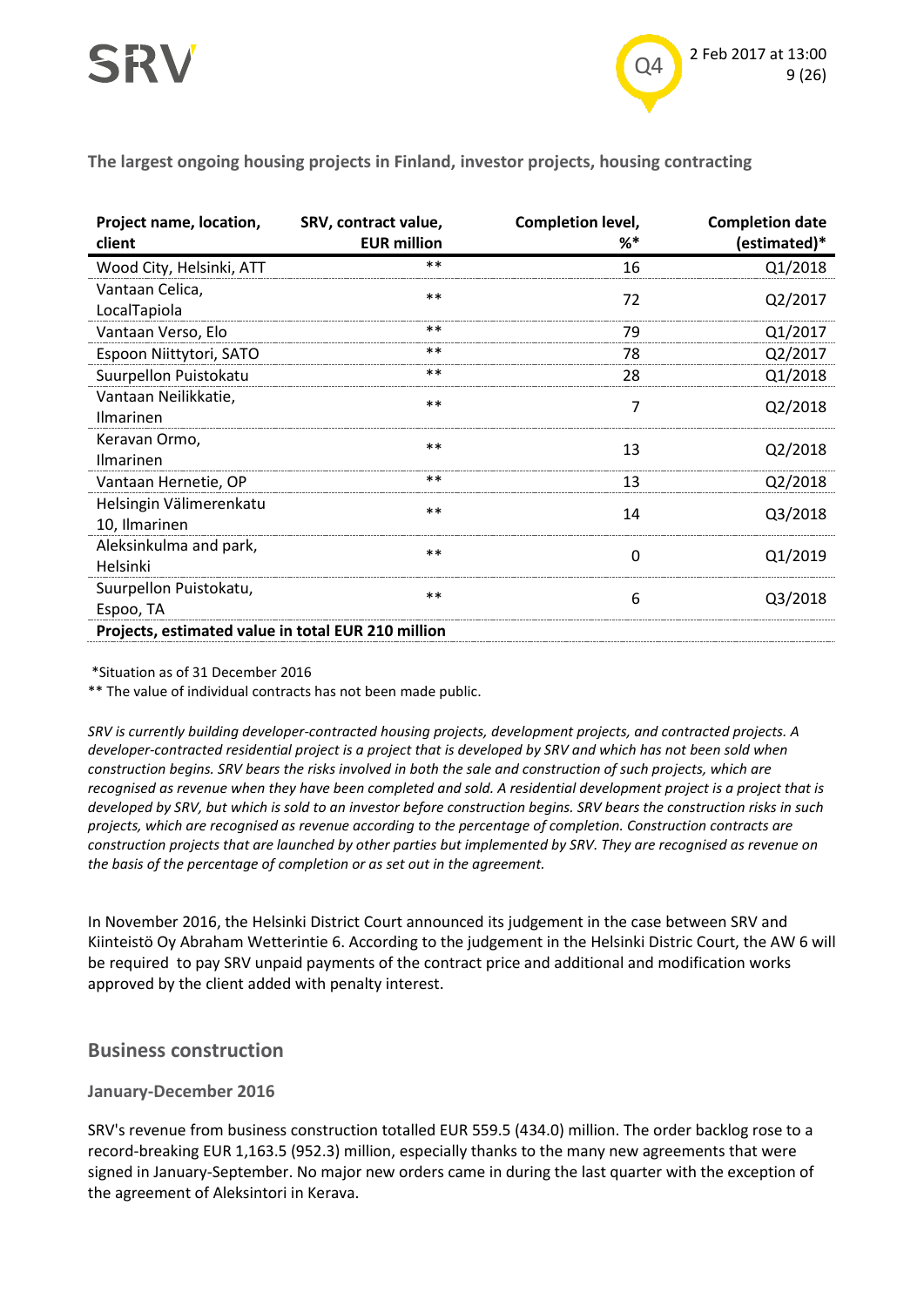

In line with its strategy, SRV is aiming to increased the share of its business construction order backlog accounted for better margin for projects in average.

The order backlog was boosted by hospital projects, alliance contracts and infrastructure construction in particular. SRV further bolstered its position as an implementer of large-scale spearhead projects in June, when it was selected as the project management contractor for the new Nova hospital in Central Finland. The total value of the contract is about EUR 290 million, and it is the largest contract in SRV's history that does not include the company's own equity. Construction of the hospital has begun, and the project is already generating revenue for SRV. Also contributing to revenue are other large-scale hospital projects that are currently under construction, such as the new construction project for Tampere University Hospital, the New Children's Hospital in Helsinki, the basic renovation of the Women's Hospital and the health and wellbeing centre in Kalasatama, Helsinki.

Renovation and refurbishment projects also increased revenue, such as the basic renovation of an administrative building for the University of Helsinki and the renovation of the Helsinki City Theatre.

SRV's infrastructure construction bolstered its position in summer and early autumn. In June, SRV was selected to implement the Ring Road I construction project in Keilaniemi, Espoo. Ring Road I traffic will be diverted into an underground tunnel, and a park will be built above it. Infrastructure construction volumes are also being boosted by the excavation of the Western Metro tunnel in Kaitaa and the underground parking facilities under the REDI shopping centre.

SRV currently has five alliance projects whose revenue amounts to about one-fifth of the total revenue from business construction. Alliance projects provide additional earnings potential over and above ordinary income recognition. In practice, SRV can gain additional earnings if the project fulfils quality criteria and is completed for less than the target price earlier than scheduled.

SRV's shopping centre development projects also generated revenue during the January-December period. SRV is currently building the Niittykumpu and REDI shopping centres.

#### **REDI**

The REDI shopping centre is an SRV development project. In addition to SRV, the investor group includes Ilmarinen, OP Group and LocalTapiola. The REDI shopping centre will open in autumn 2018 and negotiations with tenants are currently ongoing. Leasing is proceeding as planned. At the end of December, about 50 per cent of the premises had binding lease agreements or letters of intent (47% 9/2016). The large premises designated for daily consumer goods stores have been leased to K-Supermarket and Lidl. All of the shopping centre's restaurant premises have also been leased.

#### **Niittykumpu Metro Centre**

SRV is developing the Niittykumpu Metro Centre in Espoo into a new centre for the area. It will comprise several residential buildings, a shopping centre and metro station. The first phase of the project, comprising the construction of shopping centre Niitty and two residential buildings has been held up due to delays with the Western Metro and challenges encountered during construction of the centre's foundations. The Metro Centre is now scheduled for completion in summer 2017 (the original estimate was October 2016). All of the commercial premises in the Metro Centre's new shopping centre, Niitty, have been leased.

#### $\blacksquare$  Hanhikivi-1 nuclear power plant

In 2015, SRV announced its participation in the Hanhikivi-1 nuclear power plant construction project as both an investor and project manager. SRV has made a financing commitment equating to a 1.8 per cent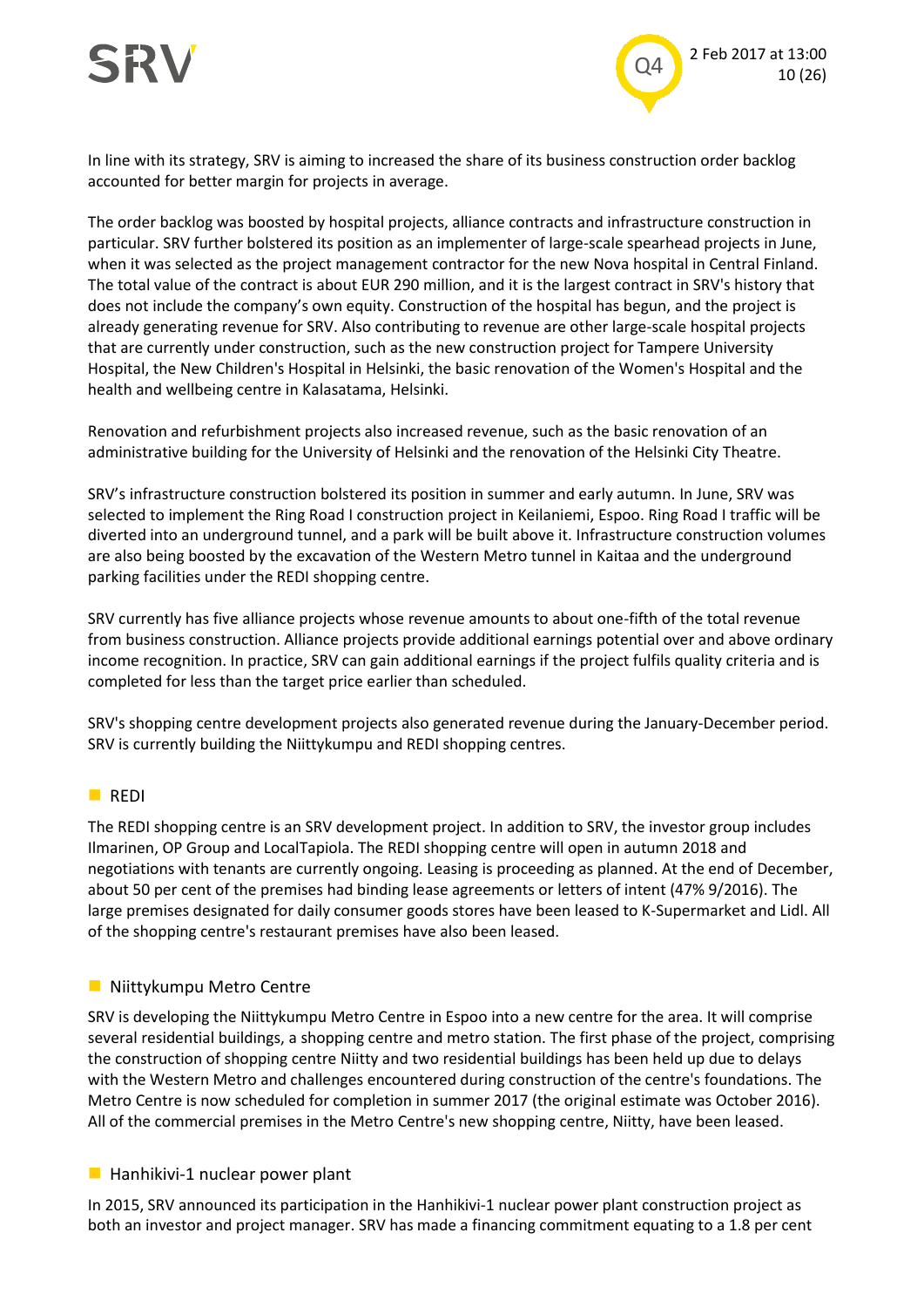

holding in the project to Fennovoima's main owner, Voimaosakeyhtiö SF. SRV will have the same rights and obligations as other Voimaosakeyhtiö SF shareholders. SRV has also signed a co-operation agreement with Rosatom Group and the main contractor Titan-2. SRV will act as the project manager, and the exact nature of its activities will be confirmed at a later date. More detailed negotiations on project management activities are ongoing.

#### **October-December 2016**

SRV's revenue from business construction totalled EUR 167.4 (119.8) million. The order backlog increased to EUR 1,163.5 (952.3) million.

**The largest ongoing business construction projects**

| Project,<br>location     | <b>SRV total</b><br>contract value, | Project<br>type | <b>Completion</b><br>level, % | Completion<br>date |  |
|--------------------------|-------------------------------------|-----------------|-------------------------------|--------------------|--|
|                          | <b>EUR million</b>                  |                 |                               | (estimated)        |  |
| <b>DEVELOPMENT</b>       |                                     |                 |                               |                    |  |
| <b>PROJECTS</b>          |                                     |                 |                               |                    |  |
| REDI, shopping           | 390                                 | Retail,         | 48                            | Q3/2018            |  |
| centre and parking       |                                     | parking         |                               |                    |  |
| facility, Helsinki       |                                     |                 |                               |                    |  |
| TeHyKe, Kalasatama,      | $\ast$                              | Public          | 49                            | Q4/2017            |  |
| Helsinki                 |                                     | services        |                               |                    |  |
| Niittykumpu Metro        | $\ast$                              | Retail          | 71                            | Q2/2017            |  |
| Centre, Espoo            |                                     |                 |                               |                    |  |
| Keravan Aleksintori      | $\ast$                              | Retail          | 4                             | Q4/2018            |  |
|                          |                                     |                 |                               |                    |  |
| <b>BUSINESS PREMISES</b> |                                     |                 |                               |                    |  |
| Hospital Nova,           | 290                                 | Public          | 3                             | Q3/2018            |  |
| Central Finland,         |                                     |                 |                               |                    |  |
| Jyväskylä                |                                     |                 |                               |                    |  |
| TAYS Etupiha,            | 170                                 | Public          | 19                            | Q3/2018            |  |
| Tampere                  |                                     |                 |                               |                    |  |
| Tapiola city centre      | 110                                 | Retail          | 75                            | Q1/2017            |  |
| (Ainoa), Espoo           |                                     |                 |                               |                    |  |
| Tapiola city centre      | $100 +$                             | Retail          | $\boldsymbol{0}$              | Q1/2020            |  |
| (Phase 2), Espoo         |                                     |                 |                               |                    |  |
| Aalto University,        | 76                                  | Public          | 17                            | Q2/2018            |  |
| Espoo                    |                                     |                 |                               |                    |  |
| Ring Road I,             | 49                                  | Public          | 43                            | Q4/2018            |  |
| Keilaniemi, Espoo        |                                     |                 |                               |                    |  |
| HK Scan poultry          | 38                                  | Industry        | 51                            | Q2/2017            |  |
| processing plant         |                                     |                 |                               |                    |  |
| Rauma                    |                                     |                 |                               |                    |  |
| Helsinki City Theatre    | 38                                  | Public          | 74                            | Q1/2017            |  |
| renovation               |                                     |                 |                               |                    |  |
| Kaitaa metro station     | 32                                  | Public          | 36                            | Q2/2018            |  |
| excavation, Espoo        |                                     |                 |                               |                    |  |
| Renovation of            | 31                                  | Public          | 19                            | Q4/2018            |  |
| Lappeenranta             |                                     |                 |                               |                    |  |
| University               |                                     |                 |                               |                    |  |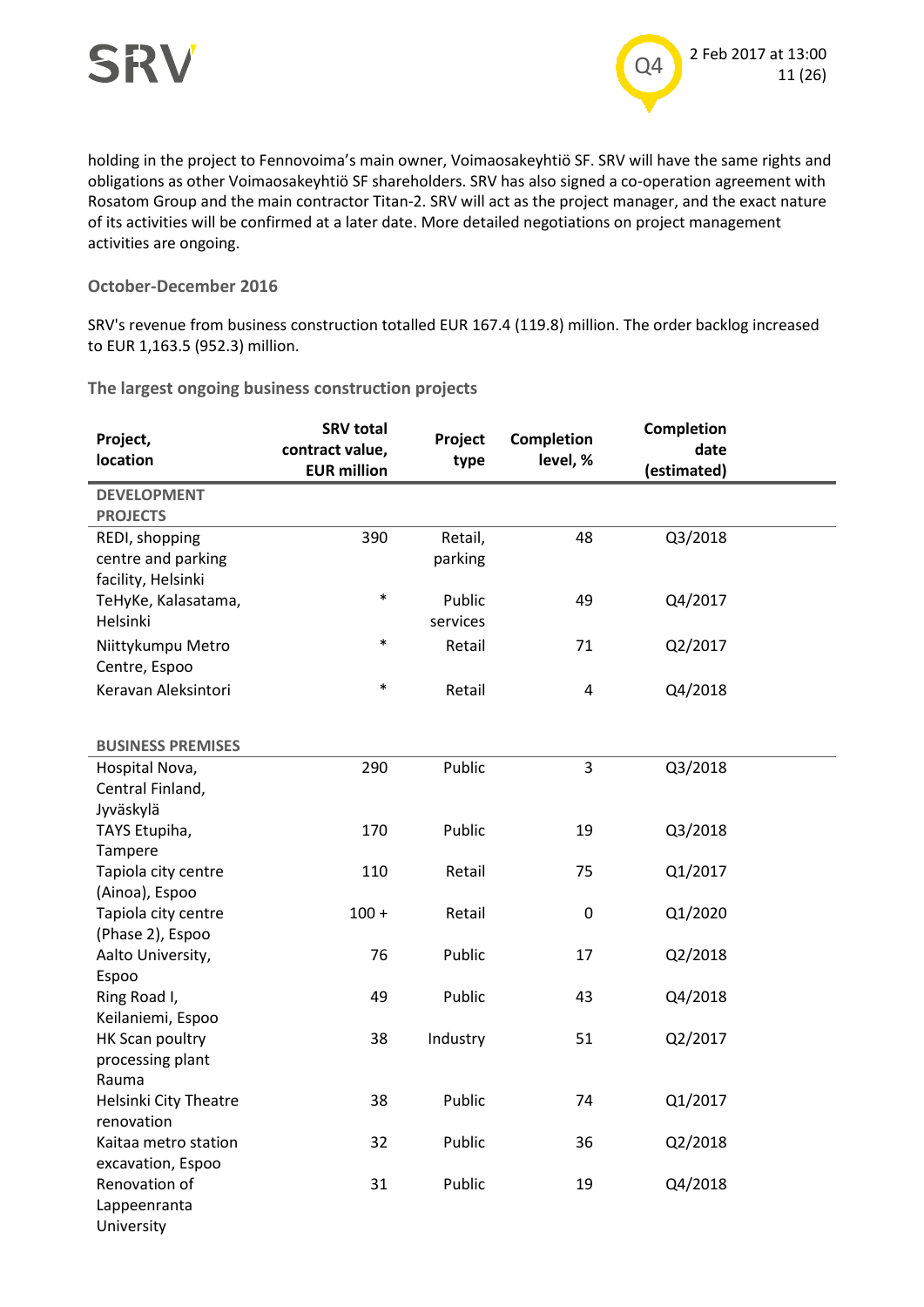

\*The value of individual contracts has not been made public.

### **International Operations**

International Operations comprises SRV's construction and property development business in Russia and Estonia. SRV has also expanded its operations into shopping centre management in Russia.

Q2/2018

#### **Business environment**

Hospital, Helsinki

Expectations concerning the Russian economy have become slightly positive. According to the Russia forecast of the Bank of Finland Institute for Economies in Transition (9/2016), the GDP of the country is recovering gradually. In 2017, Russia's GDP is expected to grow by about one per cent. The price of oil rose in 2016, contributing to the Russian economy, and is expected to see further moderate increases in 2017- 2018. In addition, the oil price has affected the exchange rate of the rouble, which strengthened by about 20 per cent in 2016.

The gradual slowdown in inflation supports the recovery in private consumption. Middle-class consumption is domestically focused, as foreign travel has decreased and domestic travel increased. The leading domestic travel destinations for Russians are St Petersburg and Moscow. SRV partly owns modern shopping centres in both cities.

The change in the rouble exchange rate has had a positive impact on SRV's earnings. SRV believes that the strengthening of the rouble will provide a good foundation for operating shopping centres in Russia. Although retail sales declined by -5.1 per cent in Russia during the review year, both sales and visitor numbers have grown at SRV's shopping centres. In 2016, visitor numbers at Pearl Plaza in St Petersburg grew as much as by 11 per cent year-on-year, and rouble-denominated sales were also up almost 19 per cent.

| <b>International</b>            | $1 - 12/$ | $1 - 12/$ |         | change, |
|---------------------------------|-----------|-----------|---------|---------|
| <b>Operations (EUR million)</b> | 2016      | 2015      | change  | %       |
| Revenue                         | 52.4      | 65.1      | $-12.8$ | $-19.6$ |
| Percentage of associated        | 8.0       | 0.2       | 7.8     |         |
| companies' profits              |           |           |         |         |
| - Foreign exchange gains/losses | 10,1      | 0,3       | 9,8     |         |
| - Forward deal                  | $-8,8$    | 0         | $-8,8$  |         |
| Operating profit                | $-4.2$    | $-0.1$    | $-4.0$  |         |
| Operating profit, %             | $-7.9$    | $-0.2$    |         |         |
| Order backlog                   | 32.4      | 77.1      | -44.8   | $-58.1$ |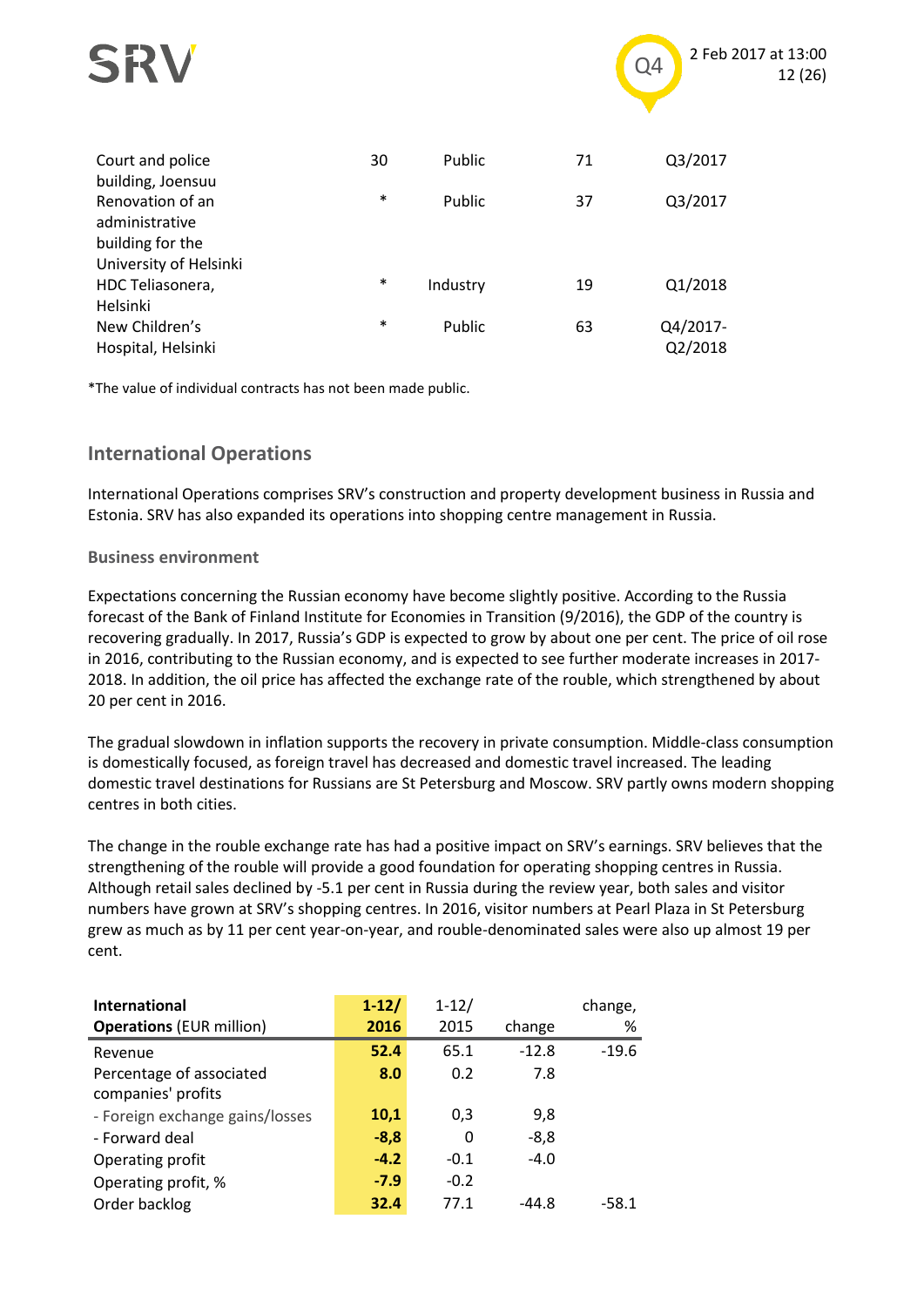



#### **January-December 2016**

In the January–December period, revenue from International Operations fell to EUR 52.4 (65.1) million and accounted for 6 (9) per cent of the Group's revenue. This decrease was expected, as the bulk of revenue has been generated by the construction of the Okhta Mall and 4Daily shopping centres. The Okhta Mall shopping centre in St Petersburg opened its doors in August 2016 and the 4Daily shopping centre in Moscow was handed over to the client in December 2016.

Operating profit from International Operations decreased to EUR -4.2 (-0.1) million. The rouble exchange rate improved operating profit by a net amount of EUR 1.3 million. Operating profit was weakened by temporary rent discounts granted to tenants, depreciation according to plan and the amortisation of one property. To date, SRV's operating currency in Russia has primarily been the euro. The company's rental operations have become increasingly rouble-based. In accordance with IAS 21, the operating currency of SRV's property-related subsidiaries and associated companies was therefore changed to the rouble in 2016. This accounting change will make SRV more susceptible to fluctuations in the rouble exchange rate. The companies affected by the change in operating currency include those that own the Okhta Mall and Pearl Plaza shopping centres.

The order backlog for International Operations fell to EUR 32.4 (77.1) million, as no new projects have been launched. In line with its strategy, SRV instead spent 2016 focusing on finishing the 4Daily shopping centre in Moscow, the opening of the Okhta Mall and operating other completed shopping centres.

#### **October-December 2016**

The revenue from International Operations decreased to EUR 9.4 (13.8) million in the October-December period. Operating profit was EUR -2.8 (-0.6) million. Operating profit was improved by a net amount of EUR 1.3 million by the rouble exchange rate and weakened by temporary rent discounts granted to tenants, depreciation according to plan and the amortisation of one property.

#### **Completed projects**

#### **D** Okhta Mall, St Petersburg

The Okhta Mall's opening ceremony was held in St Petersburg in August 2016. The Okhta Mall is located in the heart of downtown St Petersburg, within easy reach of over 1.5 million residents. It is the largest retail project to have been completed in the St Petersburg economic area in recent years. The shopping centre has been SRV's major project in St Petersburg in the past several years.

Considering the numerous challenges that have been faced in the Russian shopping centre market in recent years, leasing of premises in Okhta Mall is proceeding according to plan. The occupancy rate was approximately 70 per cent at the end of December. In addition, negotiations are currently ongoing for 10 per cent of business premises. In December, letters of intent and reservations had been made for 7.4 per cent of the premises. Okhta Mall's footfall has developed according to expectations and is already approaching 10,000 visitors per day.

In line with current trends, only some of the stores were open on the shopping centre's first day of business. Over half of the Okhta Mall's premises have been leased to anchor tenants, of which the majority are international and Russian retail chains. The largest tenant is the Russian daily consumer goods chain Lenta. All of Okhta Mall's anchor tenants opened their doors in autumn 2016. During the autumn, all anchor tenants such as H&M, Decathlon, Detski Mir and Eldorado opened stores in the shopping centre. At the end of January, 54 per cent of the stores were in business. According to current estimate 90 percent of lease contracts will be signed by the end of 2017 and Okhta Mall would be fully leased by summer 2018.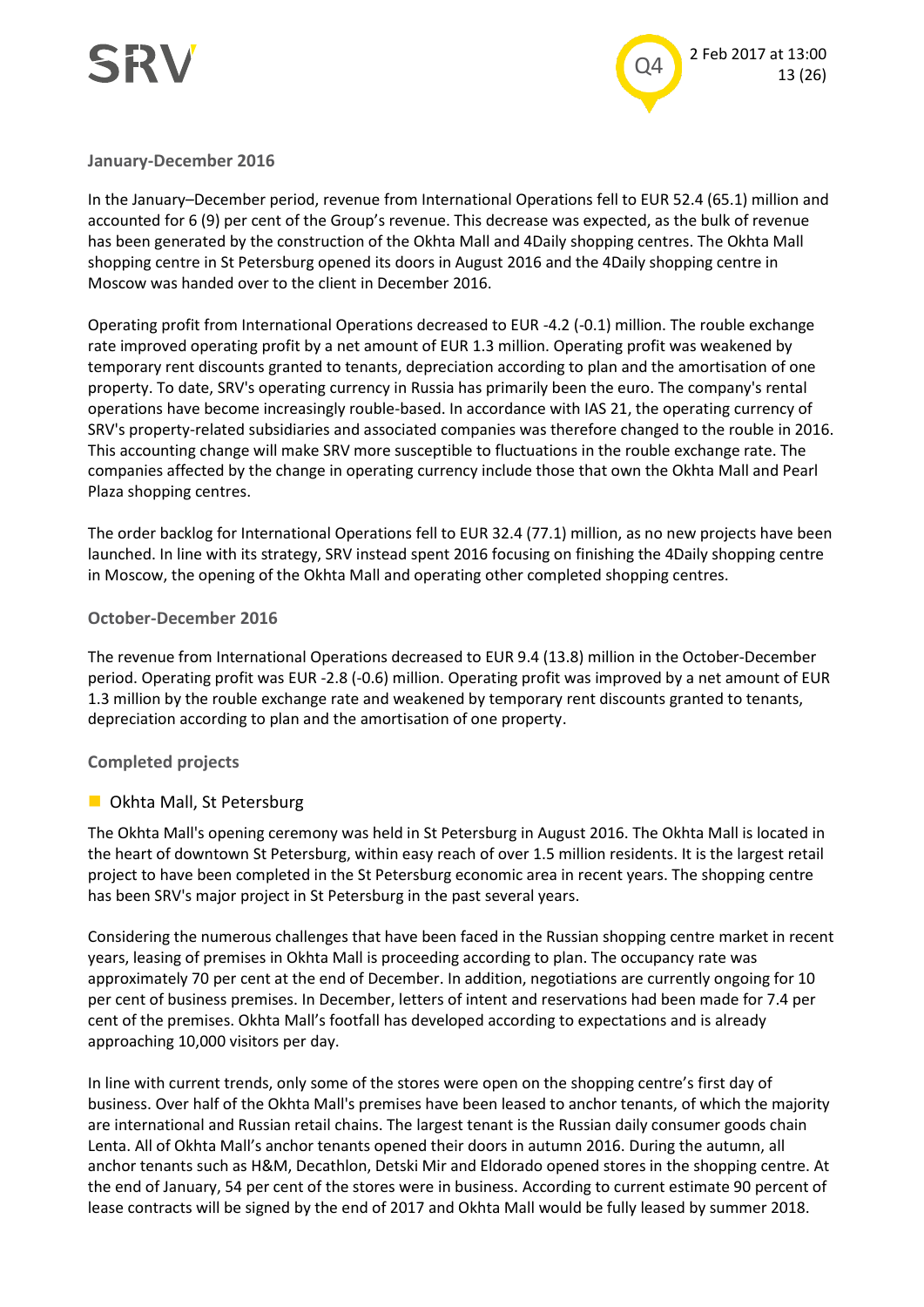

Numerous small gallery stores will be established in the shopping centre in spring 2017. They have rented relatively small retail space in terms of square metres. Thus there will be no great changes in the total percentage of retail space in business in the spring.

That figure will rise again in late summer 2017, when the KARO cinema opens its doors to film goers. KARO has leased about 10 per cent (about 47,000  $m<sup>2</sup>$ ) of the retail space in Okhta Mall.

#### **Pearl Plaza, St Petersburg**

Ever since it opened in August 2013, both visitor numbers and total sales figures have risen continuously at the Pearl Plaza shopping and entertainment centre, even though retail sales figures have been declining in Russia. In January-December 2016, the number of visitors was about 8.4 million, a year-on-year increase of 11 per cent.

Towards the end of the year, the shopping centre kept breaking visitor records. For instance, Pearl Plaza hit a new high in the last week of December: 225,000 customers visited the shopping centre that week, while 200,000 came in the first week of January. On Christmas Eve alone, 40,000 people came to shop. Considering the market situation, Pearl Plaza is also performing excellently with respect to the leasing of the premises, as it has been fully leased almost continuously.

In January-December, the shopping centre's monetary sales increased by 19 per cent (in rouble terms) and 10 per cent (in euro terms) compared with the corresponding period of the previous year. Roubledenominated sales at Pearl Plaza have increased about 15 per cent more than the market average for retail business.

#### **Other projects**

SRV owns 50 per cent of the Etmia II office project in downtown Moscow. 80 per cent of the premises had been leased by the end of December.

| <b>Name</b>                 | Holding,<br>%                            | Opened               | Floor area $(m2)$    | Occupancy rate<br>12/2016, %              |
|-----------------------------|------------------------------------------|----------------------|----------------------|-------------------------------------------|
| Pearl Plaza,                | <b>SRV 50</b>                            | August               | Gross floor area     | <b>Binding lease</b>                      |
| shopping                    |                                          | 2013                 | 96,000               | agreements 98.5                           |
| centre, St<br>Petersburg    | Shanghai<br>Industrial<br>Corporation 50 |                      | Leasable area 48,000 | Letters of intent and<br>reservations 1.5 |
| Okhta Mall,                 | <b>SRV 45</b>                            | August               | Gross floor area     | <b>Binding lease</b>                      |
| shopping                    | Russia Invest 55 *                       | 2016                 | 144.000              | agreements 62.7                           |
| centre,<br>St<br>Petersburg |                                          | Leasable area 78,000 |                      | Letters of intent and<br>reservations 7.4 |

**The most significant completed projects**

\*Russia Invest's shareholders are Finnish institutional investors. Ilmarinen, Sponda and SRV each own 27 per cent holdings in Russia Invest, Etera owns 13 per cent, and Onvest six per cent.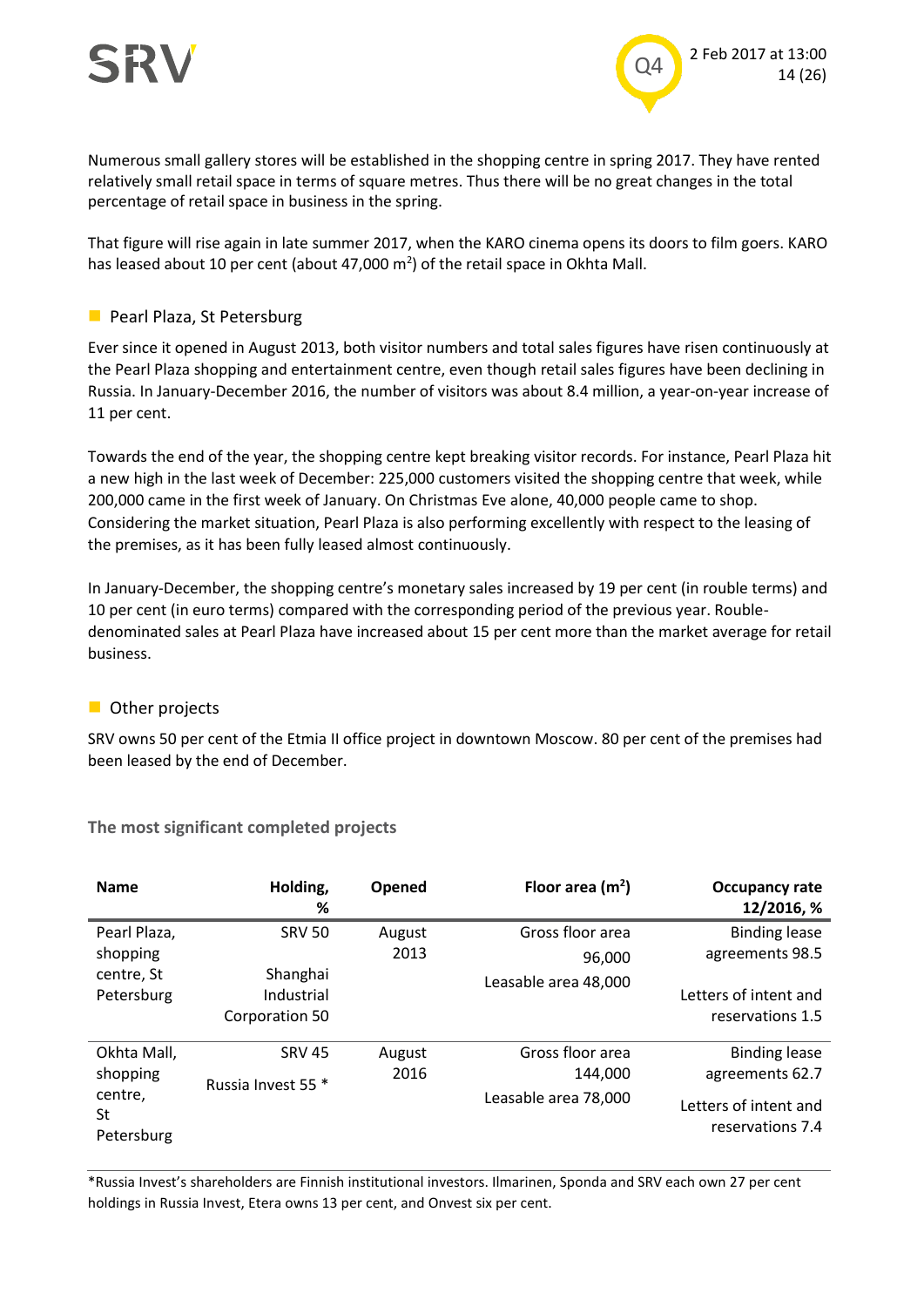

#### **Projects under construction**

#### **4Daily, Moscow**

The 4Daily shopping centre in Moscow was handed over to the client in December 2016, but there are still some finalising work to be done.. At the end of December, binding lease agreements had been signed for 59,7 per cent of the premises and letters of intent for 5,2 per cent. At the end of January, binding lease agreements had been signed for 60 per cent of the premises and letters of intent for 8 per cent. The anchor tenant of the shopping centre changed in the final phase of construction. The new supermarket operator will be the Russian company Miratorg. A final lease agreement was signed with the company in December 2016. At 4Daily, Miratorg will open its new concept store targeted especially at the middle class. Due to the change in anchor tenant, the opening of the property was postponed to April 2017.

#### **Papula, Vyborg**

SRV is building apartment blocks in the Papula district in the northern part of Vyborg. Only one (2) of the apartments in already completed buildings in Papula remains unsold. The construction of the next two buildings, consisting of 110 apartments in total, is under way. 49 apartments have been sold or reserved at the year end 2016.

#### **The largest projects under construction**

| <b>Name</b> | Holding, %         | <b>Total</b><br>investment,<br><b>EUR million</b> | Completion<br>level, % | Completion<br>date<br>(estimated) | <b>Floor</b> area<br>(m <sup>2</sup> ) | Occupancy rate<br>12/2016, % |
|-------------|--------------------|---------------------------------------------------|------------------------|-----------------------------------|----------------------------------------|------------------------------|
| 4Daily,     | <b>Vicus 26.26</b> | 61                                                | 93                     | $Q1-Q2/$                          | 52,000                                 | <b>Binding lease</b>         |
| shopping    | SRV 18.68          |                                                   |                        | 2017                              |                                        | agreements 59.7              |
| centre,     | Blagosostoyanie    |                                                   |                        |                                   |                                        | Letters of intent            |
| Moscow      | 55.06              |                                                   |                        |                                   |                                        | and reservations 5.2         |
|             |                    |                                                   |                        |                                   |                                        | <b>Total 64.9</b>            |

#### **Outlook for operations in Russia**

In Russia, SRV is focusing on completing its current construction projects, managing already completed locations, and developing its management operations. The shopping centre market still has massive potential, as the weak exchange rate of the rouble means that middle-class consumption is focused on Russia. There are also twice as many shopping centres per 1,000 inhabitants in Western Europe than there are in Russia.

SRV is an investor in all of its shopping centre projects through its associated companies. SRV is also responsible for leasing and marketing premises in completed shopping centres.

SRV intends to sell its holdings once the target for rental income is achieved, usually 3-4 years after opening. If the current financial situation is prolonged, it may take longer than usual to reach this target.

Although the Russian economy is in a challenging state, financing for these projects has been arranged with long-term loan agreements, which means SRV can wait for the market situation to improve. It is unlikely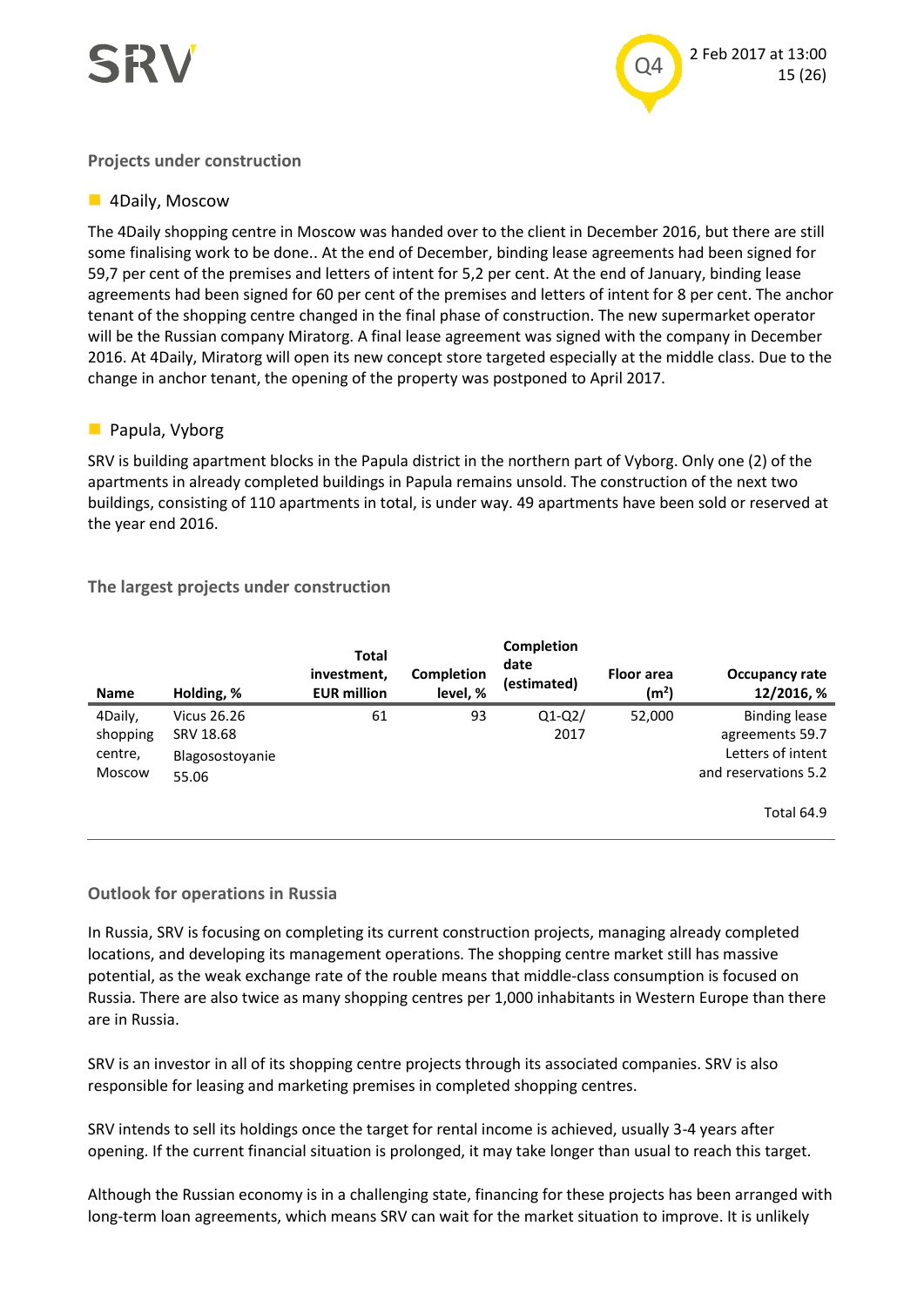

that the shopping centres or the ETMIA II&III office project will be sold to investors during 2017.

In 2016, the operating currency for SRV's property companies in Russia has been the rouble. This means that SRV subsidiaries and associated companies that operate in the Russian property business and have previously been using the euro will now use the rouble as their operating currency. This accounting change will make SRV more susceptible to fluctuations in the rouble exchange rate. The companies affected by the change in operating currency include those that own the Okhta Mall and Pearl Plaza shopping centres.

### **Group project development**

In accordance with its strategy, SRV is focusing on improving profitability. Developer-contracted and development projects are by far the best way to improve profitability, as they generally yield a better margin than, for instance, contracting. SRV's development projects target growth centres and, in the Greater Helsinki Area, particularly locations close to rail transport.

#### **Rail transport**

The Greater Helsinki Area metro is being expanded to run from Ruoholahti to Espoo via Lauttasaari. In the first phase of the Western Metro, a 14 kilometers rail line will be completed from Ruoholahti to Matinkylä, with eight new stations. SRV has numerous projects on the route of this metro line. The Western Metro completion schedule has been revised during the project. In December 2016, it was announced that joint usage tests had been successfully performed at three stations and that the metro can start running to Tapiola in April and to Matinkylä in June. Even though the schedule has fallen behind due to factors beyond SRV's control, areas next to the metro line are currently being designed and built. Among other works, SRV has built the Koivusaari metro station and has been responsible for the excavated work both the Otaniemi metro tunnel and the Kaitaa station and rail line.

#### **Kivenlahti**

In January 2016, the Trade and Competitiveness Division of the Espoo City Board reserved an area for SRV and VVO Group Plc to design the Kivenlahti Metro Centre. This area is located between Länsiväylä and Kivenlahdentie, and will form a key section of the future Kivenlahti Metro Centre. The plans for the area comprise about 1,300 housing units and about 45,000 m<sup>2</sup> of commercial, office and service premises, and park-and-ride spaces. Construction will begin once zoning has been completed – current estimate 2018– 2019 – and the Metro Centre is scheduled for completion in 2020.

#### **Espoonlahti**

Apartments covering approximately 100,000 square metres of floor area will be built next to the forthcoming Espoonlahti metro station (Espoonlahden keskus/Mårtensbro). SRV is seeking a holding of around 30 per cent. This is currently a planning reservation. The City of Espoo has temporarily leased the plot to serve as provisional premises for the Lippulaiva shopping centre until 2020. The plan for the Espoonlahti centre was approved by the City Council after the end of the review period in January 2017.

#### **Niittykumpu**

The Niittykumpu neighbourhood is well on its way of becoming a modern metro centre and home to thousands of new residents. SRV is building the new Metro Centre and, when it opens, the old Niittykumpu shopping centre will be demolished and apartments will be built in its place. At the second phase of the project three buildings have been planned, encompassing a total floor area of 12,650 square metres.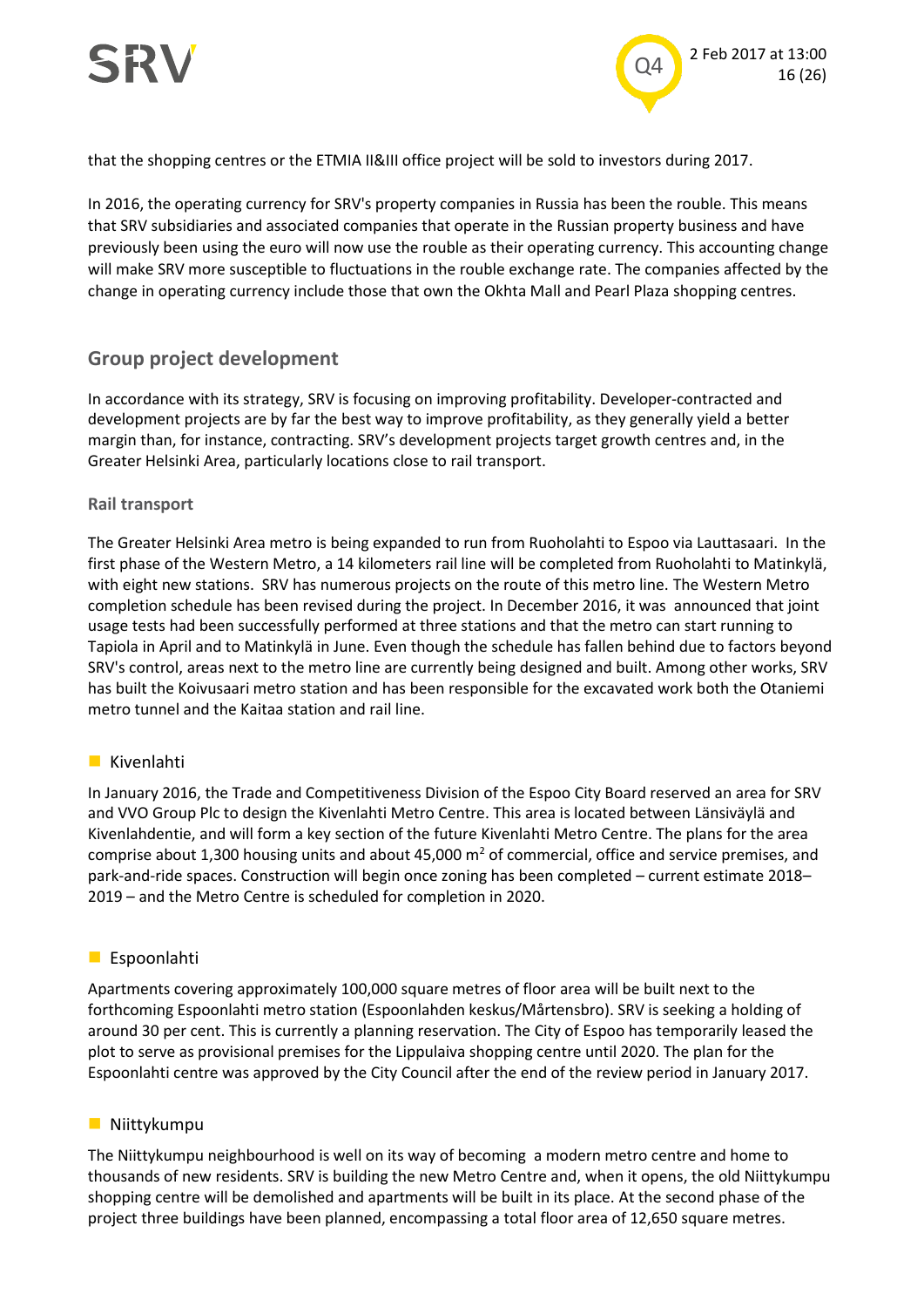

Construction will begin in 2017. SRV made an agreement after the end of the review period in January 2017 about selling two of the buildings to be constructed to LocalTapiola.

#### **Keilaniemi**

SRV is forging ahead with its residential tower project in Keilaniemi, Espoo. Four towers and a parking facility are planned for Keilaniemi. The area's city plan is in force, and progress now hinges on tunnelling and traffic arrangements for Ring Road I. SRV was chosen to implement the Ring Road I construction project in June 2016. Ring Road I traffic will be diverted into an underground tunnel, and a park will be built above it. The original plan was to build an approximately 400-metre-long tunnel in two sections. However, in October 2016, the Espoo City Board decided to complete the Ring Road I tunnel in one go.

As part of the overall plan, Espoo City Board's Trade and Competitiveness Division decided to sell two residential plots in Keilaniemi to SRV. Preliminary contracts on the sale of these plots were signed in May 2016. A complaint on the City of Espoo's sale decision has been lodged with the administrative court. SRV has not as yet made a final decision on the construction of the towers. If realised, the Keilaniemi Towers would be the tallest residential buildings in Finland, with the tallest soaring to a height of almost 145 metres.

#### Raide-Jokeri in Perkkaa

Raide-Jokeri is a rapid tramline planned to link Itäkeskus in Helsinki to Keilaniemi in Espoo. It will also enable numerous residential sites to be built along the line. For instance, SRV is planning to build housing in the vicinity of the future Perkkaa station in cooperation with SATO and Ilmarinen. A total of almost 2 000 housing units will be built on the plot. Construction is planned to start during 2017. SRV also has a planning reservation for the Säterintorni plot, where the company plans to build housing and an office building.

#### **Other projects**

#### ■ Wood City

SRV and Stora Enso are co-operating on the construction of Wood City in the Jätkäsaari district of Helsinki. Wood City will comprise an office building, hotel, and two apartment buildings for Helsinki Housing Production Department (ATT). A shared yard area will connect the buildings to create a vibrant wooden quarter. All of the buildings in this unique wooden quarter will have eight storeys. A three-storey shared car park has also been planned for the area. The construction of Wood City started in spring 2016 and the elements of the first wooden apartment building are currently being installed. It is estimated that the wooden apartment buildings will be completed in February 2018. According to current plans, Wood City will be completely finished towards the end of 2019. Investor and tenant negotiations for the office building are currently ongoing.

#### **Bunkkeri in Jätkäsaari**

SRV is highly involved in revitalising the Jätkäsaari district of Helsinki. Bunkkeri, a 13-storey landmark in Jätkäsaari, will feature a wide range of fitness facilities, a swimming hall, and about 300 housing units. The City Council selected SRV as the developer and new owner of Bunkkeri in May 2016. The total value of the real estate transaction is approximately EUR 23 million. The town plan modification required to implement Bunkkeri was approved at a meeting of the City Council in June. A complaint on the sale decision and city plan has been lodged with the administrative court. It is intended that Bunkkeri construction work will begin in 2017. The fitness facilities will be leased to the City of Helsinki and the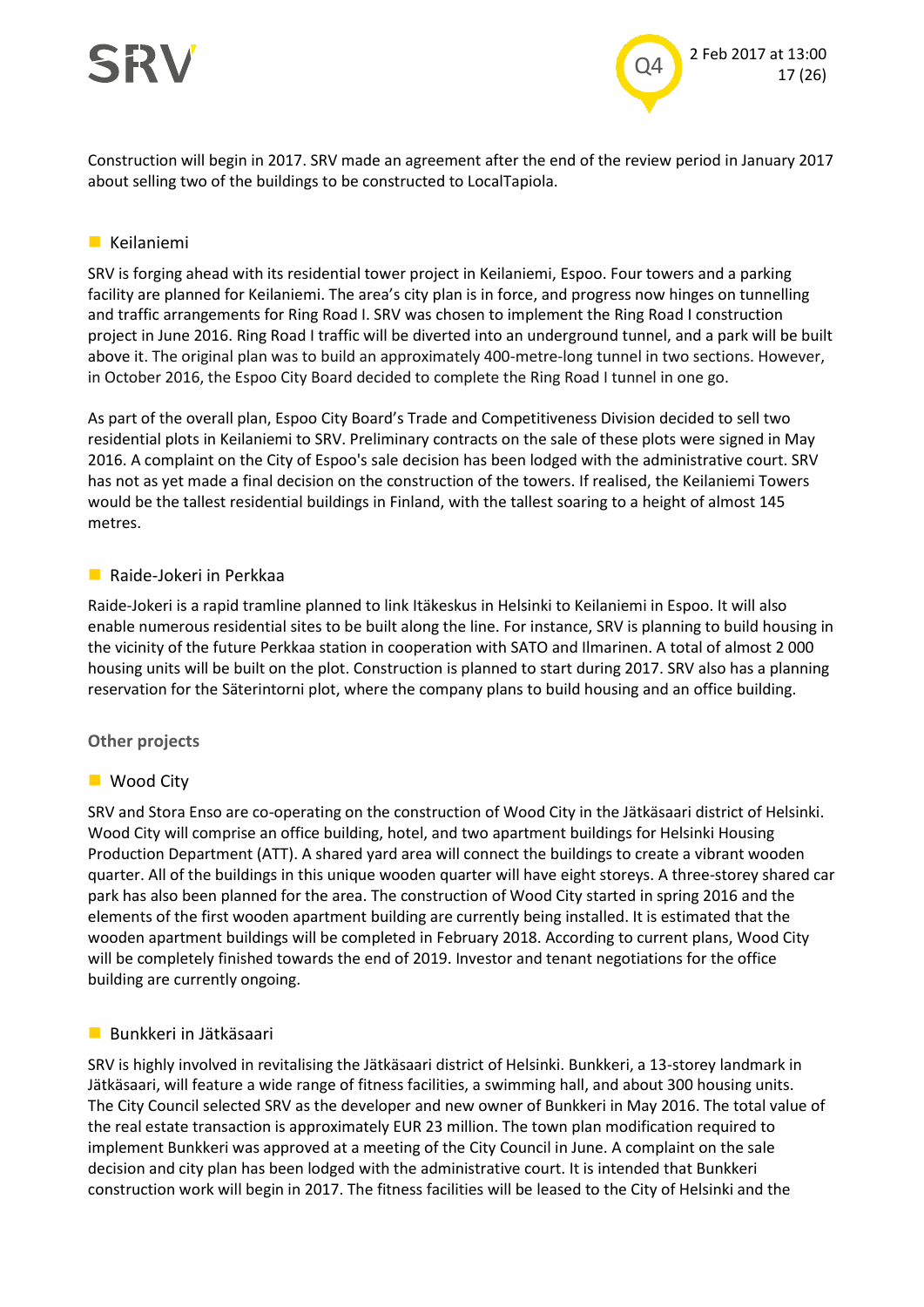# SRV



handover is set for May 2019. According to current estimates, the first housing units will be completed in 2019. SRV is currently negotiating the sale of the fitness facilities with potential investors.

#### **Tampere Central Deck and Arena**

In the beginning of 2016, Tampere City Council selected a consortium formed by SRV to further develop the city's Central Deck and Arena project. The City of Tampere and SRV signed the implementation agreement in summer 2016. The project is valued approximately EUR 500 million and comprises a multi-purpose arena, office, commercial and hotel premises, and housing. The implementation agreement also involves a plot reservation agreement under which a consortium formed by SRV can buy plots in the new Ranta-Tampella area. A complaint on the implementation agreement has been lodged with the administrative court.

The project is currently in the development phase, during which financing and key lease agreements will be negotiated in preparation for the final investment decision. The project took a big step closer to being realised, as in October 2016 Finland's Slot Machine Association (RAY) chose to locate Finland's second casino in Tampere's new multi-purpose arena. It is intended that the final implementation decision will be taken in summer 2017, depending on the ongoing appeal and investor negotitiations. It is intended that construction work will begin in 2017.

| Land reserves                                        | <b>Business</b> | <b>Housing</b> | <b>International</b> |       |
|------------------------------------------------------|-----------------|----------------|----------------------|-------|
| 31 December 2016                                     | construction    | construction   | <b>Operations</b>    | Total |
| Unbuilt land areas and                               |                 |                |                      |       |
| land acquisition commitments                         |                 |                |                      |       |
| Building rights <sup>1)</sup> , 1,000 m <sup>2</sup> | 164             | 292            | 718                  | 1,174 |
| Land development                                     |                 |                |                      |       |
| agreements                                           |                 |                |                      |       |
| Building rights <sup>1)</sup> , 1,000 m <sup>2</sup> | 114             | 151            | 0                    | 266   |

1) Building rights also include the estimated building rights/construction volume of unzoned land reserves and land areas covered by agreements in projects that are wholly or partly owned by SRV.

Land reserves have declined by about 94 000  $m^2$  (-7%) compared to 31 December 2015.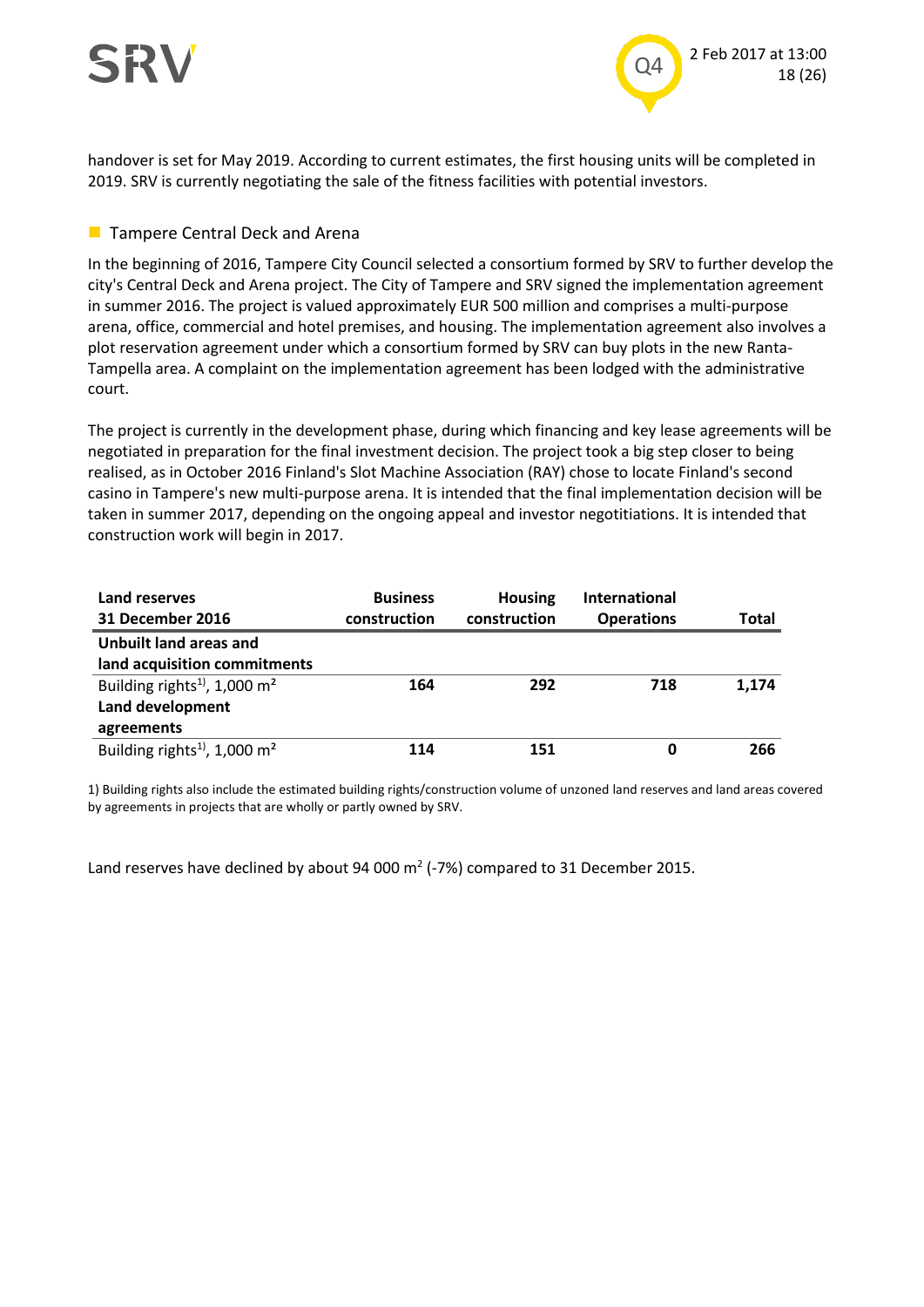### **Financing and financial position**

| IFRS,<br><b>EUR</b> million                                           | 31<br><b>December</b><br>2016 | 31<br>December<br>2015 | Change,<br>% |
|-----------------------------------------------------------------------|-------------------------------|------------------------|--------------|
| Equity ratio, %                                                       | 38.3                          | 42.5                   | $-9.9$       |
| Gearing ratio, %                                                      | 83.4                          | 83.3                   | 0.2          |
| Shareholders' equity                                                  | 295.3                         | 277.2                  | 6.5          |
| Invested capital                                                      | 596.2                         | 543.0                  | 9.8          |
| Interest-bearing debt                                                 | 300.9                         | 265.8                  | 13.2         |
| - of which short-term                                                 | 73.7                          | 102.6                  | $-28.1$      |
| - of which long-term                                                  | 227.2                         | 163.2                  | 39.2         |
| Cash and cash<br>equivalents                                          | 54.6                          | 35.0                   |              |
| Unused binding<br>liquidity limits and<br>account limit<br>agreements | 122.0                         | 122.1                  | $-0.1$       |
| Unused project loans<br>that can be drawn<br>immediately              | 47.5                          | 18.2                   | 161.0        |

At the end of the year, the Group's financing reserves totalled EUR 224.1 million with the Group's cash assets amounting to EUR 54.6 million, and open-ended account limits and committed undrawn financing reserves and loans to EUR 169.5 million. In addition, EUR 49 million of the non-committed limits of the EUR 100 million commercial paper programme remained unused.

SRV's financing agreements contain standard covenants. The financial covenants are equity ratio (also based on percentage of completion), liquidity, and the interest coverage ratio. The interest coverage ratio is the ratio of the Group's operating margin (EBITDA) to its net financial expenses. The interest cover ratio is tested only if and when new loan financing is withdrawn; the covenant does not prevent the refinancing of existing sources of financing.

SRV Group Plc carried out two significant financial transactions in the first quarter of 2016 with a view to strengthening its equity ratio and financing growth in the years ahead. In March, SRV made a tender offer for its outstanding hybrid bond issued in 2012.

As a result of this tender offer, SRV bought back EUR 28.3 million of the hybrid bond from investors in March 2016, and the remaining EUR 16.7 million in December 2016. The company issued a new EUR 45 million hybrid bond in connection with the buyback. The coupon rate of the new hybrid bond is fixed at 8.750 per cent per annum. The first redemption date of the new hybrid bond is 22 March 2020. On March 2016, SRV Group Plc also issued a EUR 100 million bond. This bond carries a fixed annual interest rate of 6.875 per cent. The company can first redeem the bond three years after its date of issue. The bond matures on 23 March 2021.

Net interest-bearing debt totalled EUR 246.3 (230.8) million at the end of the year. Net interest-bearing debt saw year-on-year growth of EUR 15.5 million mainly due to equity capital employed in REDI. Housing corporation loans account for EUR 42.1 (58.9) million of the interest-bearing debt. The Group's financial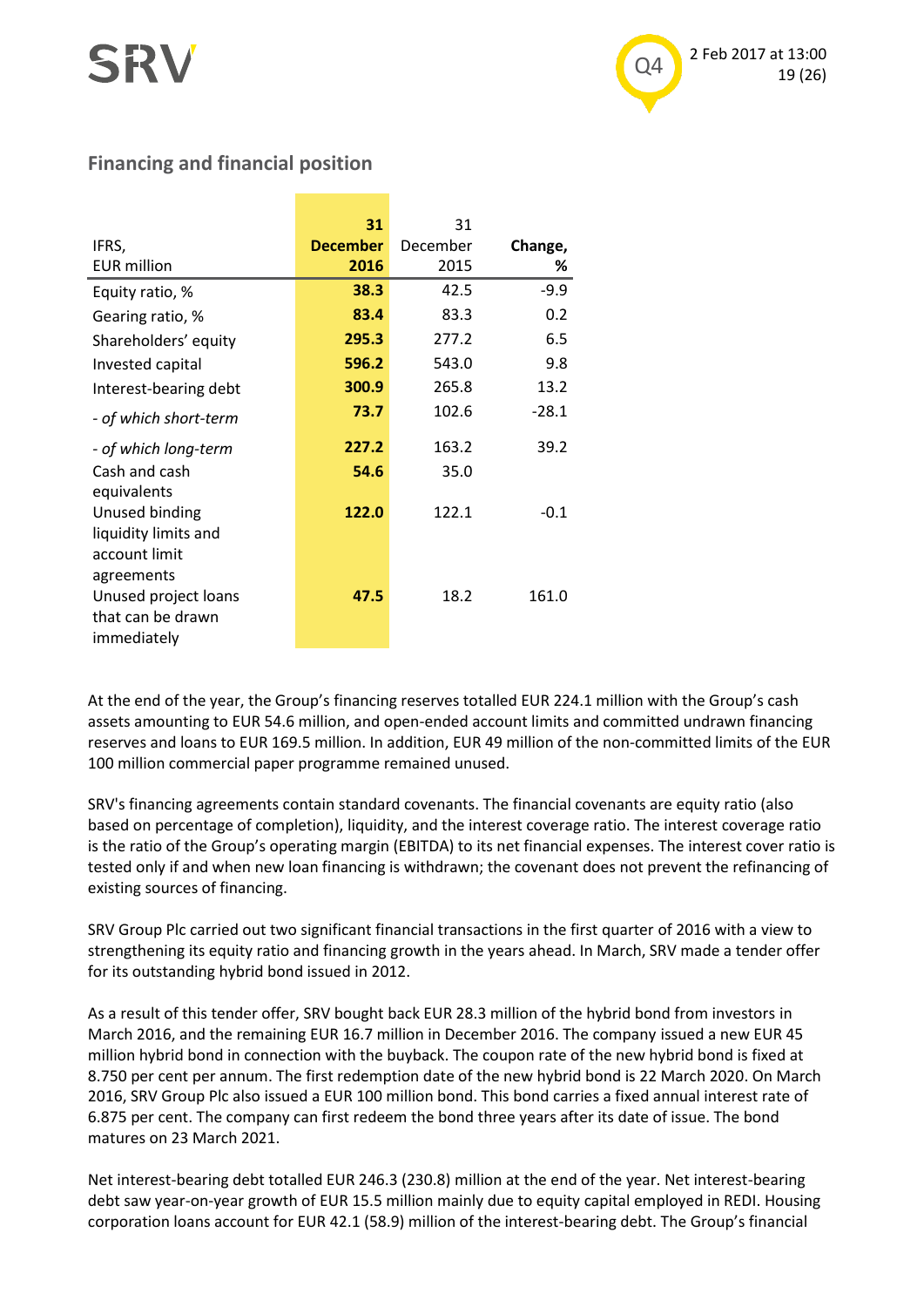# SRV



position was affected not only by financial transactions but also by net cash flow from operating activities and investments. Net cash flow was EUR 27.8 (51.0) million and net cash flow from investing activities was EUR -39.4 (-119.8) million. An increase in incomplete housing in Finland in particular had an unfavourable impact on net cash flow from operating activities. Net cash flow from investing activities is at the usual level – the comparison figures are mainly explained by investments in the REDI project.

Net financial expenses since the beginning of 2016 totalled EUR -11.3 (-6.8) million. Financial expenses rose due to an increase in interest expenses and, in particular, the EUR -4.7 (-3.3) million fair value revaluation of 10-year interest rate derivatives. The figures for the comparison period also include a EUR 1.4 million release of credit loss provisions. When the 10-year interest level rises from its current level, a positive change in fair value will be recognised in the income statement, and vice versa. The company does not believe that there will be any further significant decreases in the interest rate. EUR 2.0 (1.6) million in interest expenses have been capitalised in accordance with IAS 23 since the beginning of the year.

SRV's investment commitments totalled EUR 31.2 (47.6) million and were earmarked for Fennovoima's Hanhikivi-1 project and the REDI project in Kalasatama.

During the third quarter, the company increased its holding in the associated company Olgino-4. As a result of the transaction, SRV now exercises authority in the company and will therefore consolidate it as a subsidiary. Its consolidation will impact the figures for inventories and minority interest in the consolidated balance sheet. The transaction in question is the acquisition of a company that owns an unbuilt plot in the St Petersburg area. It will not have a significant impact on cash flow.

In 2016, the operating currency for SRV's property companies in Russia has been the rouble. This means that subsidiaries and associated companies that operate in the Russian property business and have previously been using the euro will now use the rouble as their operating currency. The change stems from the challenging state of the Russian economy, which has continued for longer than expected and has caused the shopping centre rental market to become more rouble-based. This accounting change will make SRV more susceptible to fluctuations in the rouble exchange rate through translation differences. The strengthening rouble led to translation differences of EUR 15.2 (-1.6) million, which impacted both shareholders' equity and the comprehensive result for the period. In addition to currency exchange rate gains of EUR 3.8 (1.3) million in financial income and expenses, the Group also entered similarly derived currency exchange rate gains of EUR 10.1 (0.3) million under the profit accounted for by associated companies. Foreign exchange gains are reduced by EUR 8.8 million in hedging expenses.

|                                 |       |                                | Percentage of    |
|---------------------------------|-------|--------------------------------|------------------|
|                                 |       | <b>31 December</b> 31 December | Group personnel, |
| Personnel by business area      | 2016  | 2015                           | 31 Dec 2016      |
| <b>Operations in Finland</b>    | 806   | 721                            | 75               |
| <b>International Operations</b> | 181   | 235                            | 17               |
| Other operations                | 94    | 90                             | 9                |
| Group, total                    | 1,081 | 1,046                          | 100              |

#### **Personnel**

SRV's payroll increased steadily during 2016, and at the end of December the company had 1,081 (1,046) employees, of whom an average of 857 (785) were salaried employees. Growth has been robust in Operations in Finland thanks to progress in the implementation of numerous large-scale projects such as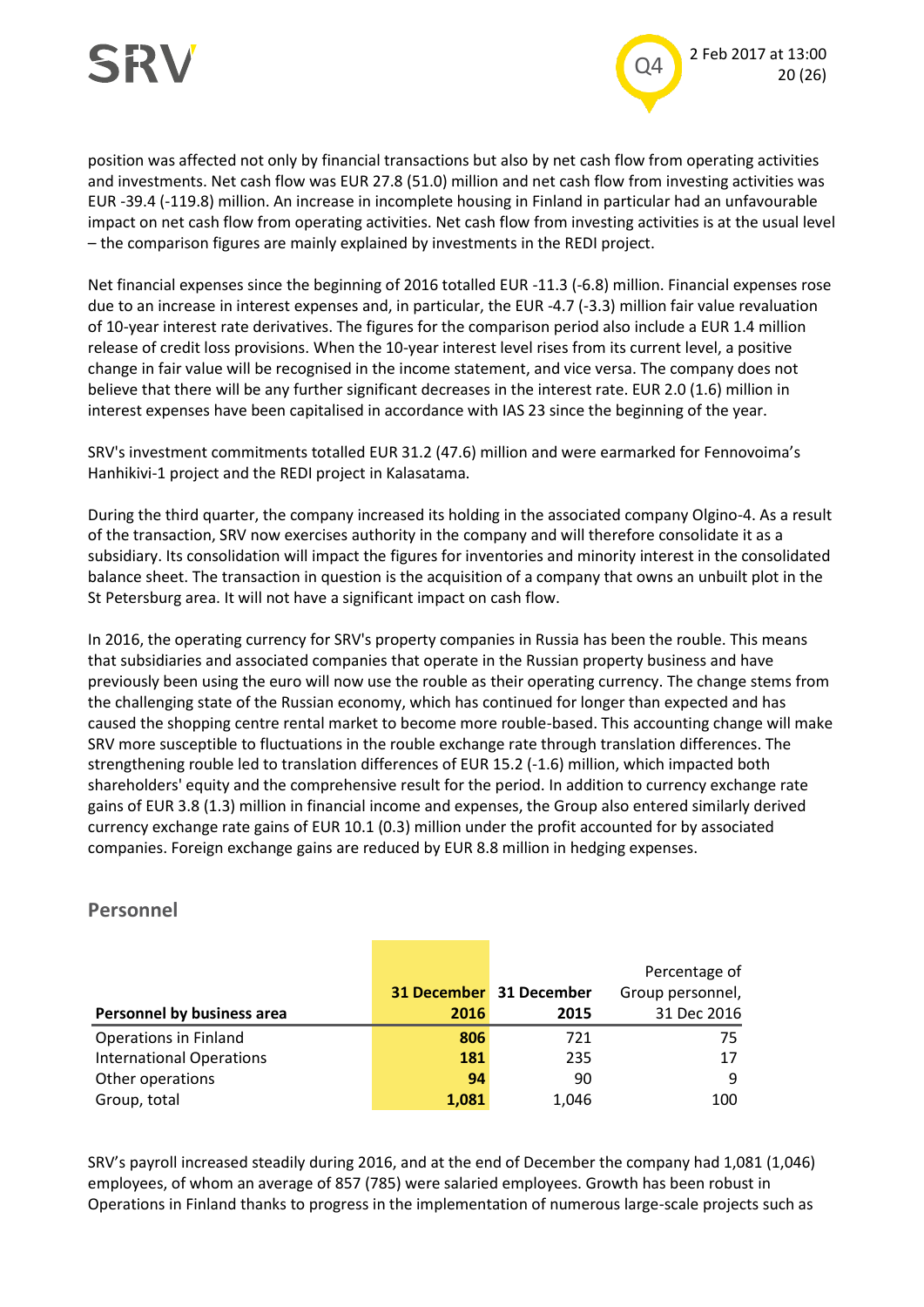

REDI, the Nova hospital in Central Finland and TAYS. The number of employees in International Operations has declined due to the completion of the Okhta Mall.

The parent company had 61 (56) salaried employees at the end of the review period. At the end of the review period, SRV's Operations in Finland employed a total of 40 (31) trainees (students on work placements and students working on a thesis or diploma).

The SRV STEP Academy remained active during the whole year. 240 people have already participated in the production training programme. An agreement was made with Hanken & [Stockholm School of Economics](https://www.hhs.se/) for an executive coaching programme called "SRV Leader 2020". 41 SRV executives from both Finland and Russia have been invited to participate and it will be carried out in 2017.

SRV Group was once again ranked in the AAA category in Corporate Spirit Oy's personnel survey. Operations in Finland gained an AA+ rating in Finland's Most Inspiring Workplaces survey. The survey shows that indices for commitment, leadership, performance and engagement at SRV are clearly above average.

#### **Risks, risk management and corporate governance**

SRV will publish a separate Corporate Governance Statement in its 2016 Annual Report and on the company's website. Detailed information about the company's business risks and risk management will be provided in the 2016 Notes to the Financial Statements and 2016 Annual Report, and on the company's website.

The most significant risks currently concern the REDI project, the Russian economy, and the rouble exchange rate.

To date, SRV's operating currency in Russia has primarily been the euro. The company's rental operations have become increasingly rouble-based. In accordance with IAS 21, the operating currency of SRV's property-related subsidiaries and associated companies was therefore changed to the rouble in 2016. This accounting change will make SRV more susceptible to fluctuations in the rouble exchange rate. The companies affected by the change in operating currency include those that own the Okhta Mall and Pearl Plaza shopping centres. In its Russian business, fluctuations in the rouble exchange rate expose SRV to translation and transaction risks. A ten per cent weakening or strengthening of the rouble against the euro at the closing date would have had an impact of about EUR 13 million on the Group's equity translation differences. SRV's transaction risk largely comprises the foreign currency-denominated loans of associated companies that are partly owned by SRV. Changes in these would correspondingly have had an impact of about EUR 14 million on SRV's earnings.

The Russian recession has lasted longer than expected, which has led to the continuation of temporary rent discounts for shopping centre tenants. It may therefore take longer than planned to reach the target for rental income.

REDI is a major project in relation to the size of the company and therefore includes risks associated with its implementation and financing.

The bond SRV issued in March 2016 has improved the company's equity.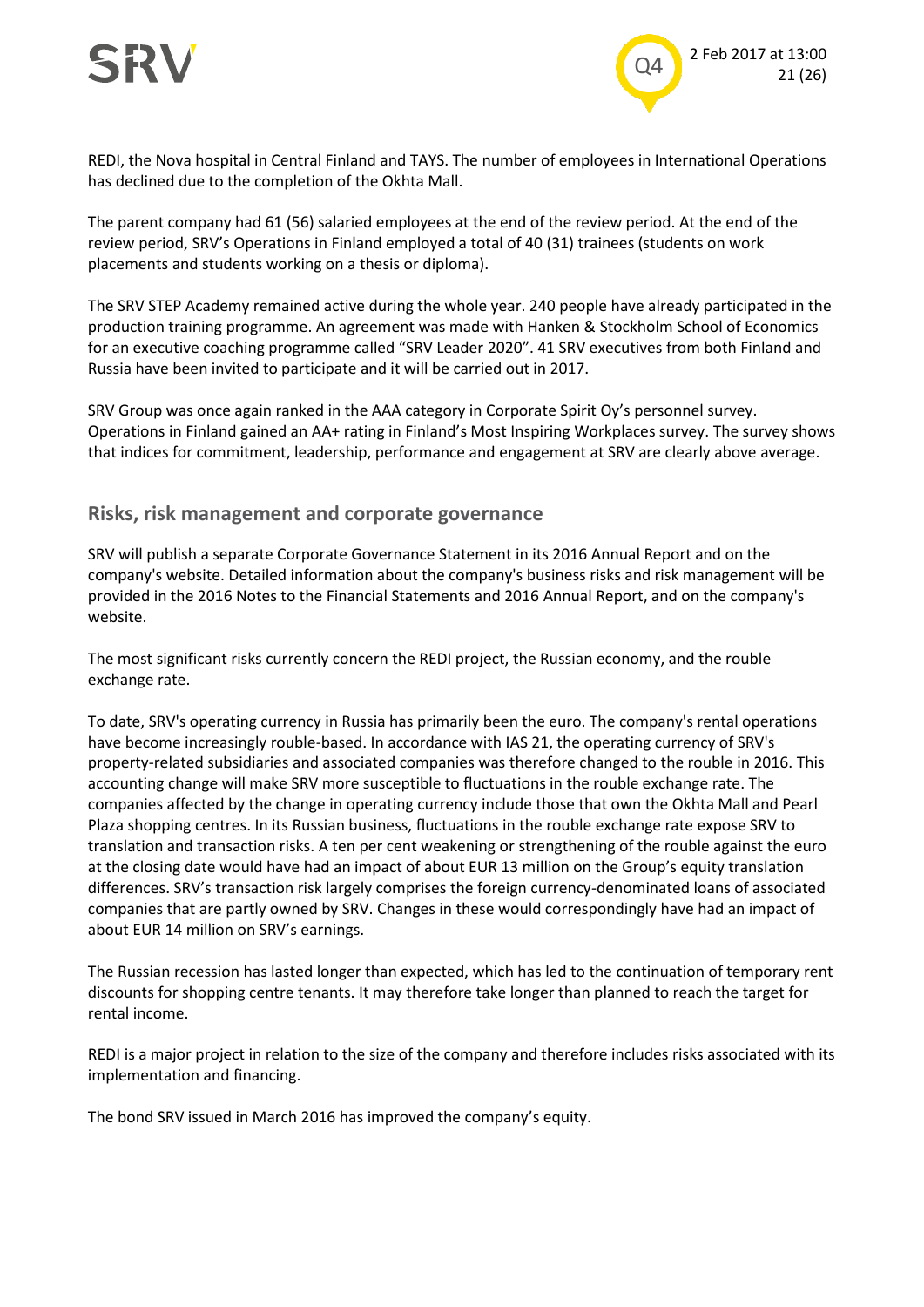

### **Corporate governance and the decisions of the Annual General Meeting**

The Annual General Meeting (AGM) of SRV Group Plc was held on 22 March 2016. The AGM adopted the Financial Statements for the period 1 January-31 December 2015 and released the members of the Board of Directors and the President & CEO from liability.

A dividend of EUR 0.10 per share was confirmed, and the dividend was paid on 4 April 2016.

**Mr Ilpo Kokkila** was elected chairman of the Board of Directors and **Ms Minna Alitalo, Mr Arto Hiltunen, Mr Olli-Pekka Kallasvuo, Mr Timo Kokkila,** and **Mr Risto Kyhälä** were elected to seats on the Board.

The authorised firm of public accountants PricewaterhouseCoopers Oy was elected as the company's auditor for the next term of office, which ends at the conclusion of the 2017 Annual General Meeting. PricewaterhouseCoopers Oy has announced that **Samuli Perälä,** Authorised Public Accountant, will serve as the responsible auditor.

**Authorisations to decide on a share issue and an issue of special rights**

The Annual General Meeting authorised the Board of Directors to decide on the issue of new shares or the reissue of treasury shares and/or the issue of special rights entitling to shares as referred to in Chapter 10 Section 1 of the Companies Act either for or without consideration.

Based on the authorisation, the Board of Directors may decide on the issue of shares such that the number of shares issued, including shares issued on the basis of special rights, is in total a maximum of 6,049,957.

The authorisation entitles the Board of Directors to decide on all the terms and conditions of a share issue and special rights entitling to shares, including the right to derogate from the pre-emptive subscription right of shareholders, if there is a weighty financial reason for the company to do so. A directed share issue may be executed without consideration only if there is an especially weighty financial reason for the company to do so, taking the interests of all shareholders into account.

The authorisation may be used, for example, when issuing new shares or conveying shares as consideration in corporate acquisitions, when the company acquires assets relating to its business and for implementing incentive schemes.

The authorisation shall be valid for five years from the decision of the Annual General Meeting.

#### **Authorisation to decide on the acquisition of the company's own shares**

The AGM authorised the Board of Directors to decide on the acquisition of the company's own shares, using the company's unrestricted equity. This share acquisition will reduce the company's distributable equity. The Board of Directors was authorised to acquire shares in the company, such that the number of shares acquired on the basis of this authorisation when combined with the treasury shares owned by the company and its subsidiaries does not at any given time exceed a total of 6,049,957 shares (10% of all shares in the company).

On the basis of this authorisation, the Board may acquire a maximum of 6,049,957 shares in public trading arranged by Nasdaq OMX Helsinki Oy at a market price valid at the moment of acquisition, as well as a maximum of 500,000 shares issued on the basis of incentive schemes to individuals employed by SRV Group without consideration, or for no more than the price at which an individual within the sphere of an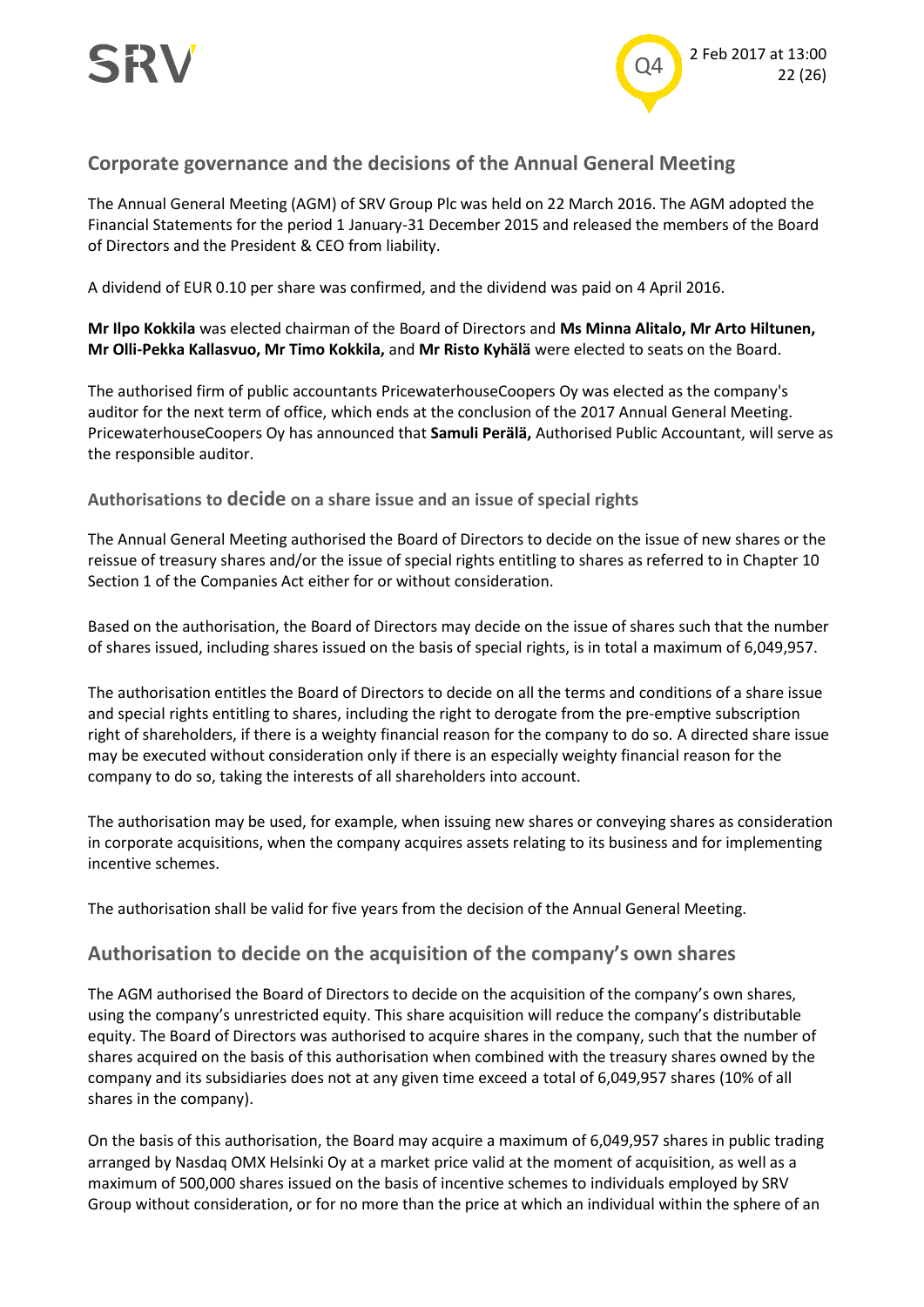

incentive scheme is obliged to convey a share. Shares may be acquired otherwise than in proportion to the holdings of the shareholders.

The company's own shares can be acquired for use, for example, as payment in corporate acquisitions, when the company acquires assets relating to its business, as part of the company's incentive programmes, or to be otherwise conveyed, held or cancelled.

The authorisations as described above shall be in force for 18 months from the decision of the general meeting and cancel the authorisation granted by the Annual General Meeting to the Board of Directors on 25 March 2015.

The Board of Directors shall decide on all other terms relating to the acquisition of shares.

### **Organisation of SRV Group Plc's Board of Directors**

SRV Group Plc's Board of Directors held its assembly meeting on 22 March 2016. **Olli-Pekka Kallasvuo** was selected as Vice Chairman of the Board of SRV Group Plc. **Minna Alitalo** was elected as Chairman and **Olli-Pekka Kallasvuo** and **Timo Kokkila** as members of the Audit Committee. **Ilpo Kokkila** was elected as Chairman of the HR and Nomination Committee (former Nomination and Remuneration Committee) and **Arto Hiltunen** and **Risto Kyhälä** as members.

#### **Changes in the Corporate Executive Team**

SRV Group's SVP and General Counsel **Katri Innanen** resigned from her position on 27 April 2016. **Johanna Metsä-Tokila**, LL.M., was appointed as SRV Group's SVP, General Counsel and as a member of the Corporate Executive Team as of 1 June 2016. **Jussi Kuutsa**, Vice President, Business Operations in Russia, resigned from SRV on 1 December 2016.

#### **SRV revises its insider guidelines and duration of the closed window**

On 15 June 2016, in accordance with a decision made by the Board of Directors, SRV amended its insider guidelines, on the basis of which the duration of the closed window was extended to at least 30 calendar days. The new insider guidelines came into force on 3 July 2016.

The amendment to the insider guidelines was based on the European Union's Market Abuse Regulation (MAR), and on regulations and instructions issued by the European Securities and Markets Authority (ESMA) and other parties on the basis of MAR, which came into force on 3 July 2016.

SRV applies the closed window principle before the publication of its results. From now on, SRV's closed window will always start at least 30 calendar days before the publication of an interim report or financial statement release, excluding the publication of the result for the second quarter of 2016, in which case the closed window only began on 3 July 2016, when the legal amendment came into force. The closed window also applies to the date of publication.

#### **Flagging notifications**

 SRV Group Plc has received a flagging notification 22.12.2016 from **Ilpo Kokkila**, pursuant to Chapter 9 Section 5 of the Finnish Securities Markets Act. According to the flagging notification, the share of Lauri Kokkila`s ownership and votes in SRV Group Plc has exceeded 20%.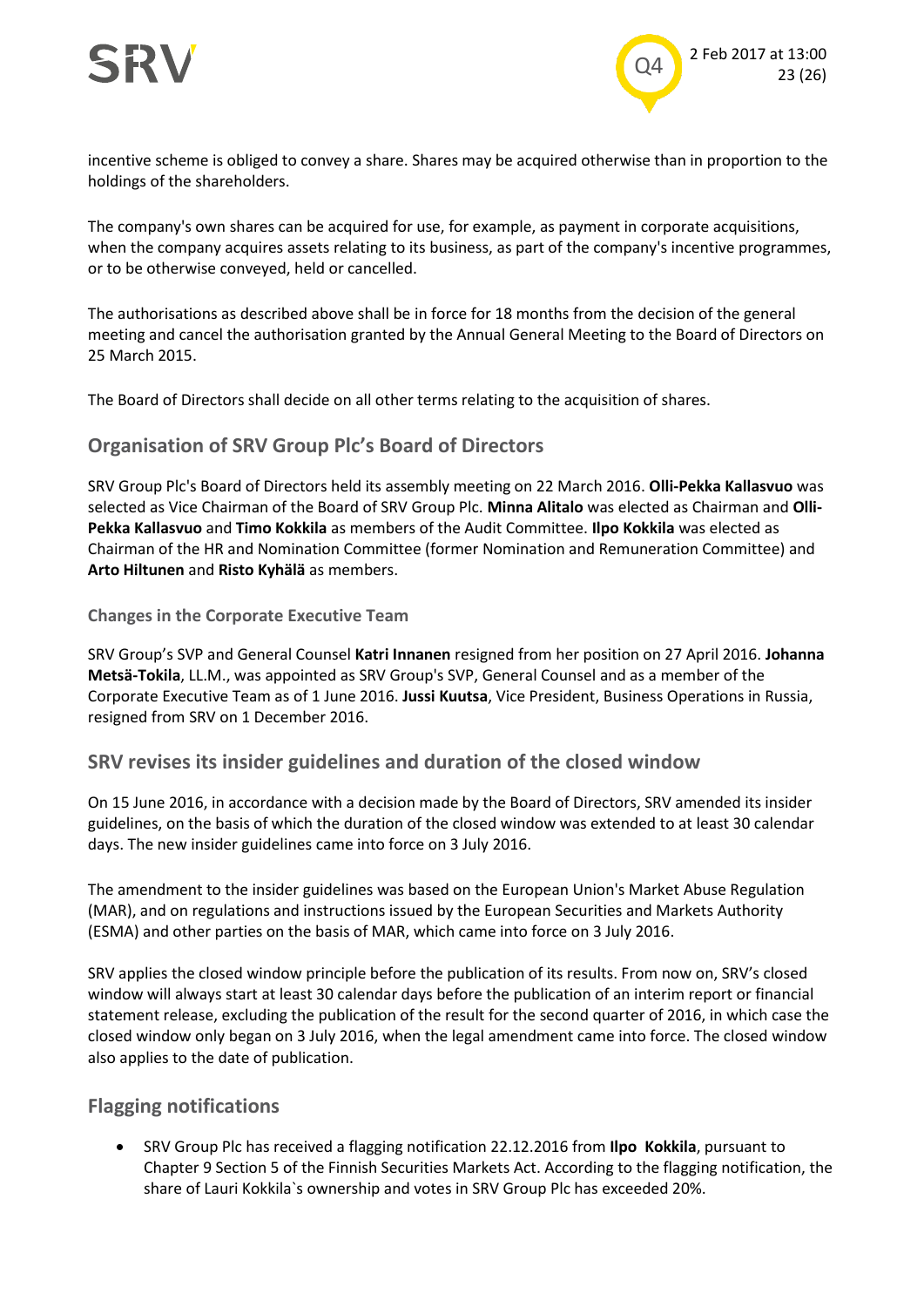



- SRV Group Plc has received a flagging notification 22.12.2016 from **Tuomas Kokkila**, pursuant to Chapter 9 Section 5 of the Finnish Securities Markets Act. According to the flagging notification, the share of Lauri Kokkila`s ownership and votes in SRV Group Plc has exceeded 10%.
- SRV Group Plc has received a flagging notification 22.12.2016 from **Lauri Kokkila**, pursuant to Chapter 9 Section 5 of the Finnish Securities Markets Act. According to the flagging notification, the share of Lauri Kokkila`s ownership and votes in SRV Group Plc has exceeded 10%.

#### **Shares and shareholders**

SRV Group Plc's share capital is EUR 3.1 million. The share has no nominal value and the number of shares outstanding is 60,499,575. The company has one class of shares. SRV had a total of 7,427 shareholders on 31 December 2016.

The closing price at OMX Helsinki on 31 December 2016 was EUR 5.43 (EUR 3.10 on 31 December 2015, change +75%). The highest share price during the review period was EUR 5.58 and the lowest EUR 2.60. At the end of 2016, SRV's equity per share excluding the hybrid bond was EUR 4.25. On 31 December 2016, the company had a market capitalisation of EUR 322.4 million, excluding the Group's treasury shares. 6.3 million shares were traded during the review period with a trade volume of EUR 25.8 million.

At the end of September, the Group held 1,125,075 shares (1.9 per cent of the total number of the company's shares and votes). SRV Group Plc divested 49,042 treasury shares in 2016 in order to execute incentive schemes.

#### **Financial objectives**

SRV's strategy and all of its operations are guided by the objectives set for the strategy period 2017-2020 confirmed in February 2017:

- During the strategy period, the company will seek to outpace industry growth using large-scale projects
- The operating profit margin will rise to more than 8 per cent by the end of the strategy period
- Return on equity will be at least 15 per cent by the end of the strategy period
- The return on investment will rise to at least 12 per cent by the end of the strategy period
- An equity ratio of over 35 per cent will be maintained
- A dividend payment equalling 30–50 per cent of the annual result, taking into account the capital needs of business operations.

The achievement of these strategic objectives will be based on weak but steady economic growth in Finland, and Russia's economy stabilising at a slightly stronger level. Substantial growth in SRV's developercontracted projects is also required. Our operations in Russia have now entered the shopping centre operating phase. The development of new projects is continued that can be launched when the Group's capital structure allows and the sites' financial criteria are fulfilled.

One of SRV's strategic goals is to improve long-term profitability. This will be achieved by not only boosting the efficiency of the company's own operations but also through the more prudent selection of new projects on the basis of the capital commitment required and their profitability.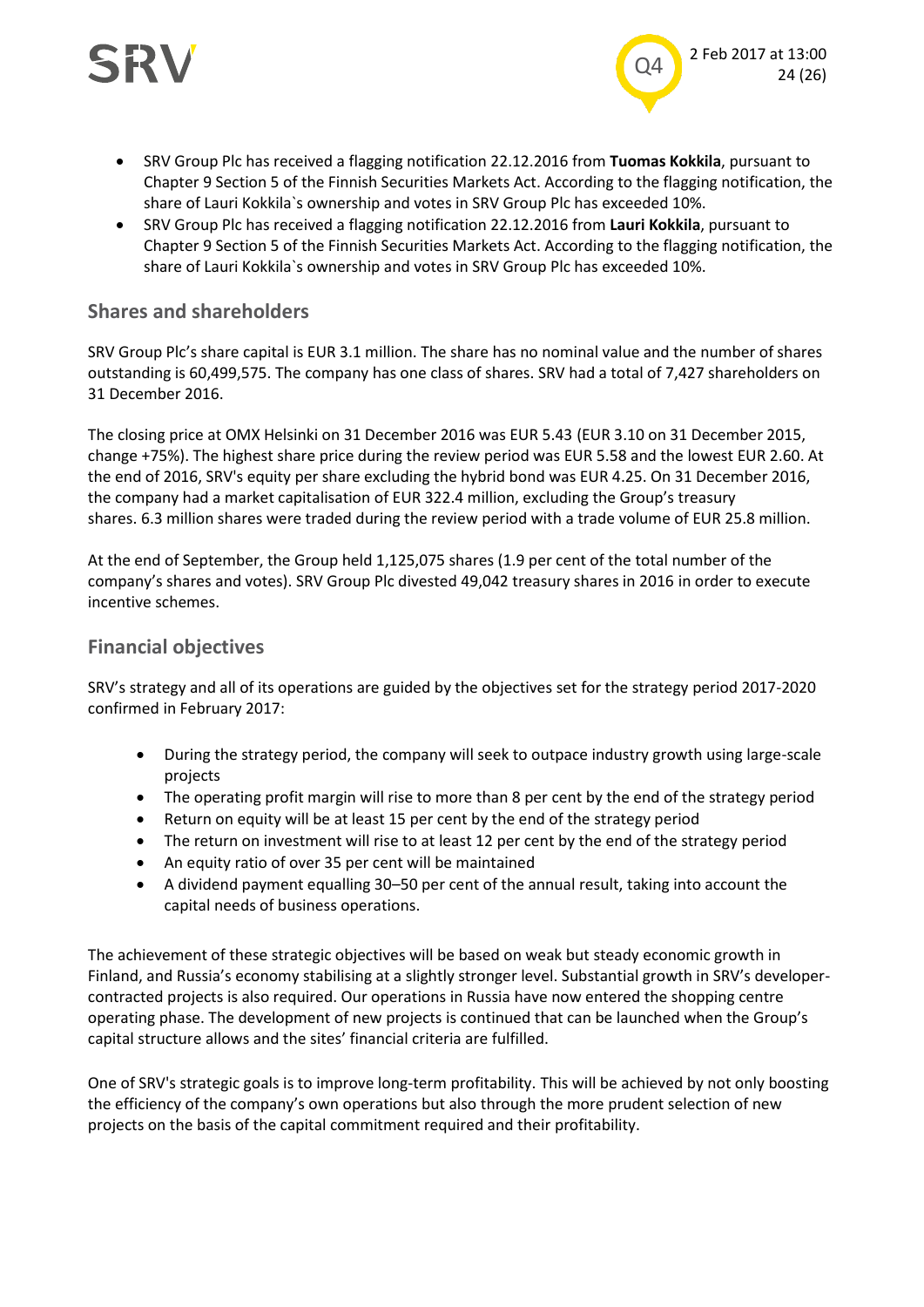



#### **Events after the end of the review period**

- As of 1 January 2017, **Veli-Matti Kullas** has been appointed to lead SRV's International Operations. According to stick exchange release published in 3.1.2017. Senior Vice President, Financial Administration **Valtteri Palin** will continue in his former role being in charge of Group finance, controller function and taxation, but in future will no longer be a member of the Corporate Executive Team.
- SRV and LähiTapiola have signed a framework agreement for the construction of 528 marketfinanced rental housing units. Under this framework agreement worth approximately EUR 100 million, SRV will construct several apartment houses for LähiTapiola in the Helsinki metropolitan area, Turku and Jyväskylä. Project-specific agreements will be signed before the construction work at each site is started. All buildings will be completed during 2018 and 2019.
- On the basis of a decision taken by the Board of Directors on 2 February, SRV changed its communications policy such that in addition to stock exchange releases and press releases, the company will introduce a new category of releases: investor news.

#### **Outlook for 2017**

In addition to general economic trends, SRV's revenue and result in 2017 will be affected by several factors, such as: the recognition as income upon delivery of SRV's own projects; the part of the order backlog that is continuously recognised as income consisting mainly of low-margin contracting; trends in the order backlog's profit margins; the sales volume of developer-contracted housing and the completion schedules of the properties; and the launch of new contracts and own-development projects. SRV's largest project is the REDI project in Kalasatama.

Developer-contracted housing will be completed on a steadier schedule than in 2016. However, a significant part of operating profit will still be made in the second half of the year. Based on current schedules, SRV estimates that a total of 816 developer-contracted housing units will be completed during 2017.

Full-year consolidated revenue for 2017 is expected to increase and operating profit to improve on 2016 (revenue EUR 884 million and operating profit EUR 27.7 million). A profitability level in accordance with the strategy will not be attained, however, until the end of the strategy period 2019–2020.

The operating currency of all of SRV's subsidiaries and associated companies in Russia was changed to the rouble in 2016. This accounting change will make SRV more susceptible to fluctuations in the rouble exchange rate and may impact on full-year operating profit.

#### **Proposal for the distribution of profits**

| The parent company's distributable funds on 31 December 2016 are | EUR 171,197,174.26 |
|------------------------------------------------------------------|--------------------|
| of which the loss for the financial year is                      | EUR 4,140,646.47   |

The Board of Directors proposes to the Annual General Meeting that distributable funds be disposed of as follows:

A dividend of EUR 0.10 per share be paid to shareholders, or EUR 6,049,957.50 The amount to be transferred to shareholders' equity is EUR 165,147,216.76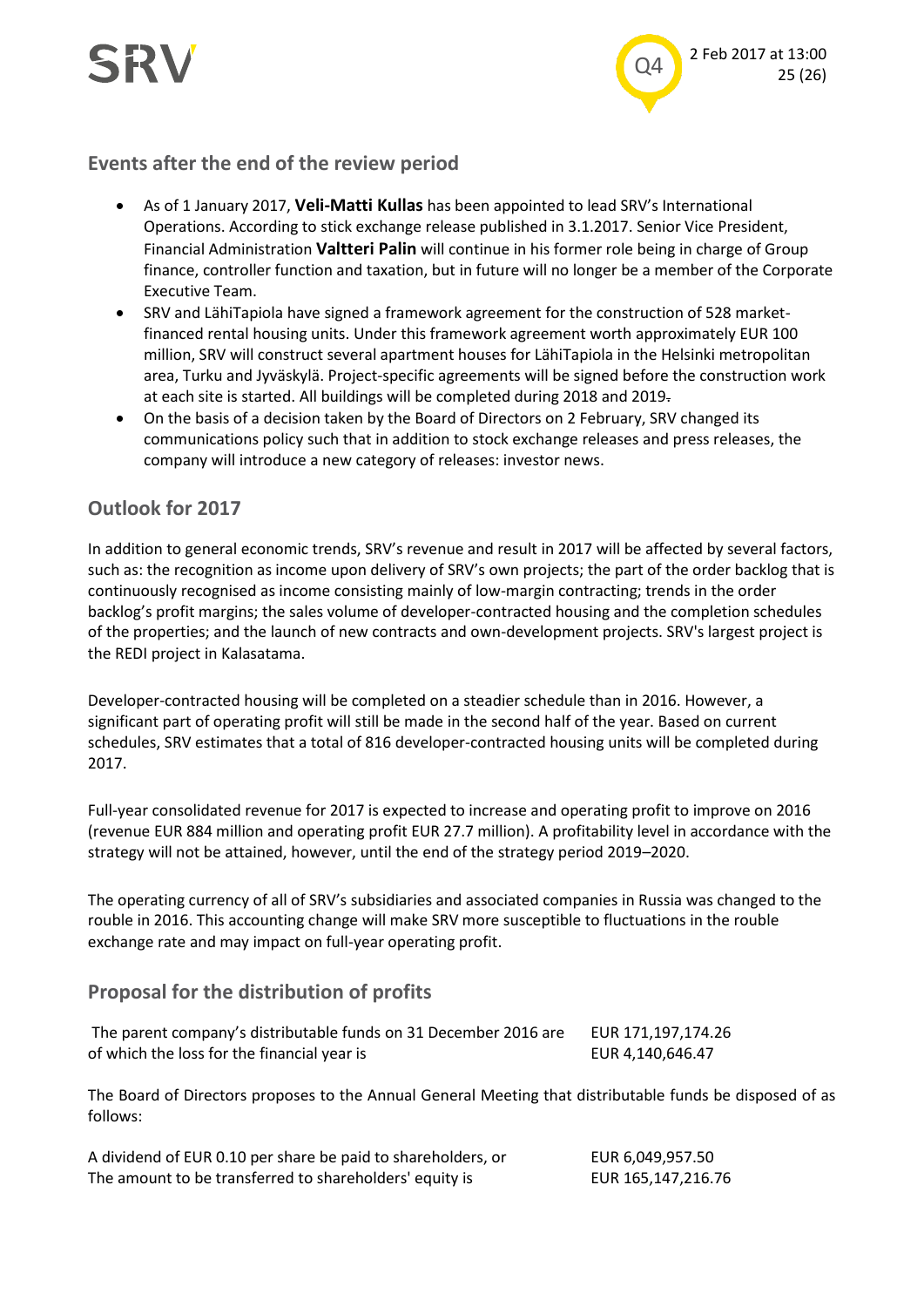



No material changes have taken place in the company's financial position after the close of the financial year. The company's liquidity is good and, in the view of the Board of Directors, the proposed dividend payout does not compromise the company's solvency.

#### **Annual General Meeting**

SRV Group Plc's Annual General Meeting will be held on Thursday, 23 March 2017. The General Meeting will deal with the matters specified in Article 11§ of the Articles of Association and any other proposals made by the Board of Directors. The Board will decide on the notice of meeting and its proposals at a later date.

Espoo, 2 February 2017

Board of Directors

All forward-looking statements in this review are based on management's current expectations and beliefs about future events, and actual results may differ materially from the expectations and beliefs such statements contain.

**For further information, please contact**

Juha Pekka Ojala, CEO, +358 (0)40 733 4173, jp.ojala@srv.fi Ilkka Pitkänen, CFO, +358 (0)40 667 0906, ilkka.pitkanen@srv.fi Päivi Kauhanen, SVP, Communications, +358 (0)50 598 9560, paivi.kauhanen@srv.fi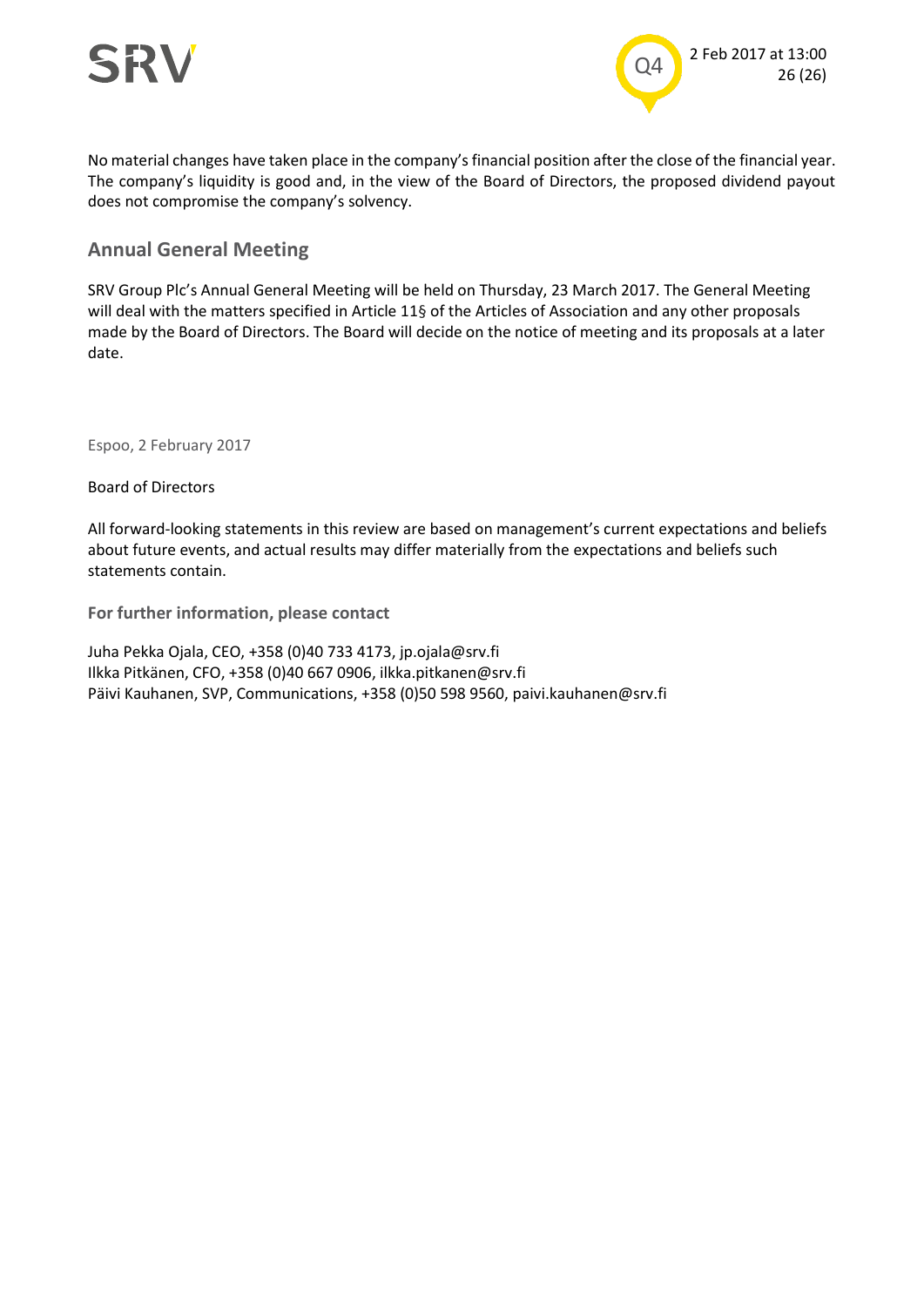**Key figures**

| <b>EUR million</b>                                          | $1 - 12/$ | $1 - 12/$ | $10-12/$ | $10-12/$ |
|-------------------------------------------------------------|-----------|-----------|----------|----------|
|                                                             | 2016      | 2015      | 2016     | 2015     |
| Revenue                                                     | 884.1     | 719.1     | 328.7    | 226.6    |
| Operation profit                                            | 27.7      | 24.4      | 16.2     | 17.0     |
| Operation profit, % revenue                                 | 3.1       | 3.4       | 4.9      | 7.5      |
| Profit before taxes                                         | 16.4      | 17.6      | 19.4     | 14.9     |
| Profit before taxes, % of revenue                           | 1.8       | 2.4       | 5.9      | 6.6      |
| Net profit attributable to equity holders of the parent     |           |           |          |          |
| company                                                     | 13.9      | 14.0      | 16.4     | 12.3     |
| Return on equity, % <sup>1)</sup>                           | 5.0       | 5.6       |          |          |
| Return on investment, % <sup>1)</sup>                       | 6.1       | 5.9       |          |          |
| Invested capital                                            | 596.2     | 543.0     |          |          |
| Equity ratio %                                              | 38.3      | 42.5      |          |          |
| Net interest-bearing debt                                   | 246.3     | 230.8     |          |          |
| Gearing ratio, %                                            | 83.4      | 83.3      |          |          |
| Order backlog                                               | 1758.5    | 1583.4    |          |          |
| New agreements                                              | 1013.1    | 1 3 9 3.5 | 183.2    | 286.9    |
| Personnel on average                                        | 1089      | 1 0 0 8   |          |          |
| Earnings per share 1)                                       | 0.15      | 0.25      | 0.26     | 0.27     |
| Earnings per share (diluted) <sup>1)</sup>                  | 0.15      | 0.25      | 0.26     | 0.27     |
| Equity per share 1)                                         | 5.00      | 4.66      |          |          |
| Equity per share (without hybrid bond), euros <sup>1)</sup> | 4.25      | 3.90      |          |          |
| Dividend per share, euros <sup>1)</sup>                     | 0.10      | 0.10      |          |          |
| Dividend payout ratio, $%$ <sup>1)</sup>                    | 67.6      | 40.2      |          |          |
| Dividend yield, % <sup>1)</sup>                             | 1.8       | 3.2       |          |          |
| Price per earnings ratio <sup>1)</sup>                      | 36.7      | 12.5      |          |          |
| Share price development:                                    |           |           |          |          |
| Share price at the end of the period, eur                   | 5.43      | 3.10      |          |          |
| Average share price                                         | 4.07      | 2.94      |          |          |
| Lowest share price                                          | 2.60      | 2.36      |          |          |
| Highest share price                                         | 5.58      | 3.42      |          |          |
| Market capitalisation at the end of the period              | 322.4     | 183.9     |          |          |
| Trading volume, 1 000 units                                 | 6 3 5 5   | 11 4 63   |          |          |
| Trading volume, % <sup>1)</sup>                             | 10.7      | 26.9      |          |          |
| Weighted average number of shares outstanding during        |           |           |          |          |
| the period, 1 000 units <sup>1)</sup>                       | 59 349    | 42 6 16   |          |          |
|                                                             |           |           |          |          |
| Weighted average number of shares outstanding during        |           |           |          |          |
| the period (diluted) 1 000 units <sup>1)</sup>              |           |           |          |          |
|                                                             | 59 576    | 42 648    |          |          |
| Number of shares outstanding at the end of the              |           |           |          |          |
| period, 1 000 units <sup>1)</sup>                           | 59 375    | 59 325    |          |          |

1) Comparative data is share adjusted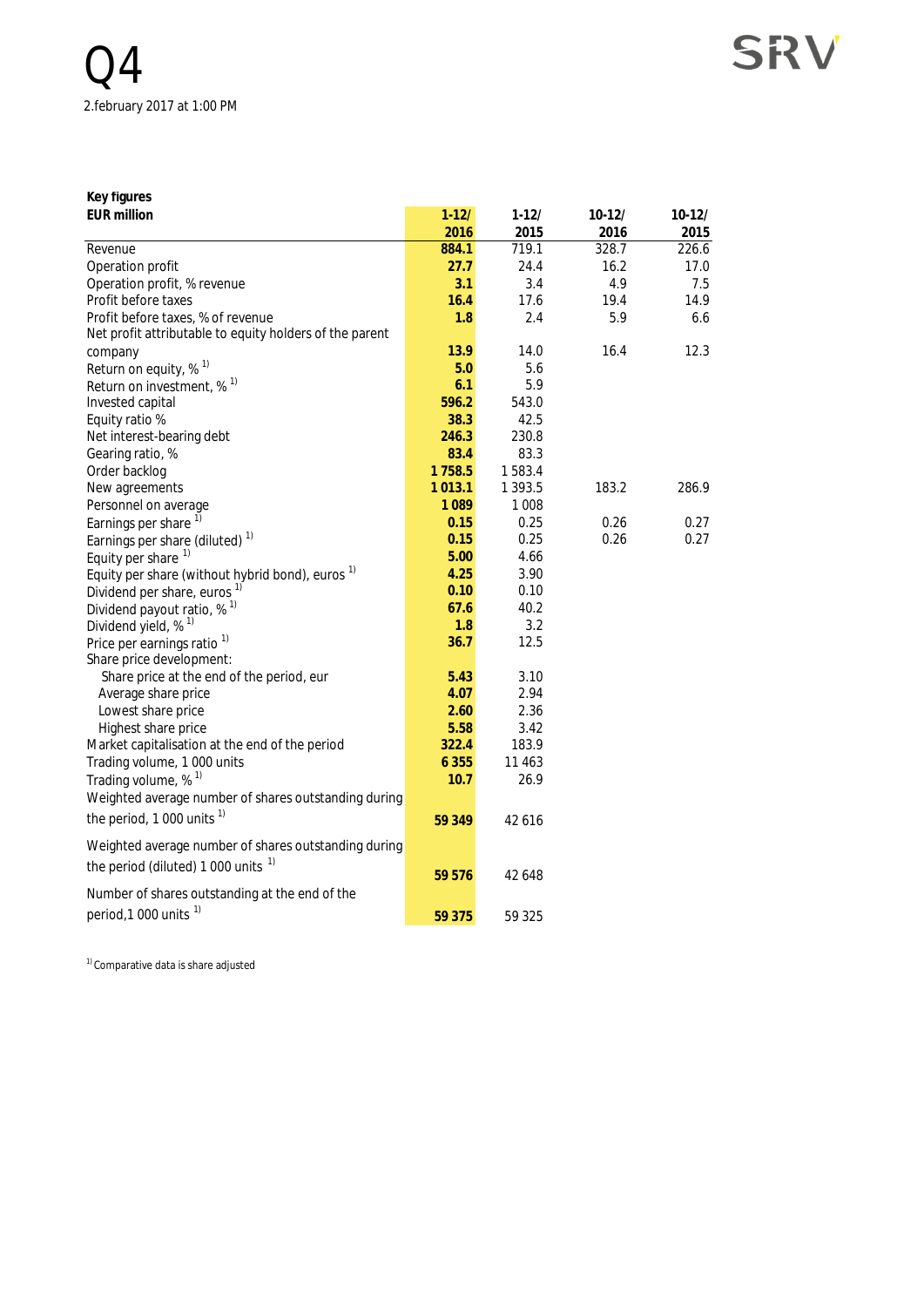#### **Calculation of key figures**

| Gearing ratio, %                                                                        |     | 100 x Net interest-bearing debt                                                                                                            |
|-----------------------------------------------------------------------------------------|-----|--------------------------------------------------------------------------------------------------------------------------------------------|
| Return on equity, %                                                                     | $=$ | 100 x Total comprehensive income for the period<br>Total equity, average                                                                   |
| Return on investment, %                                                                 | $=$ | Result before taxes + interest and other financial expenses (without<br>100 x exchange rate gains and losses)<br>Invested capital, average |
| Equity ratio, %                                                                         |     | 100 x Total equity<br>Total assets – advances received                                                                                     |
| Invested capital                                                                        | $=$ | Total assets – non-interest bearing debt – deferred tax liabilities –<br>provisions                                                        |
| Net interest-bearing debt                                                               | $=$ | Interest bearing debt – cash and cash equivalents                                                                                          |
| Earnings per share attributable to equity<br>holders of the parent company *)           | $=$ | Result for the period – non-controlling interest – hybrid bond interest,<br>tax adjusted<br>Average number of shares                       |
| Earnings per share attributable to equity<br>holders of the parent company (diluted) *) | $=$ | Result for the period – non-controlling interest – hybrid bond interest,<br>tax adjusted<br>Average number of shares (diluted)             |
| Equity per share *)                                                                     | $=$ | Shareholders' equity attributable to equity holders of the parent<br>company<br>Average number of shares at end of period                  |
| Equity per share (without hybrid bond) *)                                               | $=$ | Shareholders' equity attributable to equity holders of the parent<br>company - hybrid bond<br>Average number of shares at end of period    |
| Price per earnings ratio (P/E-ratio) *)                                                 | $=$ | Share price at end of period<br>Earnings per share                                                                                         |
| Dividend payout ratio, % *)                                                             |     | 100 x Dividend per share<br>Earnings per share                                                                                             |
| Dividend yield, % *)                                                                    |     | 100 x Dividend per share<br>Share price at end of period                                                                                   |
| Average share price                                                                     |     | Number of shares traded in euros during the period<br>Number of shares traded during the period                                            |
| Market capitalisation at the end of the period<br>$^{\star})$                           | Ξ   | Number of shares outstanding at the end of the period x share price at<br>the end of the period                                            |
| Trading volume *)                                                                       | $=$ | Number of shares traded during the period and their percentage of the<br>weighted average number of shares outstanding                     |

\*) Comparative data is share issue adjusted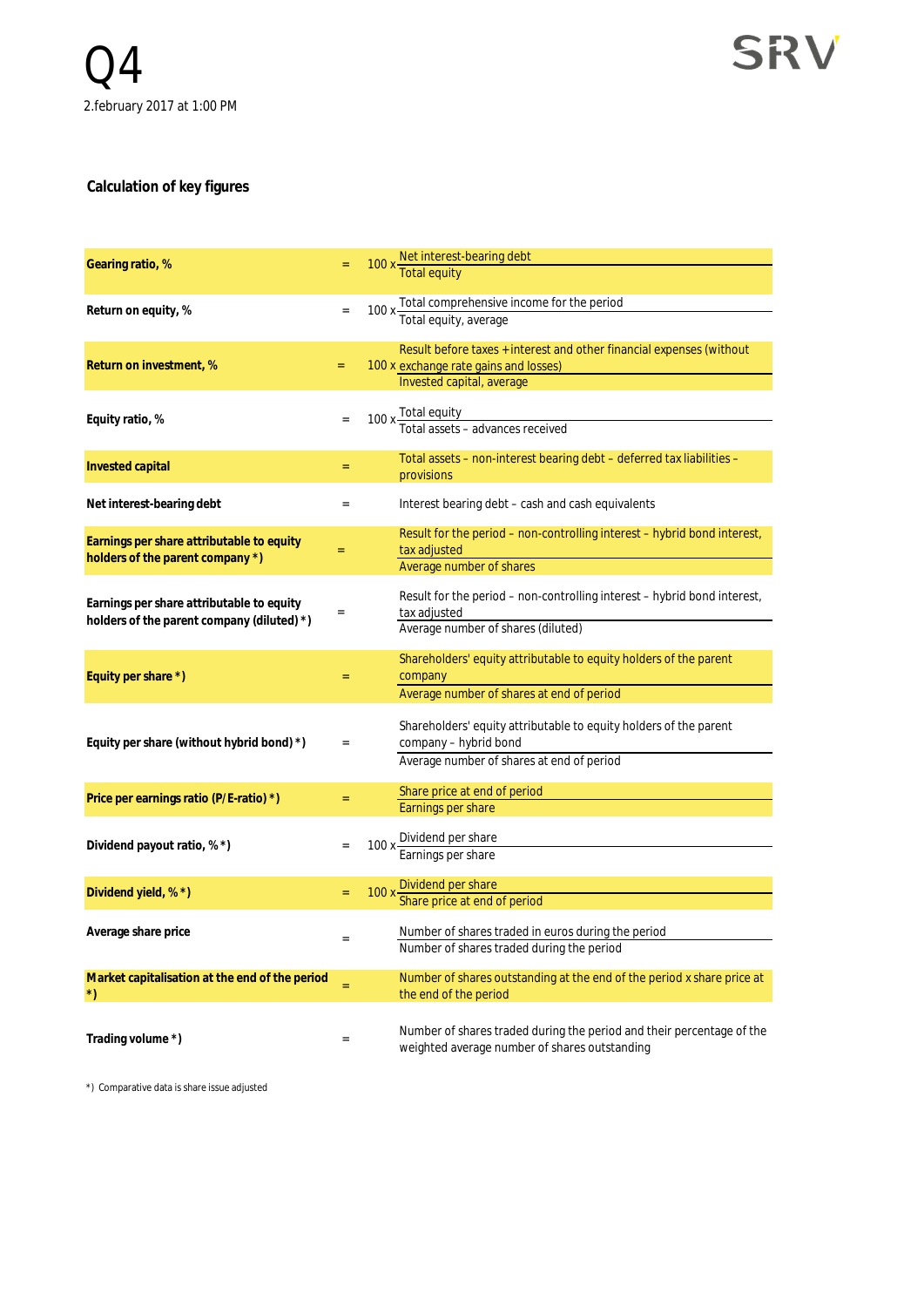#### **Group and Segment information by quarter**

| <b>SRV Group</b>                        | $10-12/$ | $7 - 9/$ | $4 - 6/$ | $1 - 3/$ | $10 - 12/$ | $7 - 9/$ | $4 - 6/$ | $1 - 3/$    |
|-----------------------------------------|----------|----------|----------|----------|------------|----------|----------|-------------|
| EUR million                             | 2016     | 2016     | 2016     | 2016     | 2015       | 2015     | 2015     | 2015        |
| Revenue                                 | 328.7    | 193.1    | 218.5    | 143.8    | 226.6      | 155.1    | 164.5    | 172.9       |
| Operation profit                        | 16.2     | 7.3      | 4.1      | 0.0      | 17.0       | 4.1      | 0.8      | 2.5         |
| Financial income and expenses, total    | 3.2      | $-3.4$   | $-5.6$   | $-5.6$   | $-2.1$     | $-4.0$   | $-1.5$   | 0.8         |
| Profit before taxes                     | 19.4     | 3.9      | $-1.5$   | $-5.5$   | 14.9       | 0.1      | $-0.7$   | 3.3         |
| Order backlog <sup>1)</sup>             | 1758.5   | 1888.1   | 2021.6   | 1572.1   | 1583.4     | 1517.5   | 258.8    | 1 1 7 9 . 8 |
| New agreements                          | 183.2    | 54.9     | 648.6    | 126.5    | 286.9      | 389.9    | 227.6    | 489.1       |
| Earnings per share, eur <sup>2)</sup>   | 0.26     | 0.04     | $-0.04$  | $-0.11$  | 0.27       | $-0.03$  | $-0.04$  | 0.05        |
| Equity per share, eur $^{1/2}$          | 4.25     | 3.81     | 3.71     | 3.71     | 3.90       | 3.80     | 4.51     | 4.53        |
| Share closing price, eur $1$            | 5.43     | 4.40     | 4.00     | 3.53     | 3.10       | 2.53     | 3.71     | 3.39        |
| Equity ratio, $%$ <sup>1)</sup>         | 38.3     | 37.8     | 36.9     | 36.7     | 42.5       | 41.6     | 36.3     | 39.8        |
| Net interest-bearing debt $\frac{1}{1}$ | 246.3    | 285.0    | 291.2    | 247.2    | 230.8      | 248.3    | 251.0    | 228.5       |
| Gearing, $%$ <sup>1)</sup>              | 83.4     | 99.7     | 103.1    | 87.5     | 83.3       | 91.5     | 111.4    | 101.0       |

٠

÷

1) at the end of the period

2) Comparative data is share issue adjusted

| Revenue<br><b>EUR million</b>   | $10-12/$<br>2016 | $7-9/$<br>2016 | $4 - 6/$<br>2016 | $1 - 3/$<br>2016 | $10-12/$<br>2015 | $7 - 9/$<br>2015 | $4 - 6/$<br>2015 | $1 - 3/$<br>2015 |
|---------------------------------|------------------|----------------|------------------|------------------|------------------|------------------|------------------|------------------|
| Operations in Finland           | 319.3            | 180.9          | 200.4            | 131.5            | 212.8            | 137.3            | 146.9            | 157.1            |
| - business construction         | 167.4            | 141.4          | 143.8            | 106.9            | 119.8            | 105.6            | 94.5             | 114.0            |
| - housing construction          | 151.9            | 39.5           | 56.6             | 24.6             | 92.9             | 31.7             | 52.4             | 43.1             |
| <b>International Operations</b> | 9.4              | 12.1           | 18.4             | 12.4             | 13.8             | 17.9             | 17.6             | 15.9             |
| Other operations                | 4.0              | 4.0            | 4.0              | 4.0              | 3.7              | 3.5              | 3.4              | 3.8              |
| Eliminations                    | $-4.1$           | $-3.9$         | $-4.3$           | $-4.0$           | $-3.7$           | $-3.6$           | $-3.4$           | $-3.8$           |
| Group, total                    | 328.7            | 193.1          | 218.5            | 143.8            | 226.6            | 155.1            | 164.5            | 172.9            |
| Operating profit                | $10-12/$         | $7-9/$         | $4 - 6/$         | $1 - 3/$         | $10-12/$         | $7 - 9/$         | $4 - 6/$         | $1 - 3/$         |
| <b>EUR million</b>              | 2016             | 2016           | 2016             | 2016             | 2015             | 2015             | 2015             | 2015             |
| Operations in Finland           | 21.8             | 6.6            | 7.6              | 2.2              | 18.3             | 4.9              | 2.4              | 3.3              |
| <b>International Operations</b> | $-2.8$           | 1.2            | $-1.5$           | $-1.1$           | $-0.6$           | $-0.3$           | 0.1              | 0.7              |
| Other operations                | $-2.8$           | $-0.4$         | $-2.0$           | $-1.1$           | $-0.7$           | $-0.5$           | $-1.6$           | $-1.5$           |
| Eliminations                    | 0.0              | 0.0            | 0.0              | 0.0              | 0.0              | 0.0              | 0.0              | 0.0              |
| Group, total                    | 16.2             | 7.3            | 4.1              | 0.0              | 17.0             | 4.1              | 0.8              | 2.5              |
|                                 | $10-12/$         | $7 - 9/$       | $4 - 6/$         | $1 - 3/$         | $10-12/$         | $7 - 9/$         | $4 - 6/$         | $1 - 3/$         |
| Operating profit (%)            | 2016             | 2016           | 2016             | 2016             | 2015             | 2015             | 2015             | 2015             |
| Operations in Finland           | 6.8              | 3.6            | 3.8              | 1.7              | 8.6              | 3.5              | 1.6              | 2.1              |
| International operations        | $-29.4$          | 9.5            | $-8.0$           | $-8.6$           | $-4.0$           | $-1.7$           | 0.5              | 4.1              |
| Group, total                    | 4.9              | 3.8            | 1.9              | 0.0              | 7.5              | 2.6              | 0.5              | 1.5              |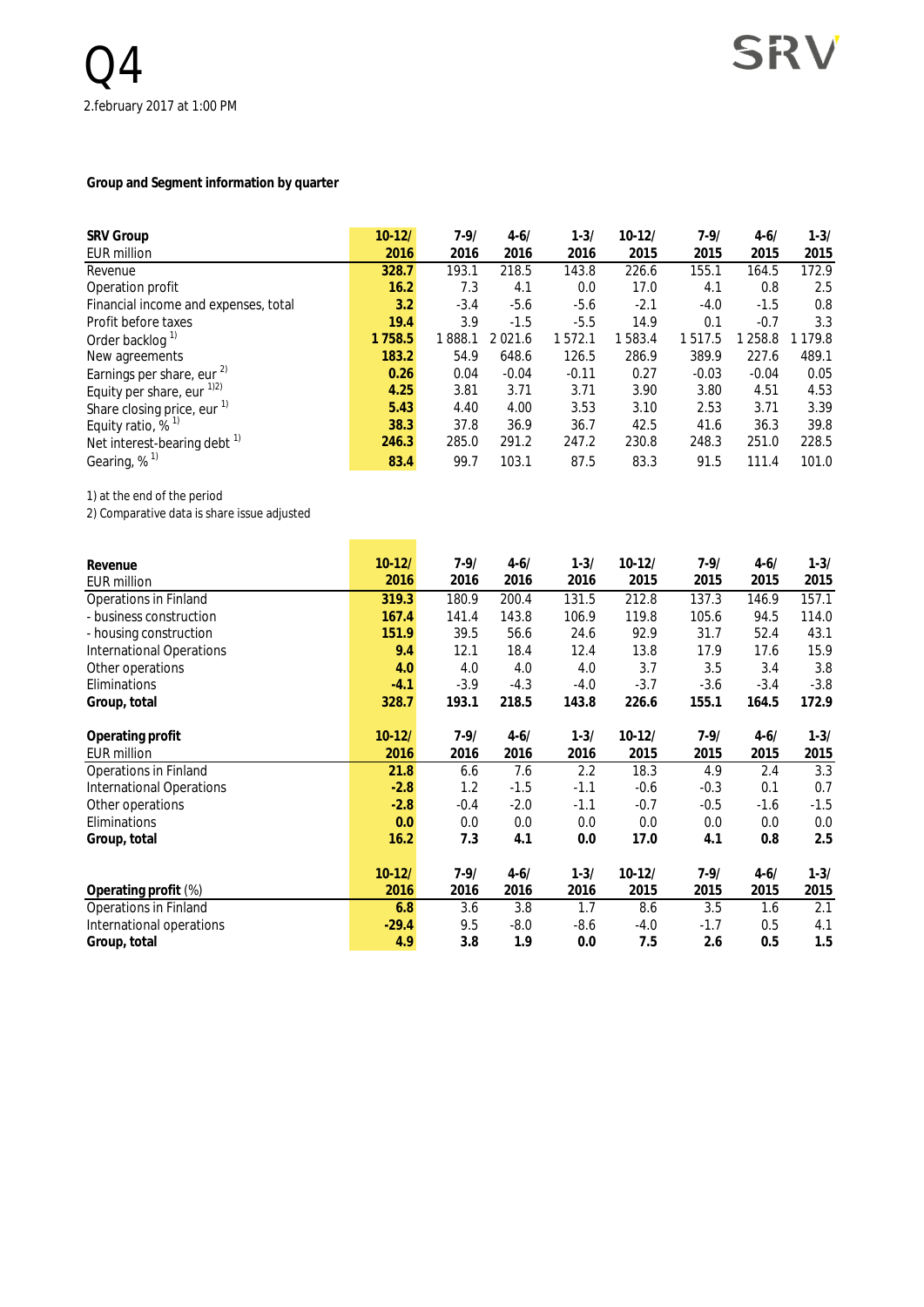| Order backlog EUR million                      | 31.12.16    | 30.9.16     | 30.6.16     | 31.3.16     | 31.12.15 | 30.9.15          | 30.6.15     | 31.3.15          |
|------------------------------------------------|-------------|-------------|-------------|-------------|----------|------------------|-------------|------------------|
| Operations in Finland                          | 1726.1      | 1851.3      | 1972.6      | 1511.7      | 1506.2   | 1 4 3 1 . 7      | 1 1 5 9 . 3 | 1062.9           |
| - business construction                        | 1 1 6 3 . 5 | 1 2 9 3 . 8 | 1426.6      | 972.9       | 952.3    | 1023.6           | 806.9       | 801.1            |
| - housing construction                         | 562.6       | 557.5       | 546.0       | 538.9       | 554.0    | 408.1            | 352.4       | 261.8            |
| International operations                       | 32.4        | 36.8        | 49.0        | 60.3        | 77.1     | 85.7             | 99.5        | 116.9            |
| Group, total                                   | 1758.5      | 1888.1      | 2 0 2 1 . 6 | 1572.1      | 1583.4   | 1517.5           | 1 2 5 8.8   | 1 1 7 9 . 8      |
| - sold order backlog                           | 1 4 8 2     | 1623        | 1720        | 1 2 6 9     | 1 2 6 1  | 1 2 9 5          | 1074        | 1037             |
| - unsold order backlog                         | 276         | 265         | 301         | 303         | 322      | 222              | 185         | 142              |
| Order backlog, housing construction in Finland |             |             |             |             |          |                  |             |                  |
| <b>EUR million</b>                             | 31.12.16    | 30.9.16     | 30.6.16     | 31.3.16     | 31.12.15 | 30.9.15          | 30.6.15     | 31.3.15          |
| Negotiation and construction                   |             |             |             |             |          |                  |             |                  |
| contracts                                      | 193         | 122         | 107         | 115         | 132      | 83               | 88          | 88               |
| Under construction, sold                       | 105         | 181         | 150         | 134         | 114      | 117              | 86          | 39               |
| Under construction, unsold                     | 222         | 227         | 251         | 249         | 269      | 166              | 131         | 79               |
| Completed and unsold                           | 43          | 28          | 37          | 40          | 39       | 42               | 47          | 56               |
| Housing construction, total                    | 563         | 557         | 546         | 539         | 554      | 408              | 352         | 262              |
| Invested capital                               |             |             |             |             |          |                  |             |                  |
| <b>EUR million</b>                             | 31.12.16    | 30.9.16     | 30.6.16     | 31.3.16     | 31.12.15 | 30.9.15          | 30.6.15     | 31.3.15          |
| <b>Operations in Finland</b>                   | 333.0       | 364.5       | 357.0       | 324.6       | 315.4    | 326.3            | 290.8       | 273.3            |
| International operations                       | 250.8       | 227.3       | 224.7       | 217.4       | 216.7    | 214.6            | 217.7       | 211.3            |
| Other operations and                           | 12.4        | 16.9        | 46.0        | 110.7       | 10.9     | 6.8              | $-1.7$      | $-15.5$          |
| Group, total                                   | 596.2       | 608.7       | 627.7       | 652.7       | 543.0    | 547.7            | 506.8       | 469.1            |
| Housing production in Finland                  | $10 - 12/$  | $7 - 9/$    | $4 - 6/$    | $1 - 3/$    | $10-12/$ | $7 - 9/$         | $4 - 6/$    | $1 - 3/$         |
| (units)                                        | 2016        | 2016        | 2016        | 2016        | 2015     | 2015             | 2015        | 2015             |
| Housing sales, total                           | 681         | 335         | 151         | 93          | 397      | 166              | 236         | $\overline{74}$  |
| - sales, developer contracting                 | 151         | 165         | 100         | 93          | 207      | 129              | 236         | 74               |
| - sales, negotiation contracts <sup>2)</sup>   | 530         | 170         | 51          | $\mathbf 0$ | 190      | 37               | $\mathbf 0$ | $\boldsymbol{0}$ |
| Developer contracting                          |             |             |             |             |          |                  |             |                  |
| - start-ups                                    | 199         | 52          | 148         | 55          | 116      | 244              | 376         | 66               |
| - completed                                    | 420         | $\mathbf 0$ | 53          | 30          | 225      | $\boldsymbol{0}$ | 22          | $\mathbf 0$      |
| -recognized in revenue                         | 389         | 26          | 58          | 26          | 228      | 16               | 48          | 31               |
| - completed and unsold                         | 111         | 80          | 106         | 111         | 107      | 110              | 126         | 152              |
| Under construction, total <sup>1)</sup>        | 2696        | 2 4 4 3     | 2082        | 1830        | 1849     | 1855             | 1628        | 1 3 5 6          |
| - construction contracts <sup>1)</sup>         | 441         | 319         | 138         | 138         | 59       | 153              | 123         | 190              |
| - negotiation contracts <sup>1)</sup>          | 441         | 619         | 661         | 555         | 428      | 345              | 375         | 302              |
| - negotiated contracts <sup>1) 2)</sup>        | 978         | 448         | 278         | 227         | 477      | 363              | 380         | 468              |
| - developer contracting 1)                     | 836         | 1057        | 1 0 0 5     | 910         | 885      | 994              | 750         | 396              |
| - of which sold 1)                             | 444         | 681         | 543         | 502         | 434      | 455              | 342         | 154              |
| - of which unsold 1)                           | 392         | 376         | 462         | 408         | 451      | 539              | 408         | 242              |

1) at the end of the period

2) investor sales, under negotiation contracts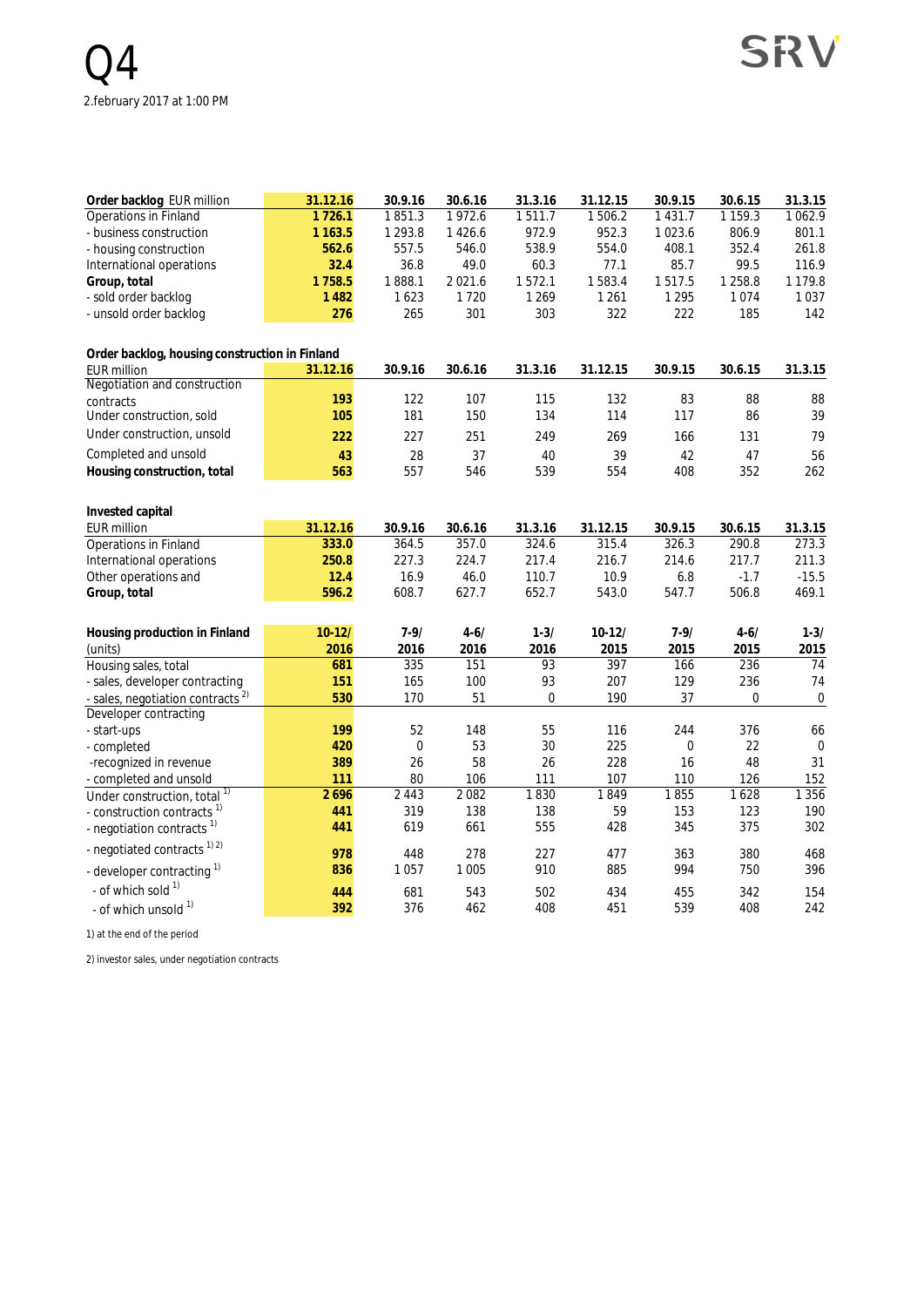#### **SRV GROUP PLC INTERIM REPORT, 1 JANUARY–31 DECEMBER 2016: TABLES**

1) Accounting principles

2) Consolidated income statement and consolidated statement of comprehensive income

- 3) Consolidated balance sheet
- 4) Consolidated cash flow statement
- 5) Consolidated statement of changes in shareholder's equity
- 6) Group commitments and contingent liabilities
- 7) Segment information

8) Inventories

9) Insider events

#### **1) Interim Report 1 January – 31 December 2016**

This interim report has been prepared in accordance with the IAS standard 34, Interim Financial Reporting. In preparing this interim report, SRV has applied the same accounting principles as in its year-end financial statements for 2015. However, as of 1 January 2016, the Group began to apply the new or revised IFRS standards and IFRIC interpretations published by IASB, specified in the accounting principles of SRV's year-end financial statements for 2015.

The preparation of an interim report in accordance with IFRS requires Group management to make estimates and assumptions that affect both the values of assets and liabilities on the balance sheet date, and income and expenditure for the financial period. Judgements also have to be made in applying the accounting principles. As these estimates and assumptions are based on current perceptions of the situation on the balance sheet date, they involve risks and uncertainties. Actual results may therefore differ from the estimates and assumptions. The key accounting estimates and judgement-based solutions are presented in greater detail in the accounting principles of the consolidated financial statements for 2015.

The information disclosed in this interim report is unaudited. The figures in this interim report have been rounded up to millions of euros, so the sum total of individual figures may deviate from the sum total presented.

#### Alternative performance measures used in financial reporting

SRV has adopted the Guidelines on Alternative Performance Measures issued by the European Securities and Market Authority (ESMA). In addition to IFRS indicators, the company discloses certain other widely used performance measures that can for the most part be derived from the income statement and balance sheet. The formulas for these performance measures are provided above. In the company's view, these measures clarify the result of operations and financial position based on the income statement and balance sheet.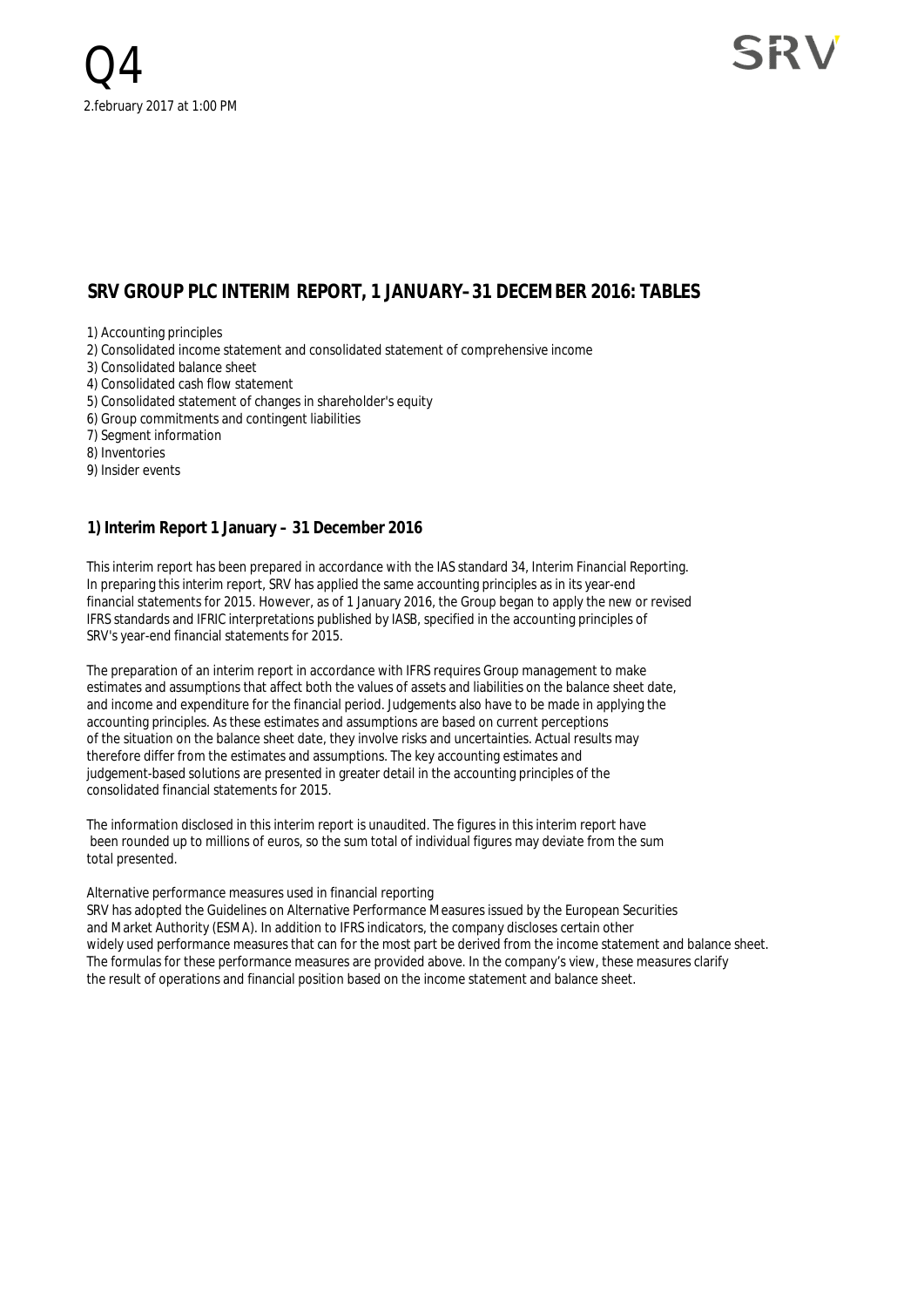**2) Consolidated income statement and statement of comprehensive income**

| Consolidated income statement<br><b>EUR million</b>                   | $1-12/$       | $1 - 12/$     | change               | change       | $10-12/$      | $10-12/$      |           |
|-----------------------------------------------------------------------|---------------|---------------|----------------------|--------------|---------------|---------------|-----------|
| Revenue                                                               | 2016<br>884.1 | 2015<br>719.1 | <b>MEUR</b><br>165.1 | $\%$<br>23.0 | 2016<br>328.7 | 2015<br>226.6 | %<br>45.1 |
| Other operating income<br>Change in inventories of finished goods and | 2.1           | 1.8           | 0.3                  | 16.4         | 0.3           | 0.5           | $-40.7$   |
|                                                                       | 37.8          | 24.7          | 13.1                 |              | $-50.4$       | $-9.7$        | 418.6     |
| work in progress<br>Use of materials and services                     | $-797.8$      | $-639.1$      | $-158.7$             | 24.8         | $-233.2$      | $-178.1$      | 30.9      |
| Employee benefit expenses                                             | $-73.0$       | $-64.6$       | $-8.4$               | 13.0         | $-20.1$       | $-15.8$       | 26.7      |
| Share of results of associated companies                              | 7.4           | $-0.1$        | 7.5                  |              | 8.7           | $-0.8$        |           |
| Depreciation and impairments                                          | $-6.6$        | $-3.5$        | $-3.2$               |              | $-3.8$        | $-1.4$        | 182.3     |
| Other operating expenses*                                             | $-26.3$       | $-13.8$       | $-12.5$              | 90.1         | $-14.1$       | $-4.3$        | 225.5     |
| Operating profit                                                      | 27.7          | 24.4          | 3.2                  | 13.2         | 16.2          | 17.0          | $-4.4$    |
| Financial income                                                      | 7.0           | 5.0           | 2.1                  | 41.3         | 4.4           | 0.6           | 702.9     |
| Financial expenses"                                                   | $-18.4$       | $-11.8$       | $-6.5$               | 55.2         | $-1.2$        | $-2.7$        | $-53.9$   |
| Financial income and expenses, total                                  | $-11.3$       | $-6.8$        | $-4.5$               |              | 3.2           | $-2.1$        | $-251.0$  |
| Profit before taxes                                                   | 16.4          | 17.6          | $-1.2$               |              | 19.4          | 14.9          |           |
| Income taxes                                                          | $-2.0$        | $-3.6$        | 1.6                  |              | $-2.4$        | $-2.5$        | $-4.6$    |
| Net profit for the period                                             | 14.4          | 14.0          | 0.4                  |              | 17.0          | 12.3          |           |
| Attributable to                                                       |               |               |                      |              |               |               |           |
| Equity holders of the parent company                                  | 13.9          | 14.0          |                      |              | 16.4          | 12.3          |           |
| Non-Controlling interests                                             | 0.5           | 0.0           |                      |              | 0.7           | 0.0           |           |
| Earnings per share attributable to equity                             |               |               |                      |              |               |               |           |
|                                                                       |               |               |                      |              |               |               |           |
| holders of the parent company                                         | 0.15          | 0.25          |                      |              | 0.26          | 0.27          |           |
| Earnings per share attributable to equity                             |               |               |                      |              |               |               |           |
| holders of the parent company (diluted)                               | 0.15          | 0.25          |                      |              | 0.26          | 0.27          |           |
| *) of which derivative expenses                                       | $-4.7$        | $-3.3$        | $-1.4$               |              | 3.1           | $-0.5$        |           |
| Statement of comprehensive income                                     | $1-12/$       | $1 - 12/$     |                      |              | $10-12/$      | $10-12/$      |           |
| <b>EUR million</b>                                                    | 2016          | 2015          |                      |              | 2016          | 2015          |           |
| Net profit for the period                                             | 14.4          | 14.0          |                      |              | 17.0          | 12.3          |           |
| Other comprehensive income<br>Other comprehensive income to be        |               |               |                      |              |               |               |           |
| reclassified to profit or loss in subsequent                          |               |               |                      |              |               |               |           |
| periods:                                                              |               |               |                      |              |               |               |           |
| Financial assets available for sale                                   | 0.3           | $-0.5$        |                      |              | 0.4           | 0.0           |           |
|                                                                       |               |               |                      |              |               |               |           |
| Income tax relaed to components of other<br>comprehensive income      |               | 0.1           |                      |              |               |               |           |
|                                                                       | $-0.1$        |               |                      |              | $-0.1$        | 0.0           |           |
| Gains and losses arising from translating the                         |               |               |                      |              |               |               |           |
| financial statements of a foreign operation                           | 3.8           | $-1.6$        |                      |              | 1.7           | $-1.1$        |           |
| Share of other comprehensive income of                                |               |               |                      |              |               |               |           |
| associated companies                                                  |               |               |                      |              |               |               |           |
| and joint ventures                                                    | 11.4          | $-0.3$        |                      |              | 8.3           | $-0.3$        |           |
| Other comprehensive income for the                                    |               |               |                      |              |               |               |           |
| period, net of tax                                                    | 15.5          | $-2.3$        |                      |              | 10.3          | $-1.4$        |           |
|                                                                       |               |               |                      |              |               |               |           |
| Total comprehensive income for the period                             | 29.9          | 11.6          |                      |              | 27.3          | 10.9          |           |
| Attributable to                                                       |               |               |                      |              |               |               |           |
| Equity holders of the parent company<br>Non-Controlling interests     | 29.4<br>0.5   | 11.6<br>0.0   |                      |              | 26.7<br>0.7   | 10.9<br>0.0   |           |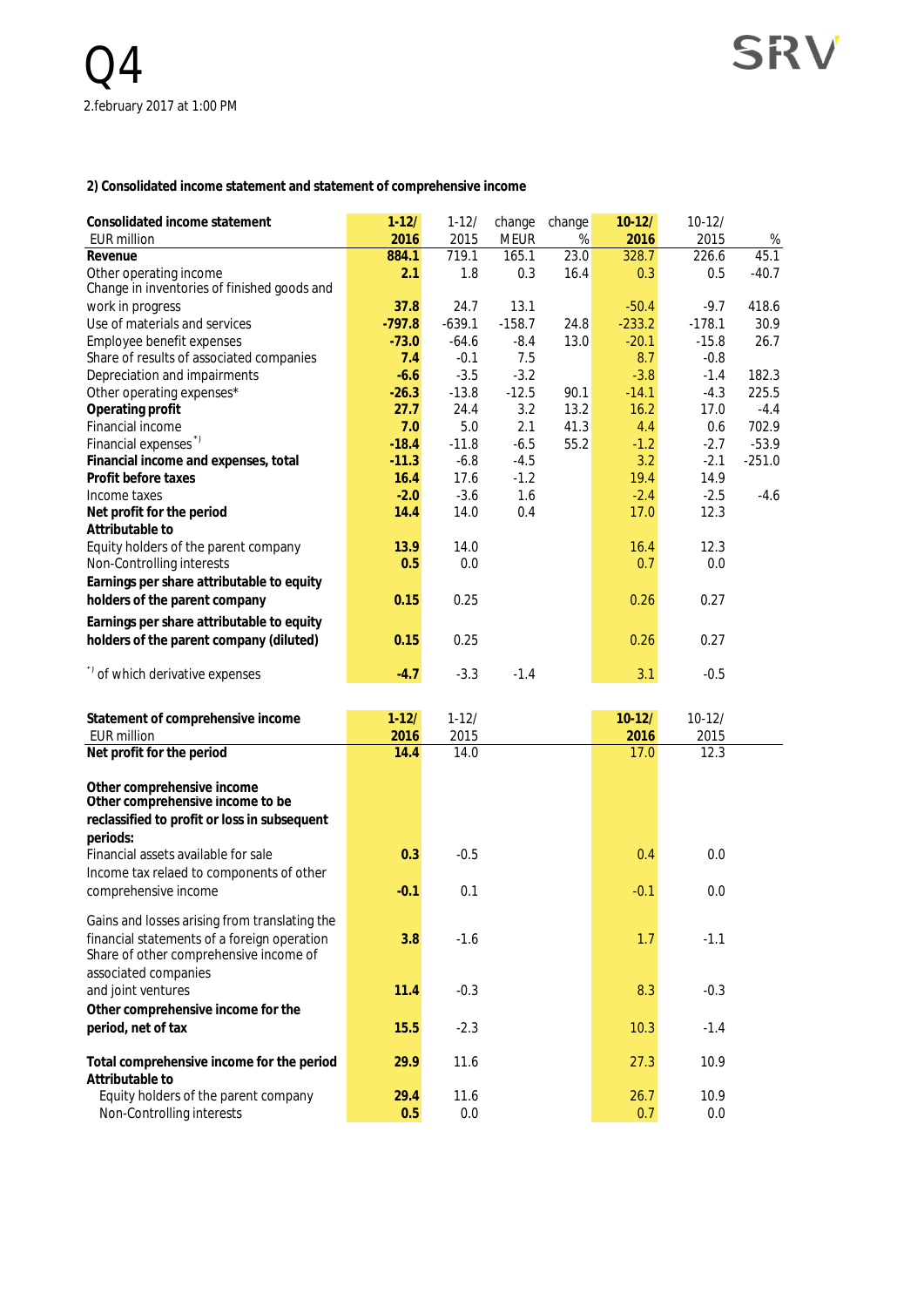**3) Consolidated balance sheet**

| ASSETS<br>Non-current assets<br>11.8<br>12.0<br>10.7<br>Property, plant and equipment<br>Goodwill<br>1.7<br>1.7<br>0.0<br>1.9<br>1.9<br>1.5<br>Other intangible assets<br>2.3<br>Shares in associated companies and joint ventures<br>211.5<br>206.6<br>18.5<br>13.9<br>11.7<br>0.0<br>0.7<br>$-94.5$<br>Receivables<br>55.9<br>31.2<br>78.9<br>Loan receivables from associated companies and joint ventures<br>9.2<br>7.3<br>26.1<br>Deferred tax assets<br>306.1<br>271.9<br>12.6<br>Current assets<br>Inventories<br>400.3<br>336.6<br>18.9<br>111.9<br>116.6<br>4.1<br>1.1<br>5.6<br>$-80.4$<br>3.9<br>141.4<br>1.6<br>54.6<br>35.0<br>55.8<br>576.4<br>490.8<br>17.5<br>15.7<br>882.5<br>762.6<br>31.12.16<br>31.12.15<br>change,%<br>3.1<br>3.1<br>0.0<br>Invested free equity fund<br>141.5<br>0.2<br>141.2<br><b>Translation differences</b><br>$-210.7$<br>8.0<br>$-7.2$<br>$-1.1$<br>$-1.4$<br>$-19.2$<br>45.0<br>45.0<br>0.0<br>Hybrid bond<br>100.6<br>95.7<br>5.1<br>Equity attributable to equity holders of the parent company, total<br>297.1<br>7.5<br>276.4<br>Non-controlling interests<br>$-1.8$<br>0.8<br>295.3<br>277.2<br>Total equity<br>6.5<br>Non-current liabilities<br>Deferred tax liabilities<br>4.2<br>79.3<br>2.3<br>7.8<br>23.8<br>Provisions<br>6.3<br>227.2<br>163.2<br>39.2<br>Interest-bearing liabilities<br>251.1<br>Other liabilities<br>14.0<br>4.0<br>253.2<br>175.8<br>Non-current liabilities, total<br>44.0<br>Current liabilities<br>Trade and other payables<br>253.4<br>25.8<br>201.4<br>Current tax payables (based on profit for the review period)<br>$-96.0$<br>0.0<br>0.8<br>6.8<br>4.8<br>43.0<br>Provisions<br>Interest-bearing liabilities<br>102.6<br>$-28.1$<br>73.7<br>309.6<br>7.9<br>Current liabilities, total<br>334.0 | Consolidated balance sheet EUR million                          | 31.12.16 | 31.12.15 change % |  |
|----------------------------------------------------------------------------------------------------------------------------------------------------------------------------------------------------------------------------------------------------------------------------------------------------------------------------------------------------------------------------------------------------------------------------------------------------------------------------------------------------------------------------------------------------------------------------------------------------------------------------------------------------------------------------------------------------------------------------------------------------------------------------------------------------------------------------------------------------------------------------------------------------------------------------------------------------------------------------------------------------------------------------------------------------------------------------------------------------------------------------------------------------------------------------------------------------------------------------------------------------------------------------------------------------------------------------------------------------------------------------------------------------------------------------------------------------------------------------------------------------------------------------------------------------------------------------------------------------------------------------------------------------------------------------------------------------------------------------------------------------------------------------------------|-----------------------------------------------------------------|----------|-------------------|--|
|                                                                                                                                                                                                                                                                                                                                                                                                                                                                                                                                                                                                                                                                                                                                                                                                                                                                                                                                                                                                                                                                                                                                                                                                                                                                                                                                                                                                                                                                                                                                                                                                                                                                                                                                                                                        |                                                                 |          |                   |  |
|                                                                                                                                                                                                                                                                                                                                                                                                                                                                                                                                                                                                                                                                                                                                                                                                                                                                                                                                                                                                                                                                                                                                                                                                                                                                                                                                                                                                                                                                                                                                                                                                                                                                                                                                                                                        |                                                                 |          |                   |  |
|                                                                                                                                                                                                                                                                                                                                                                                                                                                                                                                                                                                                                                                                                                                                                                                                                                                                                                                                                                                                                                                                                                                                                                                                                                                                                                                                                                                                                                                                                                                                                                                                                                                                                                                                                                                        |                                                                 |          |                   |  |
|                                                                                                                                                                                                                                                                                                                                                                                                                                                                                                                                                                                                                                                                                                                                                                                                                                                                                                                                                                                                                                                                                                                                                                                                                                                                                                                                                                                                                                                                                                                                                                                                                                                                                                                                                                                        |                                                                 |          |                   |  |
|                                                                                                                                                                                                                                                                                                                                                                                                                                                                                                                                                                                                                                                                                                                                                                                                                                                                                                                                                                                                                                                                                                                                                                                                                                                                                                                                                                                                                                                                                                                                                                                                                                                                                                                                                                                        |                                                                 |          |                   |  |
|                                                                                                                                                                                                                                                                                                                                                                                                                                                                                                                                                                                                                                                                                                                                                                                                                                                                                                                                                                                                                                                                                                                                                                                                                                                                                                                                                                                                                                                                                                                                                                                                                                                                                                                                                                                        |                                                                 |          |                   |  |
|                                                                                                                                                                                                                                                                                                                                                                                                                                                                                                                                                                                                                                                                                                                                                                                                                                                                                                                                                                                                                                                                                                                                                                                                                                                                                                                                                                                                                                                                                                                                                                                                                                                                                                                                                                                        | Other financial assets                                          |          |                   |  |
|                                                                                                                                                                                                                                                                                                                                                                                                                                                                                                                                                                                                                                                                                                                                                                                                                                                                                                                                                                                                                                                                                                                                                                                                                                                                                                                                                                                                                                                                                                                                                                                                                                                                                                                                                                                        |                                                                 |          |                   |  |
|                                                                                                                                                                                                                                                                                                                                                                                                                                                                                                                                                                                                                                                                                                                                                                                                                                                                                                                                                                                                                                                                                                                                                                                                                                                                                                                                                                                                                                                                                                                                                                                                                                                                                                                                                                                        |                                                                 |          |                   |  |
|                                                                                                                                                                                                                                                                                                                                                                                                                                                                                                                                                                                                                                                                                                                                                                                                                                                                                                                                                                                                                                                                                                                                                                                                                                                                                                                                                                                                                                                                                                                                                                                                                                                                                                                                                                                        |                                                                 |          |                   |  |
|                                                                                                                                                                                                                                                                                                                                                                                                                                                                                                                                                                                                                                                                                                                                                                                                                                                                                                                                                                                                                                                                                                                                                                                                                                                                                                                                                                                                                                                                                                                                                                                                                                                                                                                                                                                        | Non-current assets, total                                       |          |                   |  |
|                                                                                                                                                                                                                                                                                                                                                                                                                                                                                                                                                                                                                                                                                                                                                                                                                                                                                                                                                                                                                                                                                                                                                                                                                                                                                                                                                                                                                                                                                                                                                                                                                                                                                                                                                                                        |                                                                 |          |                   |  |
|                                                                                                                                                                                                                                                                                                                                                                                                                                                                                                                                                                                                                                                                                                                                                                                                                                                                                                                                                                                                                                                                                                                                                                                                                                                                                                                                                                                                                                                                                                                                                                                                                                                                                                                                                                                        |                                                                 |          |                   |  |
|                                                                                                                                                                                                                                                                                                                                                                                                                                                                                                                                                                                                                                                                                                                                                                                                                                                                                                                                                                                                                                                                                                                                                                                                                                                                                                                                                                                                                                                                                                                                                                                                                                                                                                                                                                                        | Trade and other receivables                                     |          |                   |  |
|                                                                                                                                                                                                                                                                                                                                                                                                                                                                                                                                                                                                                                                                                                                                                                                                                                                                                                                                                                                                                                                                                                                                                                                                                                                                                                                                                                                                                                                                                                                                                                                                                                                                                                                                                                                        | Loan receivables from associated companies and joint ventures   |          |                   |  |
|                                                                                                                                                                                                                                                                                                                                                                                                                                                                                                                                                                                                                                                                                                                                                                                                                                                                                                                                                                                                                                                                                                                                                                                                                                                                                                                                                                                                                                                                                                                                                                                                                                                                                                                                                                                        | Current tax receivables (based on profit for the review period) |          |                   |  |
|                                                                                                                                                                                                                                                                                                                                                                                                                                                                                                                                                                                                                                                                                                                                                                                                                                                                                                                                                                                                                                                                                                                                                                                                                                                                                                                                                                                                                                                                                                                                                                                                                                                                                                                                                                                        | Cash and cash equivalents                                       |          |                   |  |
|                                                                                                                                                                                                                                                                                                                                                                                                                                                                                                                                                                                                                                                                                                                                                                                                                                                                                                                                                                                                                                                                                                                                                                                                                                                                                                                                                                                                                                                                                                                                                                                                                                                                                                                                                                                        | Current assets, total                                           |          |                   |  |
|                                                                                                                                                                                                                                                                                                                                                                                                                                                                                                                                                                                                                                                                                                                                                                                                                                                                                                                                                                                                                                                                                                                                                                                                                                                                                                                                                                                                                                                                                                                                                                                                                                                                                                                                                                                        | ASSETS, TOTAL                                                   |          |                   |  |
|                                                                                                                                                                                                                                                                                                                                                                                                                                                                                                                                                                                                                                                                                                                                                                                                                                                                                                                                                                                                                                                                                                                                                                                                                                                                                                                                                                                                                                                                                                                                                                                                                                                                                                                                                                                        | Consolidated balance sheet EUR million                          |          |                   |  |
|                                                                                                                                                                                                                                                                                                                                                                                                                                                                                                                                                                                                                                                                                                                                                                                                                                                                                                                                                                                                                                                                                                                                                                                                                                                                                                                                                                                                                                                                                                                                                                                                                                                                                                                                                                                        | <b>EQUITY AND LIABILITIES</b>                                   |          |                   |  |
|                                                                                                                                                                                                                                                                                                                                                                                                                                                                                                                                                                                                                                                                                                                                                                                                                                                                                                                                                                                                                                                                                                                                                                                                                                                                                                                                                                                                                                                                                                                                                                                                                                                                                                                                                                                        | Equity attributable to equity holders of the parent company     |          |                   |  |
|                                                                                                                                                                                                                                                                                                                                                                                                                                                                                                                                                                                                                                                                                                                                                                                                                                                                                                                                                                                                                                                                                                                                                                                                                                                                                                                                                                                                                                                                                                                                                                                                                                                                                                                                                                                        | Share capital                                                   |          |                   |  |
|                                                                                                                                                                                                                                                                                                                                                                                                                                                                                                                                                                                                                                                                                                                                                                                                                                                                                                                                                                                                                                                                                                                                                                                                                                                                                                                                                                                                                                                                                                                                                                                                                                                                                                                                                                                        |                                                                 |          |                   |  |
|                                                                                                                                                                                                                                                                                                                                                                                                                                                                                                                                                                                                                                                                                                                                                                                                                                                                                                                                                                                                                                                                                                                                                                                                                                                                                                                                                                                                                                                                                                                                                                                                                                                                                                                                                                                        |                                                                 |          |                   |  |
|                                                                                                                                                                                                                                                                                                                                                                                                                                                                                                                                                                                                                                                                                                                                                                                                                                                                                                                                                                                                                                                                                                                                                                                                                                                                                                                                                                                                                                                                                                                                                                                                                                                                                                                                                                                        | Fair value reserve                                              |          |                   |  |
|                                                                                                                                                                                                                                                                                                                                                                                                                                                                                                                                                                                                                                                                                                                                                                                                                                                                                                                                                                                                                                                                                                                                                                                                                                                                                                                                                                                                                                                                                                                                                                                                                                                                                                                                                                                        |                                                                 |          |                   |  |
|                                                                                                                                                                                                                                                                                                                                                                                                                                                                                                                                                                                                                                                                                                                                                                                                                                                                                                                                                                                                                                                                                                                                                                                                                                                                                                                                                                                                                                                                                                                                                                                                                                                                                                                                                                                        | Retained earnings                                               |          |                   |  |
|                                                                                                                                                                                                                                                                                                                                                                                                                                                                                                                                                                                                                                                                                                                                                                                                                                                                                                                                                                                                                                                                                                                                                                                                                                                                                                                                                                                                                                                                                                                                                                                                                                                                                                                                                                                        |                                                                 |          |                   |  |
|                                                                                                                                                                                                                                                                                                                                                                                                                                                                                                                                                                                                                                                                                                                                                                                                                                                                                                                                                                                                                                                                                                                                                                                                                                                                                                                                                                                                                                                                                                                                                                                                                                                                                                                                                                                        |                                                                 |          |                   |  |
|                                                                                                                                                                                                                                                                                                                                                                                                                                                                                                                                                                                                                                                                                                                                                                                                                                                                                                                                                                                                                                                                                                                                                                                                                                                                                                                                                                                                                                                                                                                                                                                                                                                                                                                                                                                        |                                                                 |          |                   |  |
|                                                                                                                                                                                                                                                                                                                                                                                                                                                                                                                                                                                                                                                                                                                                                                                                                                                                                                                                                                                                                                                                                                                                                                                                                                                                                                                                                                                                                                                                                                                                                                                                                                                                                                                                                                                        |                                                                 |          |                   |  |
|                                                                                                                                                                                                                                                                                                                                                                                                                                                                                                                                                                                                                                                                                                                                                                                                                                                                                                                                                                                                                                                                                                                                                                                                                                                                                                                                                                                                                                                                                                                                                                                                                                                                                                                                                                                        |                                                                 |          |                   |  |
|                                                                                                                                                                                                                                                                                                                                                                                                                                                                                                                                                                                                                                                                                                                                                                                                                                                                                                                                                                                                                                                                                                                                                                                                                                                                                                                                                                                                                                                                                                                                                                                                                                                                                                                                                                                        |                                                                 |          |                   |  |
|                                                                                                                                                                                                                                                                                                                                                                                                                                                                                                                                                                                                                                                                                                                                                                                                                                                                                                                                                                                                                                                                                                                                                                                                                                                                                                                                                                                                                                                                                                                                                                                                                                                                                                                                                                                        |                                                                 |          |                   |  |
|                                                                                                                                                                                                                                                                                                                                                                                                                                                                                                                                                                                                                                                                                                                                                                                                                                                                                                                                                                                                                                                                                                                                                                                                                                                                                                                                                                                                                                                                                                                                                                                                                                                                                                                                                                                        |                                                                 |          |                   |  |
|                                                                                                                                                                                                                                                                                                                                                                                                                                                                                                                                                                                                                                                                                                                                                                                                                                                                                                                                                                                                                                                                                                                                                                                                                                                                                                                                                                                                                                                                                                                                                                                                                                                                                                                                                                                        |                                                                 |          |                   |  |
|                                                                                                                                                                                                                                                                                                                                                                                                                                                                                                                                                                                                                                                                                                                                                                                                                                                                                                                                                                                                                                                                                                                                                                                                                                                                                                                                                                                                                                                                                                                                                                                                                                                                                                                                                                                        |                                                                 |          |                   |  |
|                                                                                                                                                                                                                                                                                                                                                                                                                                                                                                                                                                                                                                                                                                                                                                                                                                                                                                                                                                                                                                                                                                                                                                                                                                                                                                                                                                                                                                                                                                                                                                                                                                                                                                                                                                                        |                                                                 |          |                   |  |
|                                                                                                                                                                                                                                                                                                                                                                                                                                                                                                                                                                                                                                                                                                                                                                                                                                                                                                                                                                                                                                                                                                                                                                                                                                                                                                                                                                                                                                                                                                                                                                                                                                                                                                                                                                                        |                                                                 |          |                   |  |
|                                                                                                                                                                                                                                                                                                                                                                                                                                                                                                                                                                                                                                                                                                                                                                                                                                                                                                                                                                                                                                                                                                                                                                                                                                                                                                                                                                                                                                                                                                                                                                                                                                                                                                                                                                                        |                                                                 |          |                   |  |
|                                                                                                                                                                                                                                                                                                                                                                                                                                                                                                                                                                                                                                                                                                                                                                                                                                                                                                                                                                                                                                                                                                                                                                                                                                                                                                                                                                                                                                                                                                                                                                                                                                                                                                                                                                                        |                                                                 |          |                   |  |
|                                                                                                                                                                                                                                                                                                                                                                                                                                                                                                                                                                                                                                                                                                                                                                                                                                                                                                                                                                                                                                                                                                                                                                                                                                                                                                                                                                                                                                                                                                                                                                                                                                                                                                                                                                                        |                                                                 |          |                   |  |
| 587.2<br>21.0<br>485.4<br>882.5<br>762.6<br>15.7                                                                                                                                                                                                                                                                                                                                                                                                                                                                                                                                                                                                                                                                                                                                                                                                                                                                                                                                                                                                                                                                                                                                                                                                                                                                                                                                                                                                                                                                                                                                                                                                                                                                                                                                       | Liabilities, total<br>EQUITY AND LIABILITIES, total             |          |                   |  |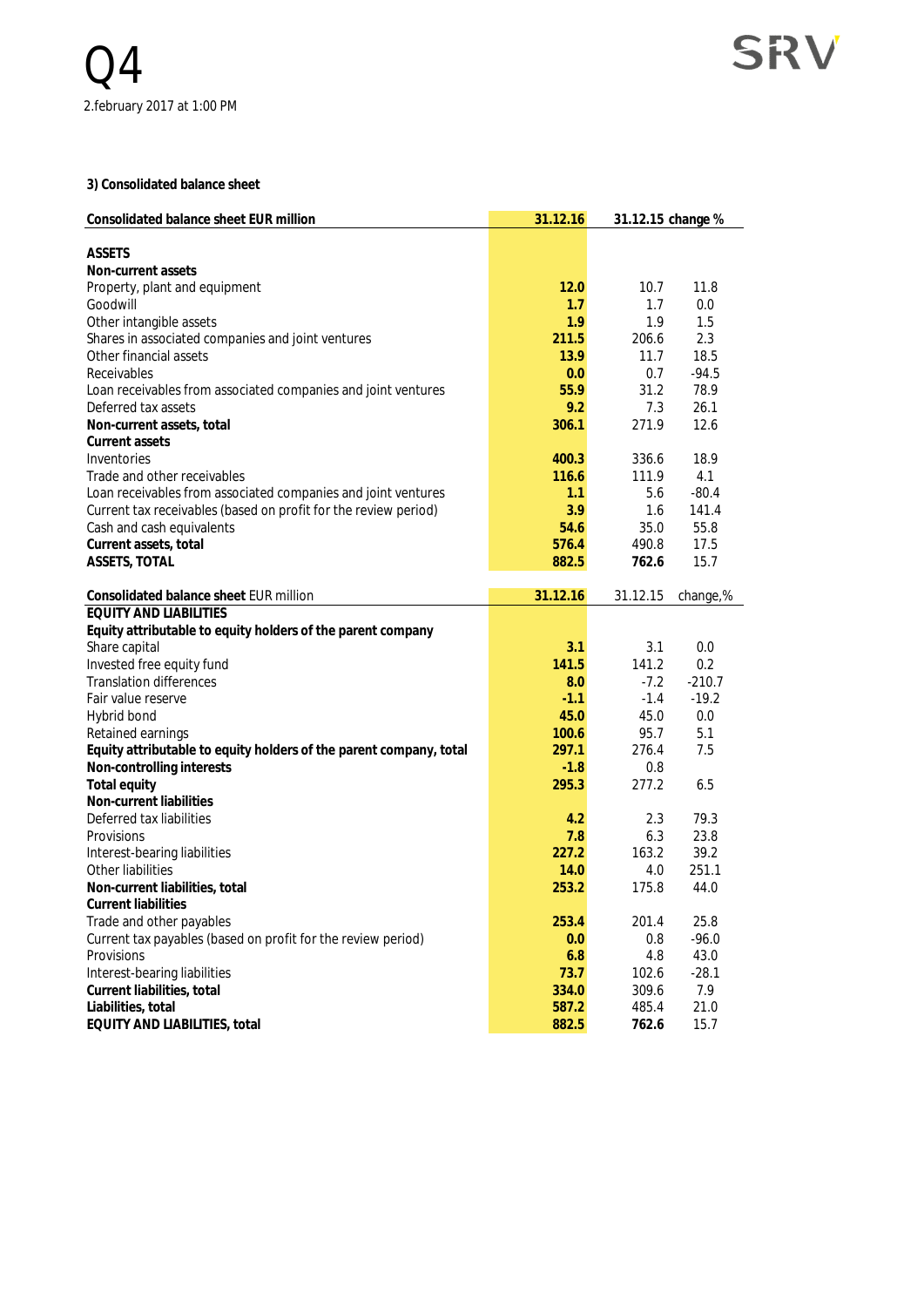## **SRV**

| 4) Consolidated cash flow statement EUR million                              | $1 - 12/$<br>2016 | $1 - 12/$<br>2015 |
|------------------------------------------------------------------------------|-------------------|-------------------|
| Cash flows from operating activities                                         |                   |                   |
| Net profit for the period                                                    | 14.4              | 14.0              |
| Adjustments:                                                                 |                   |                   |
| Depreciation and impairments                                                 | 6.6               | 3.5               |
| Non-cash transactions                                                        | $-3.0$            | 1.9               |
| Financial income and expenses                                                | 11.3              | 6.8               |
| Income taxes                                                                 | 2.0               | 3.6               |
| Adjustments, total                                                           | 16.9              | 15.8              |
| Changes in working capital:                                                  |                   |                   |
| Change in trade and other receivables                                        | $-3.3$            | $-29.3$           |
| Change in inventories                                                        | $-33.6$           | $-24.6$           |
| Change in trade and other payables                                           | 50.5              | 95.1              |
| Changes in working capital, total                                            | 13.5              | 41.2              |
| Interest paid and financing costs                                            | $-13.2$           | $-14.7$           |
| Interest received                                                            | 0.2               | 0.0               |
| Income taxes paid                                                            | $-4.0$            | $-5.3$            |
| Net cash flow from operating activities                                      | 27.8              | 51.0              |
| Cash flow from investing activities                                          |                   |                   |
| Purchase of property, plant and equipment                                    | $-4.9$            | $-2.4$            |
| Purchase of intangible assets                                                | $-0.5$            | $-1.6$            |
| Purchase of other financial assets                                           | $-7.8$            | $-110.1$          |
| Increase in loan receivable from associated companies and and joint ventures | $-30.7$           | $-5.7$            |
| Decrease in loan receivable from associated companies and and joint ventures | 4.5               |                   |
| Net cash used in investing activities                                        | $-39.4$           | $-119.8$          |
| Cash flow from financing activities                                          |                   |                   |
| Proceeds from loans                                                          | 171.4             | 29.6              |
| Repayment of loans                                                           | $-116.2$          | $-58.2$           |
| Hybrid bond issue                                                            | 45.0              |                   |
| Hybrid bond repayment                                                        | $-45.0$           |                   |
| Hybrid bond costs                                                            | $-1.6$            |                   |
| Change in housing corporation loans                                          | $-16.8$           | 13.1              |
| Net change in short-term loans                                               | 0.1               | 56.6              |
| Net proceeds from share issue                                                | 0.0               | 48.6              |
| Dividends paid                                                               | $-5.9$            | $-4.3$            |
| Net cash flow from financing activities                                      | 31.0              | 85.5              |
| Net change in cash and cash equivalents                                      | 19.5              | 16.6              |
| Cash and cash equivalents at the beginning of period                         | 35.0              | 18.4              |
| Effect of exchange rate changes in cash and cash equivalents                 | 0.1               | 0.0               |
| Cash and cash equivalents at the end of period                               | 54.6              | 35.0              |

The company has adjusted the presentation of the change of loan receivables and the comparison period's data have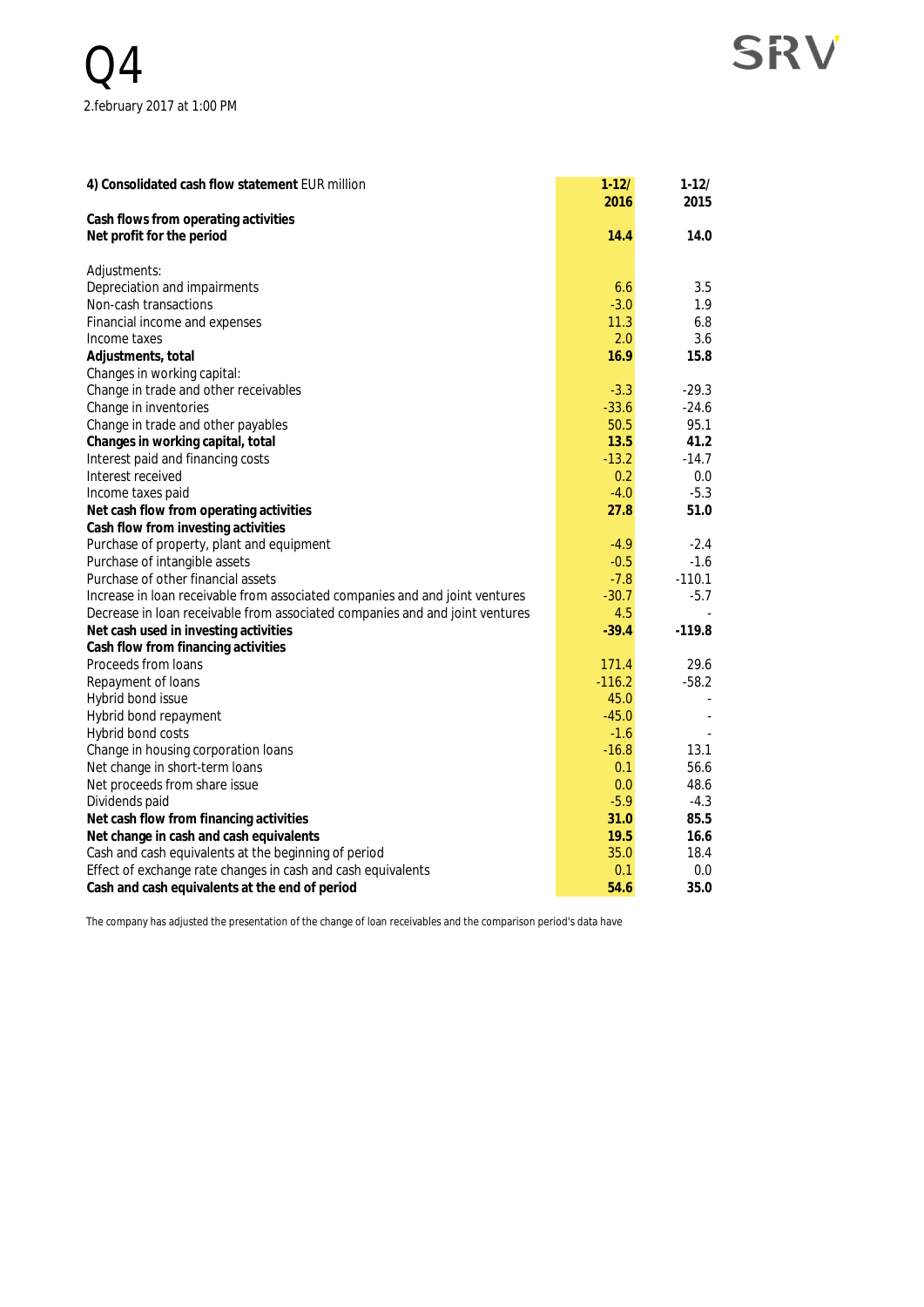#### **5) Statement of changes in Group equity, EUR million**

|                                             | Equity attributable to the equity holders<br>of the parent company |                                           |             |                                     |                          |                                    |              |                                              |                 |
|---------------------------------------------|--------------------------------------------------------------------|-------------------------------------------|-------------|-------------------------------------|--------------------------|------------------------------------|--------------|----------------------------------------------|-----------------|
|                                             | Share<br>Capital                                                   | Invested Hybrid<br>Free<br>Equity<br>Fund | Bond        | Trans-<br>lation<br>diffe<br>rences | Fair<br>value<br>reserve | <b>Reitained Total</b><br>earnings |              | Non-<br>cont-<br>rolling<br><i>interests</i> | Total<br>equity |
| 1 January- 31 December 2016 (EUR million)   |                                                                    |                                           |             |                                     |                          |                                    |              |                                              |                 |
| Equity 1 January 2016                       | 3.1                                                                | 141.2                                     | 45.0        | $-7.2$                              | $-1.4$                   | $95.\overline{7}$                  | 276.4        | 0.8                                          | 277.2           |
| Comprehensive income for the review period  | 0.0                                                                | 0.0                                       | 0.0         | 15.2                                | 0.3                      | 13.9                               | 29.4         | 0.5                                          | 29.9            |
| Dividends paid                              | 0.0                                                                | 0.0                                       | 0.0         | 0.0                                 | 0.0                      | $-6.0$                             | $-6.0$       | 0.0                                          | $-6.0$          |
| Share-based incentive plan                  | 0.0                                                                | 0.0                                       | 0.0         | 0.0                                 | 0.0                      | 0.0                                | 0.0          | 0.0                                          | 0.0             |
| Purchase of treasury shares                 | 0.0                                                                | 0.0                                       | 0.0         | 0.0                                 | 0.0                      | 0.0                                | 0.0          | 0.0                                          | 0.0             |
| Sale of treasury shares                     | 0.0                                                                | 0.0                                       | 0.0         | 0.0                                 | 0.0                      | 0.0                                | 0.0          | 0.0                                          | 0.0             |
| Share issue                                 | 0.0                                                                | 0.0                                       | 0.0         | 0.0                                 | 0.0                      | 0.0                                | 0.0          | 0.0                                          | 0.0             |
| Costs related to share issue, tax           | 0.0                                                                | 0.3                                       | 0.0         | 0.0                                 | 0.0                      | 0.0                                | 0.3          | 0.0                                          | 0.3             |
| Hybrid bond                                 | 0.0                                                                | 0.0                                       | 0.0         | 0.0                                 | 0.0                      | $-3.1$                             | $-3.1$       | 0.0                                          | $-3.1$          |
| Other changes<br>Equity on 31 December 2016 | 0.0<br>3.1                                                         | 0.0<br>141.5                              | 0.0<br>45.0 | 0.0<br>8.0                          | 0.0<br>$-1.1$            | 0.0<br>100.6                       | 0.0<br>297.1 | $-3.1$<br>$-1.8$                             | $-3.1$<br>295.3 |
| 1 January - 31 December 2015 EUR million    |                                                                    |                                           |             |                                     |                          |                                    |              |                                              |                 |
| Equity 1 January 2015                       | 3.1                                                                | 92.3                                      | 45.0        | $-5.3$                              | $-0.9$                   | 90.3                               | 224.4        | 0.8                                          | 225.2           |
| Comprehensive income for the review period  | 0.0                                                                | 0.0                                       | 0.0         | $-1.9$                              | $-0.4$                   | 14.0                               | 11.6         | 0.0                                          | 11.6            |
| Dividends paid                              | 0.0                                                                | 0.0                                       | 0.0         | 0.0                                 | 0.0                      | $-4.3$                             | $-4.3$       | 0.0                                          | $-4.3$          |
| Share-based incentive plan                  | 0.0                                                                | 0.0                                       | 0.0         | 0.0                                 | 0.0                      | $-0.5$                             | $-0.5$       | 0.0                                          | $-0.5$          |
| Purchase of treasury shares                 | 0.0                                                                | 0.0                                       | 0.0         | 0.0                                 | 0.0                      | 0.0                                | 0.0          | 0.0                                          | 0.0             |
| Sale of treasury shares <sup>1)</sup>       | 0.0                                                                | 0.4                                       | 0.0         | 0.0                                 | 0.0                      | $-0.4$                             | 0.0          | 0.0                                          | 0.0             |
| Share issue                                 | 0.0                                                                | 50.1                                      | 0.0         | 0.0                                 | 0.0                      | 0.0                                | 50.1         | 0.0                                          | 50.1            |
| Costs related to share issue                | 0.0                                                                | $-1.5$                                    | 0.0         | 0.0                                 | 0.0                      | 0.0                                | $-1.5$       | 0.0                                          | $-1.5$          |
| Hybrid bond                                 | 0.0                                                                | 0.0                                       | 0.0         | 0.0                                 | 0.0                      | $-3.4$                             | $-3.4$       | 0.0                                          | $-3.4$          |
| Other changes                               | 0.0                                                                | 0.0                                       | 0.0         | 0.0                                 | 0.0                      | 0.0                                | 0.0          | 0.0                                          | 0.0             |
| Equity on 31 December 2015                  | 3.1                                                                | 141.2                                     | 45.0        | $-7.2$                              | $-1.4$                   | 95.7                               | 276.4        | 0.8                                          | 277.2           |

<sup>1)</sup> Sale of treasury shares includes a transfer between an invested free equity fund and retained earnings.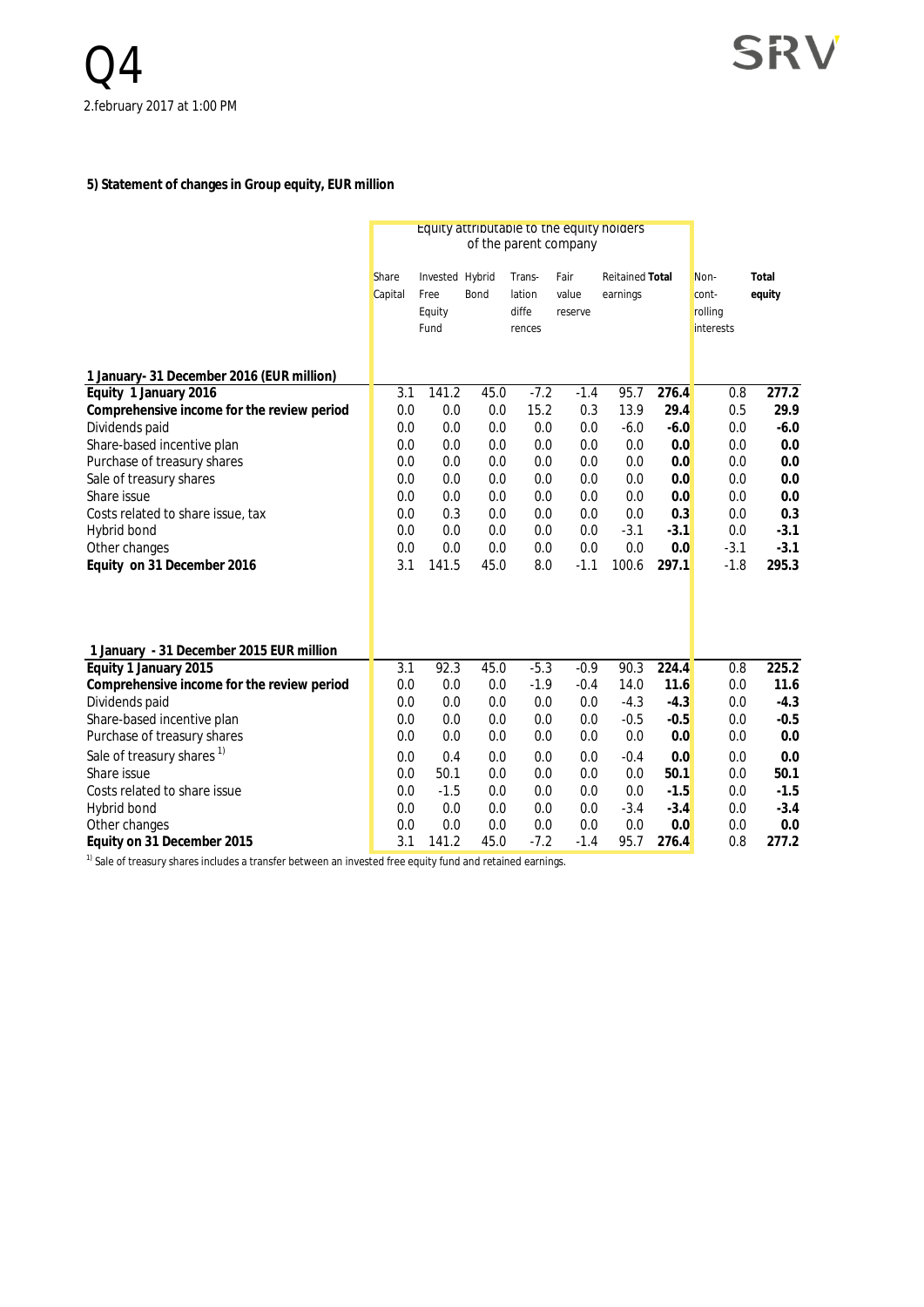#### **6) Commitments and contingent liablilities**

|                                                    |          |          | change  |
|----------------------------------------------------|----------|----------|---------|
| Collateral given for own liabilities (EUR million) | 31.12.16 | 31.12.15 | %       |
| Real estate mortgages given <sup>1)</sup>          | 70.8     | 90.4     | $-21.6$ |
|                                                    |          |          |         |
| Other commitments                                  |          |          |         |
| Investment commitments given                       | 31.2     | 47.6     | $-34.5$ |
| Plots purchase commitments                         | 42.5     | 116.1    | $-63.4$ |
| Contingent liabilities (rented plots)              | 59.8     | 6.4      | 831.1   |

1) Real estate mortgages include the total amount of mortgages given as collateral for developer contracting housing production against the housing corporation loans of uncompleted and unsold completed projects.

| Fair and nominal values of derivative<br>instruments (EUR million)                        | 12/2016<br>Fair value |               | 12/2015<br>Fair value |              |
|-------------------------------------------------------------------------------------------|-----------------------|---------------|-----------------------|--------------|
|                                                                                           | Posit.                | Negat.        | Posit.                | Negat.       |
| Hedge accounting not applied<br>Foreign exchange forward contracts<br>Interest rate swaps | 0.0<br>0.0            | 4.4<br>8.0    | 0.0<br>0.0            | 0.0<br>3.3   |
| Nominal values of derivative instruments                                                  |                       | 12/2016       |                       | 12/2015      |
| Foreign exchange forward contracts<br>Interest rate swaps                                 |                       | 37.0<br>100.0 |                       | 0.0<br>100.0 |

#### **7) Group and Segment Information**

SRV Group's segments are Operations in Finland, International Operations and Other operations.

 **Group and Segment information**

| Revenue                      | $1 - 12/$ | $1 - 12/$ | change, | change  | $10 - 12/$ | $10 - 12/$ |
|------------------------------|-----------|-----------|---------|---------|------------|------------|
| EUR million                  | 2016      | 2015      | Meur    | %       | 2016       | 2015       |
| <b>Operations in Finland</b> | 832.2     | 654.1     | 178.1   | 27.2    | 319.3      | 212.8      |
| International operations     | 52.4      | 65.1      | $-12.8$ | $-19.6$ | 9.4        | 13.8       |
| Other operations             | 15.9      | 14.4      | 1.5     | 10.5    | 4.0        | 3.7        |
| Eliminations                 | $-16.3$   | $-14.6$   | $-1.8$  |         | $-4.1$     | $-3.7$     |
| Group, total                 | 884.1     | 719.1     | 165.1   | 23.0    | 328.7      | 226.6      |
|                              |           |           |         |         |            |            |

| Operation profit         | $1 - 12/$ | $1 - 12/$ | change, | change | $10 - 12/$ | $10 - 12/$ |
|--------------------------|-----------|-----------|---------|--------|------------|------------|
| EUR million              | 2016      | 2015      | meur    | %      | 2016       | 2015       |
| Operations in Finland    | 38.3      | 28.9      | 9.4     | 32.6   | 21.8       | 18.3       |
| International operations | $-4.2$    | $-0.1$    | $-4.0$  |        | $-2.8$     | $-0.6$     |
| Other operations         | $-6.4$    | $-4.3$    | $-2.1$  |        | $-2.8$     | $-0.7$     |
| Eliminations             | 0.0       | 0.0       | 0.0     |        | 0.0        | 0.0        |
| Group, total             | 27.7      | 24.4      | 3.2     | 13.2   | 16.2       | 17.0       |

| Operating profit,<br>%   | $1 - 12/$<br>2016 | $1 - 12/$<br>2015 |
|--------------------------|-------------------|-------------------|
| Operations in Finland    | 4.6               | 4.4               |
| International Operations | $-7.9$            | $-0.2$            |
| Group, total             | 3 1               | 3.4               |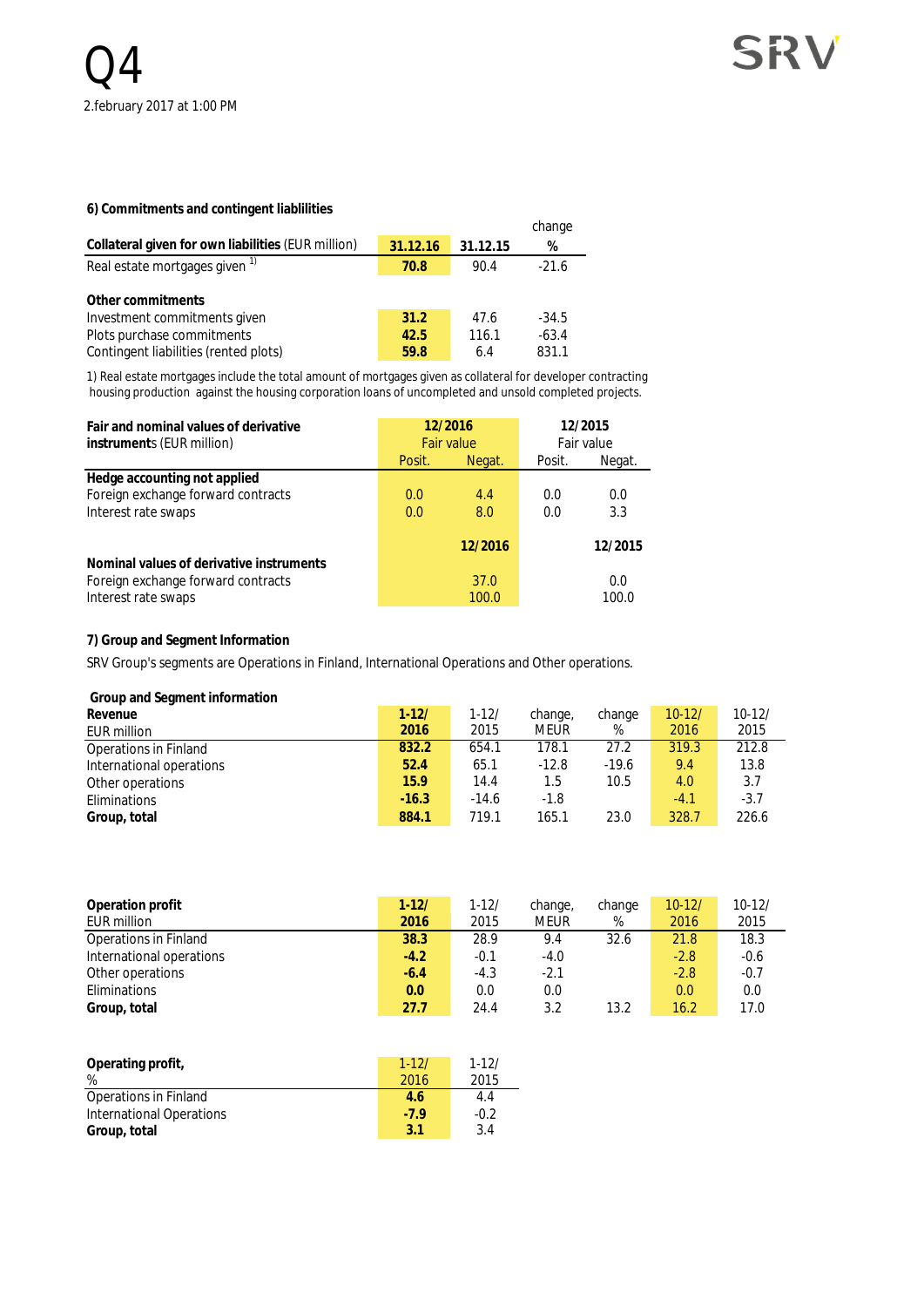## $\overline{4}$ 2.february 2017 at 1:00 PM

| Assets                             |            |            | change      | change, |
|------------------------------------|------------|------------|-------------|---------|
| <b>EUR million</b>                 | 31.12.2016 | 31.12.2015 | <b>MEUR</b> | %       |
| Operations in Finland              | 569.2      | 503.5      | 65.7        | 13.1    |
| International operations           | 288.0      | 245.8      | 42.3        | 17.2    |
| <b>Other Operations</b>            | 502.7      | 424.1      | 78.5        | 18.5    |
| Eliminations and other adjustments | $-477.4$   | $-410.7$   | $-66.7$     |         |
| Group, total                       | 882.5      | 762.6      | 119.9       | 15.7    |
|                                    |            |            |             |         |
| Liabilities                        |            |            | change      | change, |
| <b>EUR million</b>                 | 31.12.2016 | 31.12.2015 | <b>MEUR</b> | %       |
| Operations in Finland              | 353.9      | 353.9      | 0.0         | 0.0     |
| International operations           | 175.9      | 174.5      | 1.4         | 0.8     |
| <b>Other Operations</b>            | 279.8      | 197.9      | 82.0        | 41.4    |
| Eliminations and other adjustments | $-222.4$   | $-240.8$   | 18.4        |         |
| Group, total                       | 587.2      | 485.4      | 101.8       | 21.0    |
|                                    |            |            |             |         |
| Invested capital                   |            |            | change      | change, |
| <b>EUR million</b>                 | 31.12.2016 | 31.12.2015 | <b>MEUR</b> | %       |
| Operations in Finland              | 333.0      | 315.4      | 17.6        | 5.6     |
| International operations           | 250.8      | 216.7      | 34.1        | 15.8    |
| <b>Other Operations</b>            | 12.4       | 10.9       | 1.5         | 13.4    |
| Group, total                       | 596.2      | 543.0      | 53.2        | 9.8     |

**SRV** 

|                          |            |            | change | change, |
|--------------------------|------------|------------|--------|---------|
| Return on investment %   | 31.12.2016 | 31.12.2015 | MFUR   | %       |
| Operations in Finland    | 12.0       | 9.8        |        | 22.2    |
| International operations | 0.9        | 2.1        | -12    | $-57.2$ |
| Group, total             | 6.1        | 5.9        | ሰ ን    | 2.7     |

| 8) Inventories                               |            |            | change  |
|----------------------------------------------|------------|------------|---------|
| EUR million                                  | 31.12.2016 | 31.12.2015 | MEUR    |
| Land areas and plot-owning companies         | 183.7      | 187.5      | $-3.8$  |
| Operations in Finland                        | 95.2       | 116.7      | $-21.5$ |
| International operations                     | 88.5       | 70.8       | 17.7    |
| Work in progress                             | 170.3      | 101.8      | 68.5    |
| Operations in Finland                        | 162.2      | 99.4       | 62.7    |
| International operations                     | 8.2        | 2.4        | 5.8     |
| Shares in completed housing corporations and |            |            |         |
| real estate companies                        | 38.3       | 38.1       | 0.2     |
| Operations in Finland                        | 38.1       | 37.6       | 0.5     |
| International operations                     | 0.2        | 0.5        | $-0.3$  |
| Other inventories                            | 7.9        | 9.1        | $-1.2$  |
| Operations in Finland                        | 7.8        | 6.9        | 0.9     |
| International operations                     | 0.2        | 2.2        | $-2.1$  |
| Inventories, total                           | 400.3      | 336.6      | 63.7    |
| Operations in Finland                        | 303.3      | 260.6      | 42.7    |
| International operations                     | 97.0       | 76.0       | 21.0    |